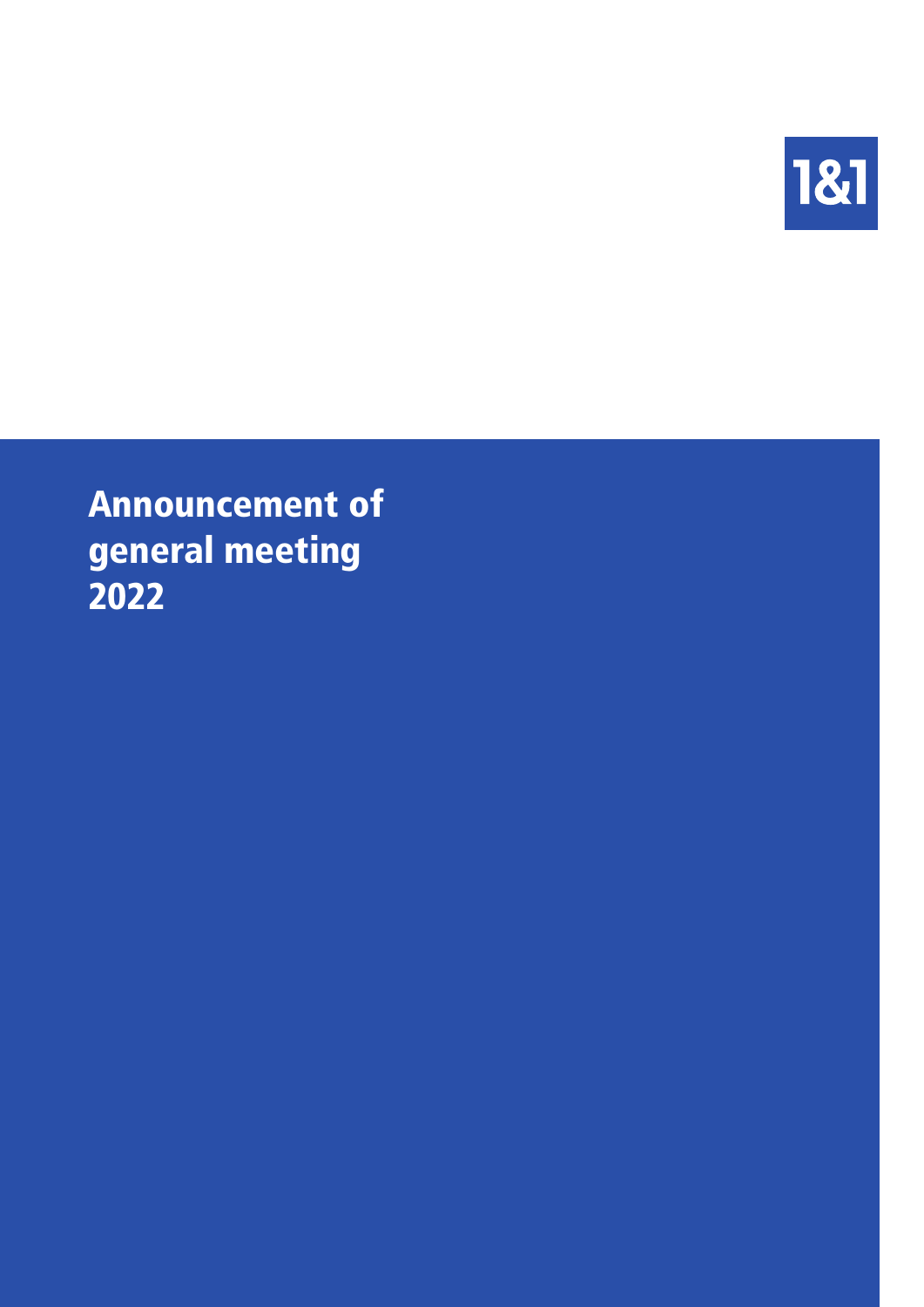## Minimum information pursuant to Section 125 para. 1 German Stock Corporation Act (AktG) in connection with Section 125 para. 5 AktG, Article 4 para. 1 and Table 3 of the Annex to Implementing Regulation (EU) 2018/1212

| <b>Type of Information</b>                   | <b>Description</b>                                                                                                                                                                                                                  |  |  |
|----------------------------------------------|-------------------------------------------------------------------------------------------------------------------------------------------------------------------------------------------------------------------------------------|--|--|
| A1. Specification of the message             |                                                                                                                                                                                                                                     |  |  |
| 1. Unique identifier of the event            | 1U1052022HVa                                                                                                                                                                                                                        |  |  |
| 2. Type of message                           | <b>Meeting Notice</b>                                                                                                                                                                                                               |  |  |
|                                              | [format pursuant to Implementing Regulation (EU) 2018/1212: NEWM]                                                                                                                                                                   |  |  |
|                                              | <b>B1. Specification of the issuer</b>                                                                                                                                                                                              |  |  |
| 1. ISIN                                      | DE0005545503                                                                                                                                                                                                                        |  |  |
| 2. Name of issuer                            | 1&1 AG                                                                                                                                                                                                                              |  |  |
|                                              | A2. Specification of the message                                                                                                                                                                                                    |  |  |
| 1. Unique identifier of the event            | 1U1052022HVb                                                                                                                                                                                                                        |  |  |
| 2. Type of message                           | <b>Meeting Notice</b>                                                                                                                                                                                                               |  |  |
|                                              | [format pursuant to Implementing Regulation (EU) 2018/1212: NEWM]                                                                                                                                                                   |  |  |
| <b>B2. Specification of the issuer</b>       |                                                                                                                                                                                                                                     |  |  |
| 1. ISIN                                      | DE000A2GSYD7                                                                                                                                                                                                                        |  |  |
| 2. Name of issuer                            | 1&1 AG                                                                                                                                                                                                                              |  |  |
|                                              | <b>C. Specification of the meeting</b>                                                                                                                                                                                              |  |  |
| 1. Date of the General Meeting               | 18.05.2022                                                                                                                                                                                                                          |  |  |
|                                              | [format pursuant to Implementing Regulation (EU) 2018/1212: 20220518]                                                                                                                                                               |  |  |
| 2. Time of the General Meeting               | 10:00 hrs. (CEST)                                                                                                                                                                                                                   |  |  |
|                                              | [format pursuant to Implementing Regulation (EU) 2018/1212: 08:00 UTC]                                                                                                                                                              |  |  |
| 3. Type of the General Meeting               | <b>Annual General Meeting</b>                                                                                                                                                                                                       |  |  |
|                                              | [format pursuant to Implementing Regulation (EU) 2018/1212: GMET]                                                                                                                                                                   |  |  |
| 4. Location of the<br><b>General Meeting</b> | URL to the password-protected internet service of the Company for<br>following along with the general meeting via video and audio stream<br>and for exercising shareholder rights:<br>http://www.1und1.ag/investor-relations/hv2022 |  |  |
|                                              | [format pursuant to Implementing Regulation (EU) 2018/1212:<br>http://www.1und1.ag/investor-relations/hv2022]                                                                                                                       |  |  |
|                                              | Venue of the general meeting within the meaning of the<br>German Stock Corporation Act (Aktiengesetz):<br>Alte Oper, Opernplatz 1, 60313 Frankfurt am Main, Germany                                                                 |  |  |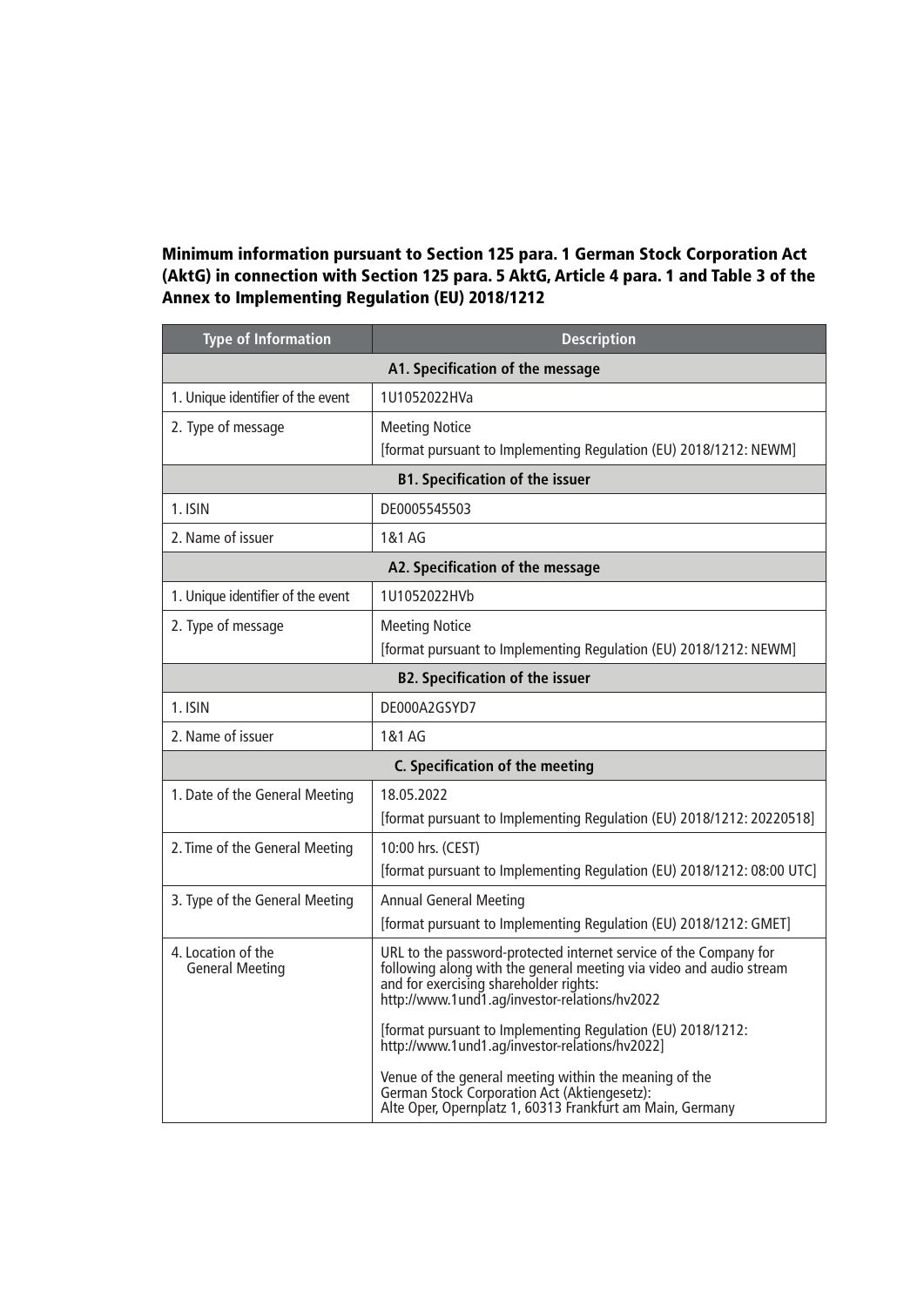#### Convenience Translation

(The text decisive for the invitation to the annual general meeting of 1&1 AG is the one written in the German language.)

# Announcement of (virtual) general meeting

Pursuant to the Act Regarding Measures in Corporate, Cooperative, Association, Foundation and Residential Property Law to Combat the Effects of the COVID-19 Pandemic, we hereby invite our shareholders, with the consent of the Supervisory Board, to the ordinary Annual General Meeting of the Company without the physical presence of the shareholders or their authorised representatives

on

### **Wednesday, 18 May 2022 beginning at 10 o'clock a.m.**

The venue of the general meeting within the sense of the Stock Corporation Act is Alte Oper, Opernplatz 1, 60313 Frankfurt am Main.

Shareholders and their authorised representatives (with the exception of authorised voting representatives designated by the Company) do not have either the right or the opportunity to attend the general meeting at the venue. There will be an audio and video streaming of the entire meeting as a the password-protected internet service for duly registered shareholders or their authorised representatives on the Company's website at <http://www.1und1.ag/investor-relations/hv2022>; this broadcast does not enable participation in the general meeting within the sense of Section 118 (1) second sentence AktG.

> 1&1 AG **Maintal** ISIN DE0005545503 / WKN 554 550 ISIN DE000A2GSYD7 / WKN A2GSYD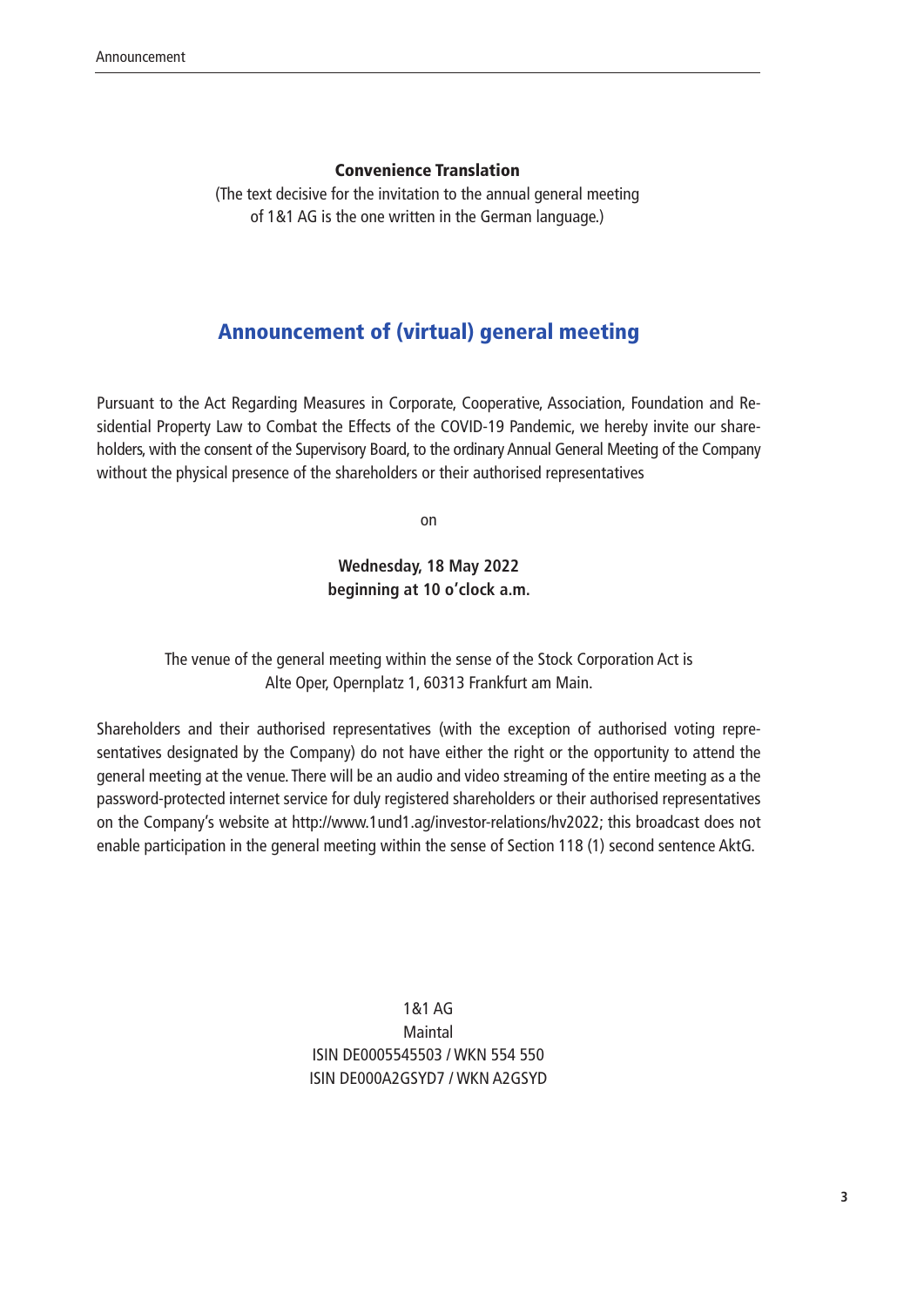# Agenda

**1. Presentation of the adopted annual financial statements and the approved consolidated annual financial statements per 31 December 2021, the management report (including the explanatory report on the information pursuant to Section 289a Commercial Code [Handelsgesetzbuch; HGB]) and the group management report (including the explanatory report on the information pursuant to Section 315a HGB), the report of the Supervisory Board for fiscal year 2021 and the Management Board proposal for the appropriation of the unappropriated retained earnings for fiscal year 2021.**

The above documents can be retrieved from the Company's website at [http://www.1und1.ag/investor](http://www.1und1.ag/investor-relations/hv2022)[relations/hv2022](http://www.1und1.ag/investor-relations/hv2022) from the day of the announcement of the general meeting. They will also be accessible there during the virtual general meeting.

The Supervisory Board has approved the annual financial statements and the consolidated annual financial statements prepared by the Management Board pursuant to Sections 172 and 173 AktG, thereby adopting the annual financial statements. In accordance with legal provisions, the adoption of a resolution regarding point 1 of the agenda is not scheduled.

## **2. Adoption of a resolution regarding the appropriation of the unappropriated retained earnings for fiscal year 2021**

Management Board and Supervisory Board propose utilising the unappropriated retained earnings disclosed in the adopted annual financial statements of the Company per 31 December 2021 in the amount of €1,226,027,969.78 as follows:

| Disbursement of a dividend of $\epsilon$ 0.05 for each no-par |   |                    |
|---------------------------------------------------------------|---|--------------------|
| share entitled to dividends (a total of 176,299,649 no-par    |   |                    |
| shares entitled to dividends) for the past fiscal year 2021   | € | 8,814,982.45       |
| Balance carried forward to a new account                      |   | € 1,217,212,987.33 |

The proposal for the appropriation of profits takes into account the 465,000 treasury shares held by the Company at the time of the preparation of the annual financial statements by the Management Board, which in accordance with Section 71b AktG are not entitled to dividends. The number of shares entitled to dividend may change before the general meeting. In this case, an adjusted proposal for appropriation of profits will be submitted to the general meeting without change in the disbursement of €0.05 per no-par share entitled to dividends.

Pursuant to Section 58 (4) second sentence AktG, the claim to the dividends will become effective on the third business day following the adoption of the resolution by the general meeting, i.e. on 23 May 2022.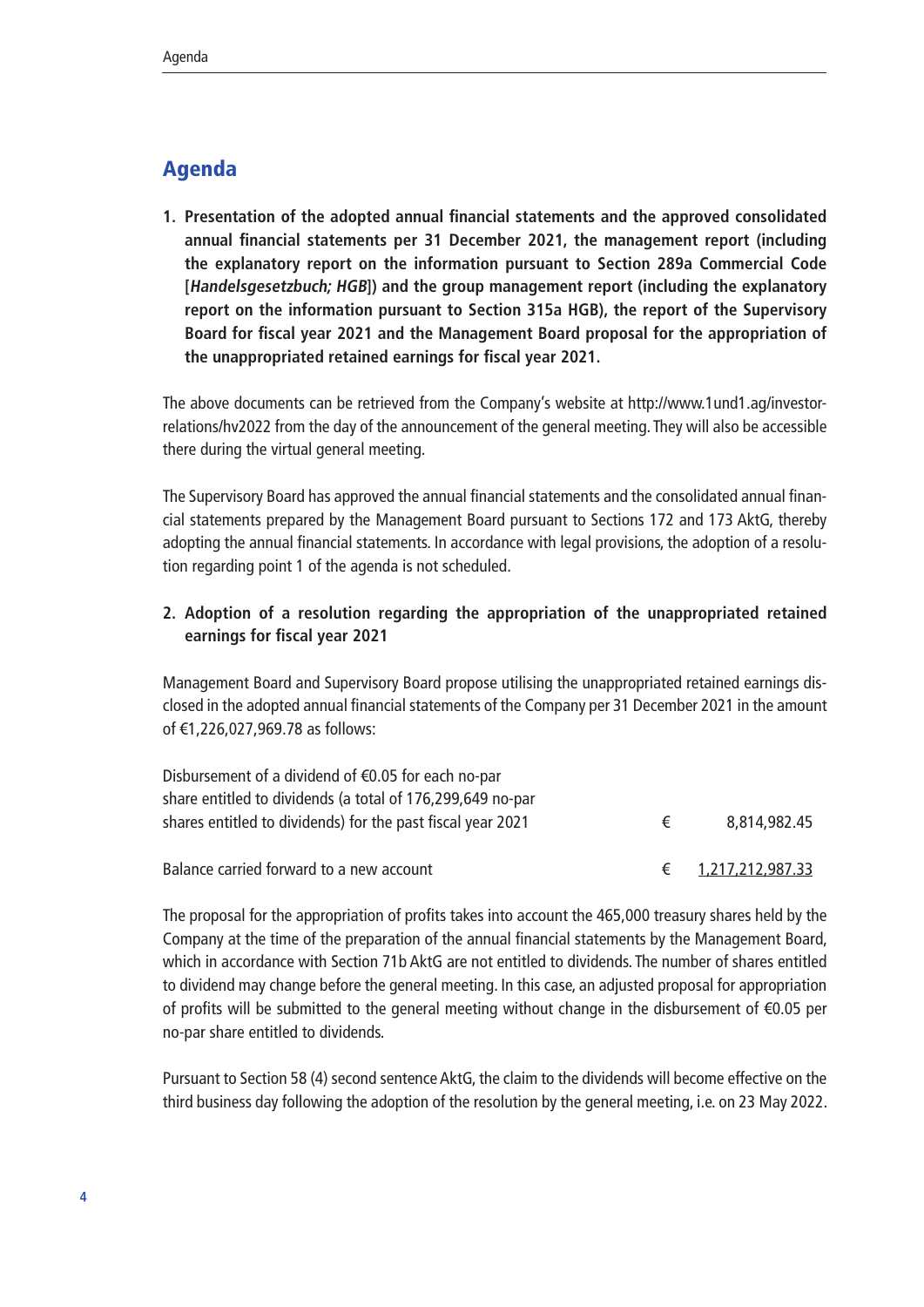## **3. Adoption of a resolution regarding the discharge of the members of the Management Board for fiscal year 2021**

Management Board and Supervisory Board propose that the Management Board members in office in fiscal year 2021 be discharged for this period. It is intended to have the general meeting vote on the discharge of each and every member of the Management Board separately.

## **4. Adoption of a resolution regarding the discharge of the members of the Supervisory Board for fiscal year 2021**

Management Board and Supervisory Board propose that the Supervisory Board members in office in fiscal year 2021 be discharged for this period. It is intended to have the general meeting vote on the discharge of each and every member of the Supervisory Board separately.

**5. Adoption of a resolution on the election of the auditor of the annual financial statements and auditor of the consolidated annual financial statements for fiscal year 2022 and, in the event of an audit review, of the auditor for financial reports prepared during the year for fiscal year 2022 and for the first quarter of fiscal year 2023**

The Supervisory Board – in accordance with the recommendation of its Audit Committee – proposes that PricewaterhouseCoopers GmbH Wirtschaftsprüfungsgesellschaft, domiciled in Frankfurt am Main, be appointed as the auditor of the annual financial statements and the consolidated financial statements for fiscal year 2022 and – if such a review is performed – for the audit review of financial reports prepared during the year for fiscal year 2022 and for the first quarter of fiscal year 2023.

The Audit Committee's recommendation was preceded by a selection procedure conducted in accordance with Art. 16 of the EU Statutory Audit Regulation (Regulation (EU) No 537/2014 of the European Parliament and of the Council of 16 April 2014 on specific requirements for the statutory audit of public interest entities and repealing Commission Decision 2005/909/EC). After completion of the procedure, the Audit Committee recommended PricewaterhouseCoopers GmbH Wirtschaftsprüfungsgesellschaft, Frankfurt am Main, KPMG AG Wirtschaftsprüfungsgesellschaft, Berlin, to the Supervisory Board for the tendered audit mandate, stating the grounds for its preference for PricewaterhouseCoopers GmbH Wirtschaftsprüfungsgesellschaft, Frankfurt am Main.

The Audit Committee declared that its proposal was free from any undue influence by third parties and that no clause limiting the selection options within the sense of Art. 16 (6) of the EU Statutory Audit Regulation had been imposed on it.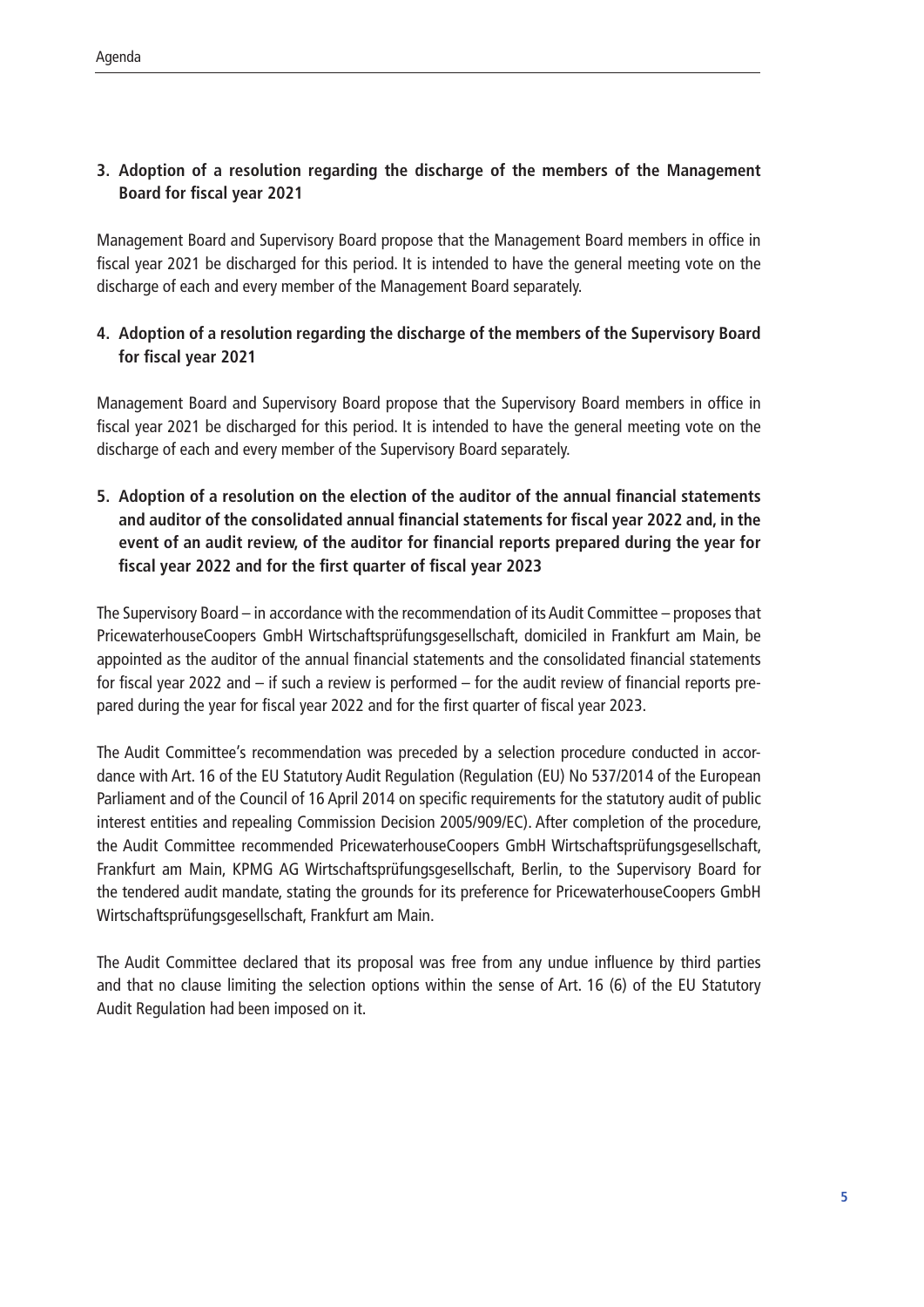## **6. Resolution on the approval of the remuneration report for fiscal year 2021 prepared and audited in accordance with Section 162 AktG**

The Supervisory Board and the Management Board submit to the general meeting the remuneration report of 1&1 AG for fiscal year 2021 as set out in the information on agenda item 6 below, prepared in accordance with Section 162 AktG and audited by the auditors Ernst & Young GmbH Wirtschaftsprüfungsgesellschaft, Stuttgart, branch office Eschborn/Frankfurt am Main, in accordance with Section 162 (3) AktG and issued with the auditor's remarks, and propose adoption of the following resolution:

The remuneration report of 1&1 AG for fiscal year 2021, prepared and audited in accordance with Section 162 AktG, is approved.

## **7. Resolution on the amendment of Section 1 (2) of the Articles of Association (Registered Office of the Company)**

The Company intends to move its registered office to Montabaur and to modify Section 1 (2) of the Articles of Association for this purpose.

Management Board and Supervisory Board propose adoption of the following resolution:

Section 1 (2) Articles of Association is repealed and replaced with the following new provision:

"(2) Registered office of the Company is Montabaur."

## **8. Resolution on the reversal of the current approved capital and the creation of a new Approved Capital 2022 with the authorisation to preclude subscription rights and the appropriate amendments to the Articles of Association**

The general meeting of 12 January 2018 created approved capital in the amount of €97,220,556.40 in accordance with item 3 of the agenda. This authorisation has not been exercised to date. The current authorisation expires on 11 January 2023.

The Management Board and the Supervisory Board consider it expedient to reverse the current approved capital and to create a new Approved Capital 2022 in the amount of 50 percent of the current share capital with the possibility to preclude subscription rights.

Management Board and Supervisory Board propose adoption of the following resolution:

a) The authorisation of the Management Board granted by the general meeting of 12 January 2018 pursuant to item 3 of the agenda to increase the share capital (Approved Capital 2018) is repealed, insofar as it has not yet been utilised, and Section 4 (2) and (3) of the Articles of Association are simultaneously repealed.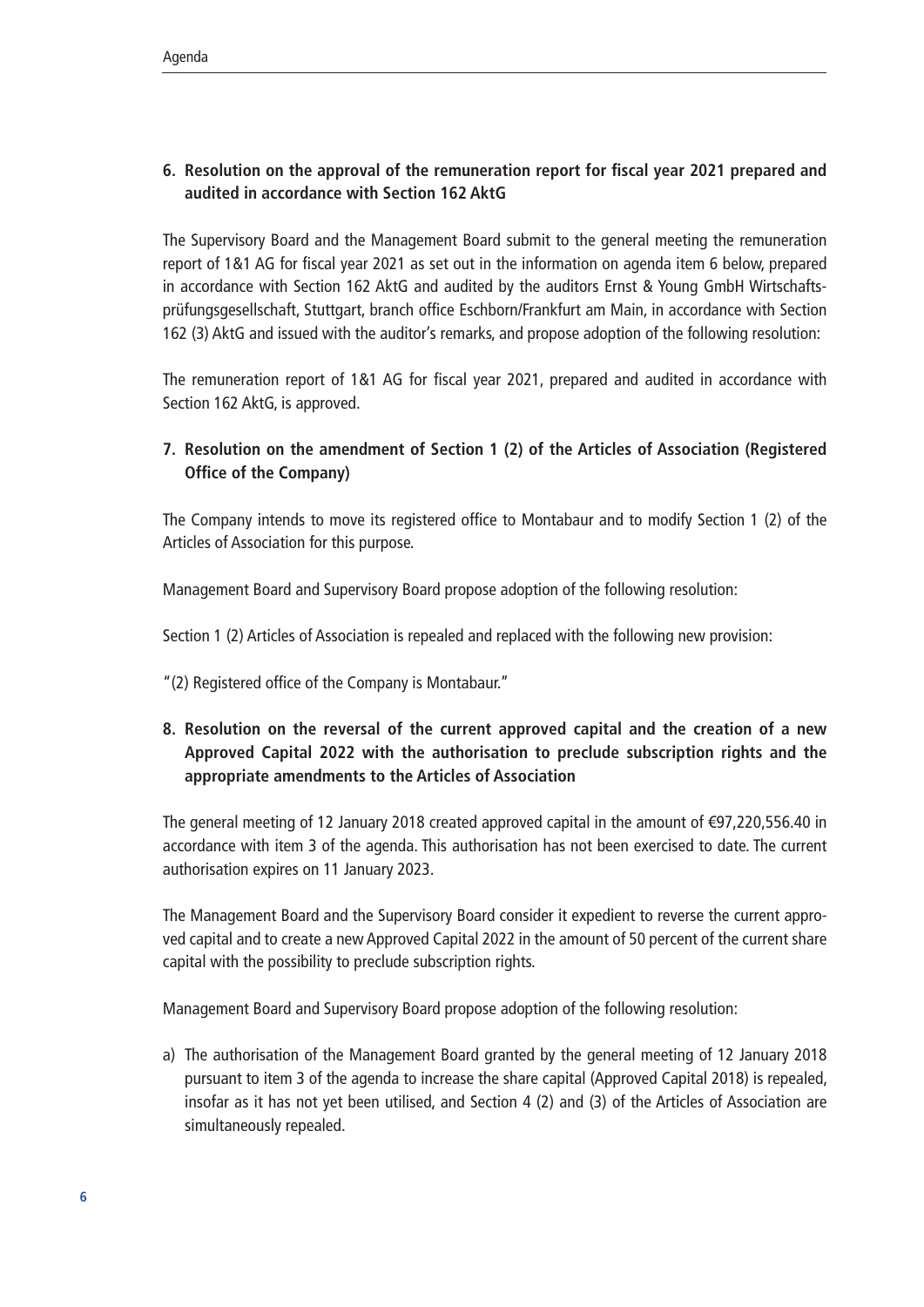- b) The Management Board is authorised, subject to the approval of the Supervisory Board, to increase the Company's share capital by as much as a total of €97,220,556.40 by the issue of new shares against cash contributions and/or contributions in kind on or before 17 May 2027 (Approved Capital 2022). In the event of cash contributions, the new shares may, at the option of the Management Board and subject to the consent of the Supervisory Board, also be acquired by one or more banks or other companies fulfilling the prerequisites of Section 186 (5) first sentence AktG, subject to the obligation to offer them for subscription solely and exclusively to the shareholders (indirect subscription right). As a matter of principle, a subscription right is to be granted to the shareholders. However, the Management Board is authorised, subject to the consent of the Supervisory Board, to preclude shareholders' subscription rights:
	- (1) So that fractional amounts are precluded from the subscription right;
	- (2) If the capital increase is achieved by cash contributions and the issue price of the new shares is not significantly lower than that of the shares already traded on the exchange at the time of the final determination of the issue price, which should take place as contemporaneously as possible with the placement of the shares. The number of shares issued subject to preclusion of the subscription right pursuant to Section 186 (3) fourth sentence AktG may not exceed 10 percent of the share capital, neither at the point in time at which this authorisation becomes effective nor at the point in time that it is exercised. Any shares that are issued or that are to be issued pursuant to option or convertible bonds must be attributed to this figure to the extent that the bonds are issued during the term of this authorisation in application mutatis mutandis of Section 186 (3) fourth sentence AktG in preclusion of subscription rights; moreover, any shares that are issued or sold during the term of this authorisation in direct application or application mutatis mutandis of Section 186 (3) fourth sentence AktG must be attributed to this figure;
	- (3) To the extent required to ensure that a subscription right can be granted to holders or creditors of option and/or conversion rights or of equivalent option and/or conversion obligations from bonds that have been or are issued by the Company and/or by companies dependent on the Company or in which the Company holds a majority interest, either directly or indirectly, equivalent to the subscription right to which such holders or creditors would be entitled after exercise of their option and/or conversion right or after fulfilment of the option and/or conversion obligation;
	- (4) If the capital increase against contributions in kind is carried out for the purpose of issuing shares within the framework of corporate mergers or of acquiring companies or parts of companies, holdings in companies or other assets.

Furthermore, the Management Board is authorised, subject to the consent of the Supervisory Board, to determine the further content of the stock rights and the terms and conditions of the issue of the shares. The Supervisory Board is authorised in compliance with Section 13 Articles of Association to amend the current version of the Articles of Association in accordance with the specific utilisation of the Approved Capital 2022 or after the expiration of the authorisation.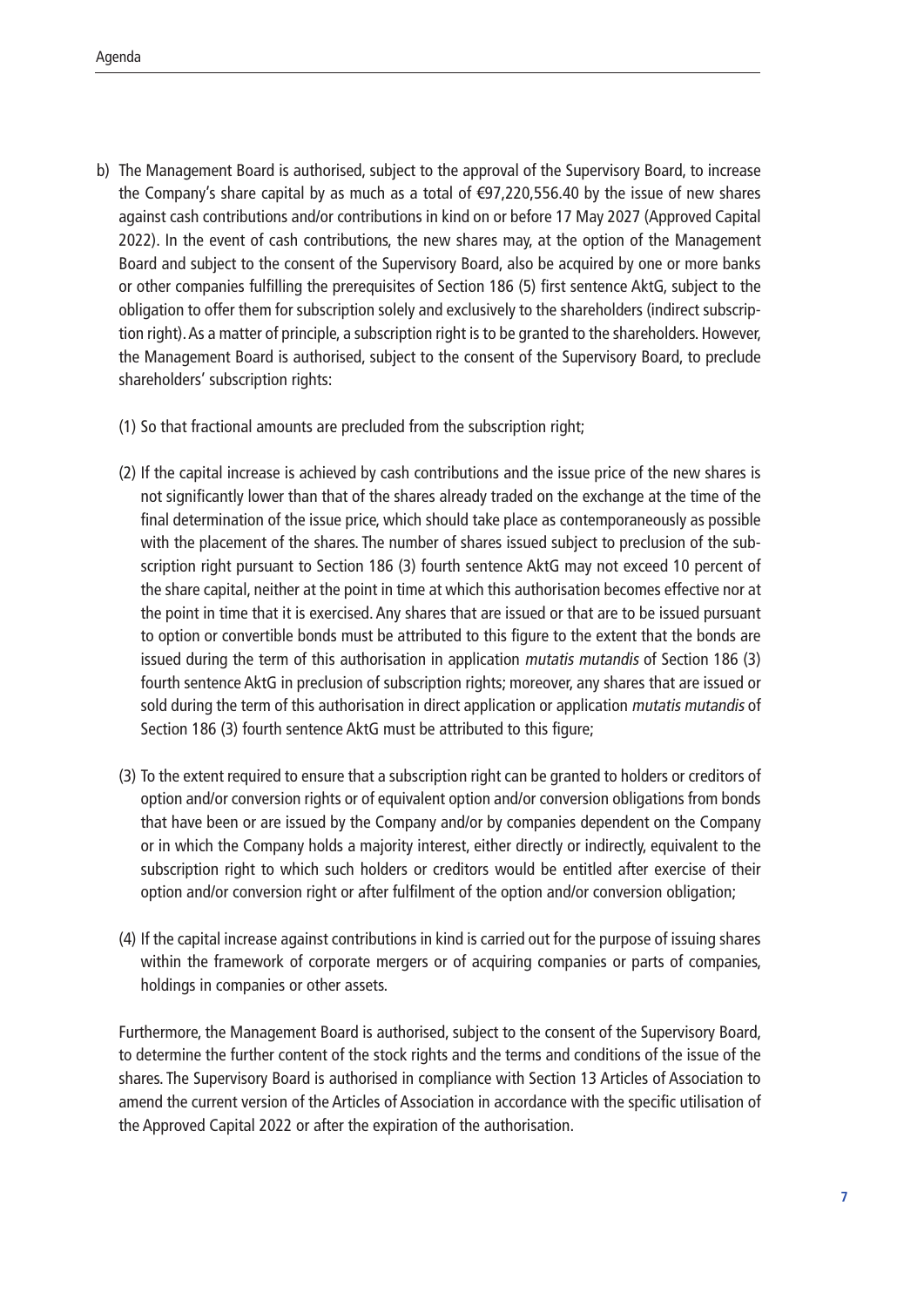- c) Section 4 (2) and (3) of the Articles of Association will be repealed and restated as follows when this resolution becomes effective by entry in the Commercial Register:
	- "(2) The Management Board is authorised, subject to the approval of the Supervisory Board, to increase the Company's share capital by as much as a total of  $\epsilon$ 97,220,556.40 by the issue of new shares against cash contributions and/or contributions in kind on or before 17 May 2027 (Approved Capital 2022). In the event of cash contributions, the new shares may, at the option of the Management Board and subject to the consent of the Supervisory Board, also be acquired by one or more banks or other companies fulfilling the prerequisites of Section 186 (5) first sentence AktG, subject to the obligation to offer them for subscription solely and exclusively to the shareholders (indirect subscription right). As a matter of principle, a subscription right is to be granted to the shareholders. However, the Management Board is authorised, subject to the consent of the Supervisory Board, to preclude shareholders' subscription rights:
		- a) So that fractional amounts are precluded from the subscription right;
		- b) If the capital increase is achieved by cash contributions and the issue price of the new shares is not significantly lower than that of the shares already traded on the exchange at the time of the final determination of the issue price, which should take place as contemporaneously as possible with the placement of the shares. The number of shares issued in preclusion of the subscription right pursuant to Section 186 (3) fourth sentence AktG may not exceed 10 percent of the share capital, neither at the point in time at which this authorisation becomes effective nor at the point in time that it is exercised. Any shares that are issued or that are to be issued pursuant to option or convertible bonds must be attributed to this figure to the extent that the bonds are issued during the term of this authorisation in application mutatis mutandis of Section 186 (3) fourth sentence AktG in preclusion of subscription rights; moreover, any shares that are issued or sold during the term of this authorisation in direct application or application mutatis mutandis of Section 186 (3) fourth sentence AktG must be attributed to this figure;
		- c) To the extent required to ensure that a subscription right can be granted to holders or creditors of option and/or conversion rights or of equivalent option and/or conversion obligations from bonds that have been or are issued by the Company and/or by companies dependent on the Company or in which the Company holds a majority interest, either directly or indirectly, equivalent to the subscription right to which such holders or creditors would be entitled after exercise of their option and/or conversion right or after fulfilment of the option and/or conversion obligation;
		- d) If the capital increase against contributions in kind is carried out for the purpose of issuing shares within the framework of corporate mergers or of acquiring companies or parts of companies, holdings in companies or other assets.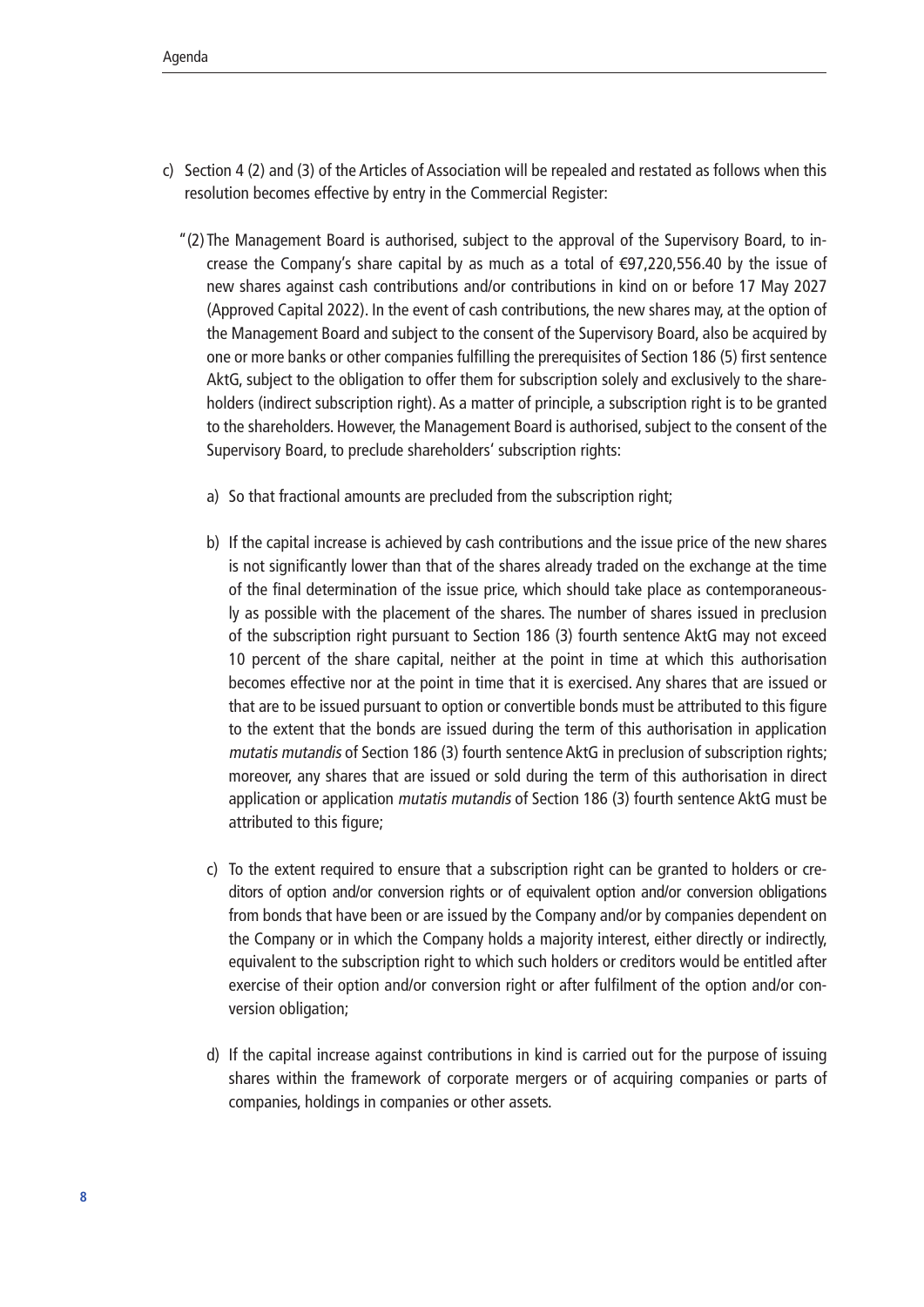- (3) Furthermore, the Management Board is authorised, subject to the consent of the Supervisory Board, to determine the further content of the stock rights and the terms and conditions of the issue of the shares. The Supervisory Board is authorised to amend the current version of the Articles of Association in accordance with the specific utilisation of the Approved Capital 2022 or after the expiration of the authorisation."
- d) The Management Board is instructed to register the reversal of the current approved capital pursuant to point a) of the resolution under this agenda item 8 and the creation of new approved capital with a corresponding amendment to Section 4 (2) and (3) of the Articles of Association pursuant to points b) and c) with the proviso that the registration of the reversal of the current approved capital pursuant to point a) of the resolution will not be effected until it is ensured that the resolution on the new version of Section 4 (2) and (3) of the Articles of Association pursuant to point c) of the resolution is registered immediately thereafter.
- **9. Resolution on the repeal of the authorisation resolved by the general meeting of 12 January 2018 to issue option bonds, convertible bonds, profit participation rights and/or participating bonds or combinations of these instruments and the granting of a new authorisation to issue and preclude subscription rights to option bonds and/or convertible bonds, profit participation rights and/or participating bonds (or combinations of these instruments) as well as the reversal of the Contingent Capital 2018 and the creation of a new Contingent Capital 2022 and the corresponding amendment to the Articles of Association**

The current authorisation granted by the general meeting of 12 January 2018 pursuant to item 4 of the agenda to issue option bonds and/or convertible bonds, profit participation rights and/or participating bonds (or combinations of these instruments) in a total nominal amount of as much as €10,000,000,000.00, which has not yet been exercised, should be repealed together with the reversal of the Contingent Capital 2018 in the amount of €96,800,000.00 created to service it (Section 4 (4) of the Articles of Association). In its place, a new authorisation with a five-year term should be created for the issuance of option bonds and/or convertible bonds, profit participation rights and/or participating bonds (or combinations of these instruments) as well as a new Contingent Capital 2022 for their service.

Management Board and Supervisory Board propose adoption of the following resolution:

a) Repeal of the authorisation resolved by the general meeting of 12 January 2018 to issue option bonds and/or convertible bonds, profit participation rights and/or participating bonds (or combinations of these instruments)

The authorisation of the Management Board resolved by the general meeting of 12 January 2018 pursuant to item 4 of the agenda to issue option bonds and/or convertible bonds, profit participa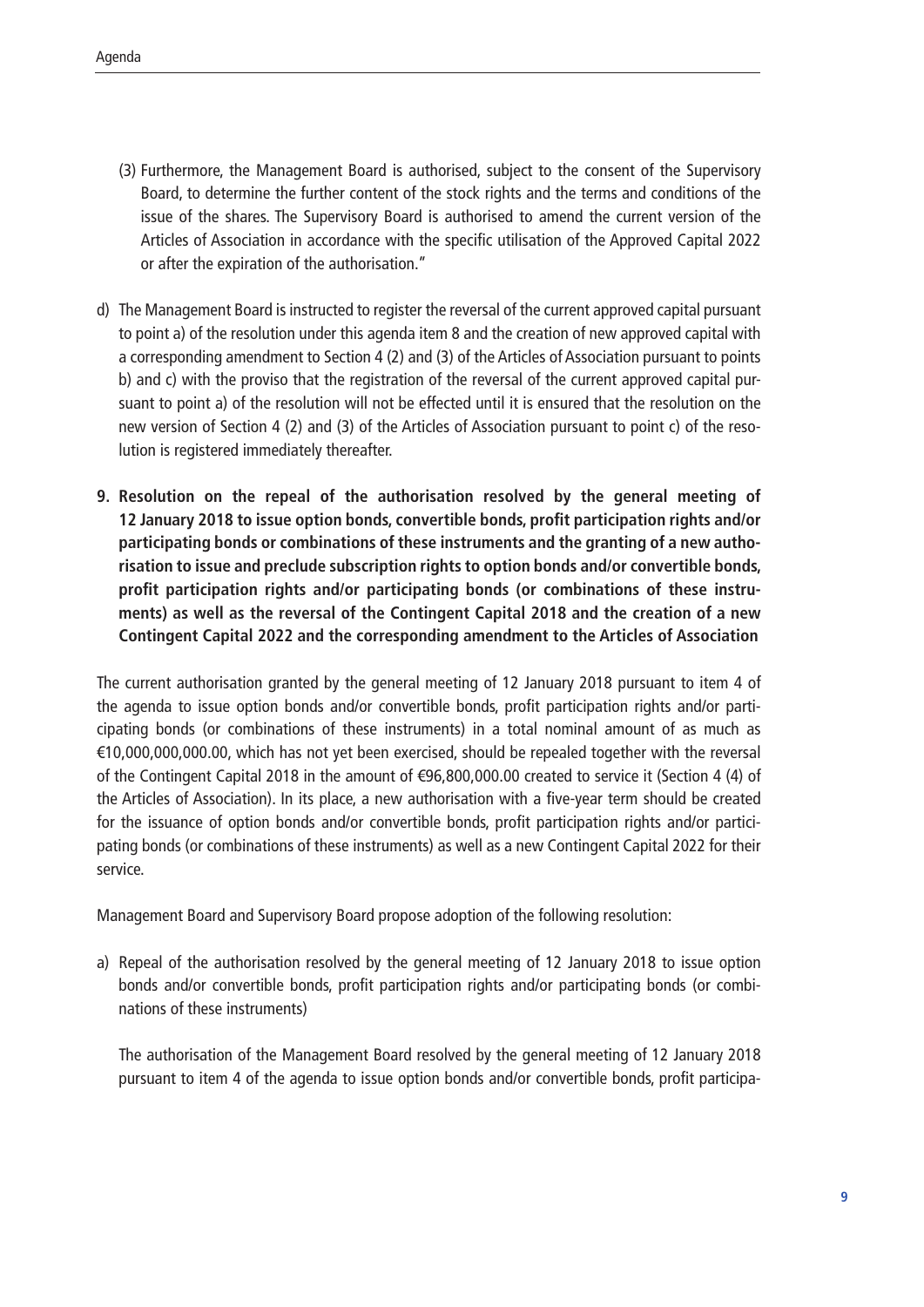tion rights and/or participating bonds (or combinations of these instruments) is repealed with effect from the entry of the amendment to the Articles of Association proposed pursuant to point c) in the Commercial Register.

b) Authorisation to issue option bonds and/or convertible bonds, profit participation rights and/or participating bonds (or combinations of these instruments) and to preclude the subscription right to these option bonds and/or convertible bonds, profit participation rights and/or participating bonds (or combinations of these instruments)

The Management Board is authorised, subject to the consent of the Supervisory Board, to issue bearer and/or registered option and/or convertible bonds, profit participation rights and/or participating bonds (or combinations of these instruments) (collectively "bonds") on one or more occasions in a total nominal amount of up to €10,000,000,000.00 with or without a limited term and to grant to the holders or creditors of bonds with option or conversion rights (also with option or conversion obligations or tender rights of the Company) up to a total of 88,000,000 new no-par value bearer shares of the Company with a pro rata amount of the share capital of up to €96,800,000.00 in accordance with the more detailed provisions of the terms and conditions of the bonds, on or before 17 May 2027. The bonds may also be issued against payment in kind.

The bonds may be issued in euros or – limited to the equivalent value – in a foreign legal currency (of an OECD country, for example). They may also be issued by companies that are dependent on the Company or in which the Company holds a majority interest, whether directly or indirectly, (hereinafter referred to as "Group companies") and which are domiciled in Germany or abroad. In this case, the Management Board is authorised to assume the guarantee for the bonds on behalf of the Company and to grant to the holders of such bonds option or conversion rights (also with option or conversion obligations or tender rights of the Company) for no-par value bearer shares of the Company.

The bonds may bear interest at a fixed rate or at a floating rate.

The bonds may be divided into partial bonds.

When option bonds are issued, one or more warrants will be attached to each partial bond; the holder is entitled to subscribe to no-par value bearer shares of the Company in accordance with the warrant conditions to be determined by the Management Board. In other respects, it is possible to stipulate that fractional shares may be combined and, if necessary, added up against additional payment for the subscription of whole shares and/or compensated in cash. The option terms and conditions may also provide that the option price may be satisfied by transfer of partial bonds and, if applicable, additional cash payment. The above provision applies mutatis mutandis if warrants are attached to a profit participation right or a participating bond.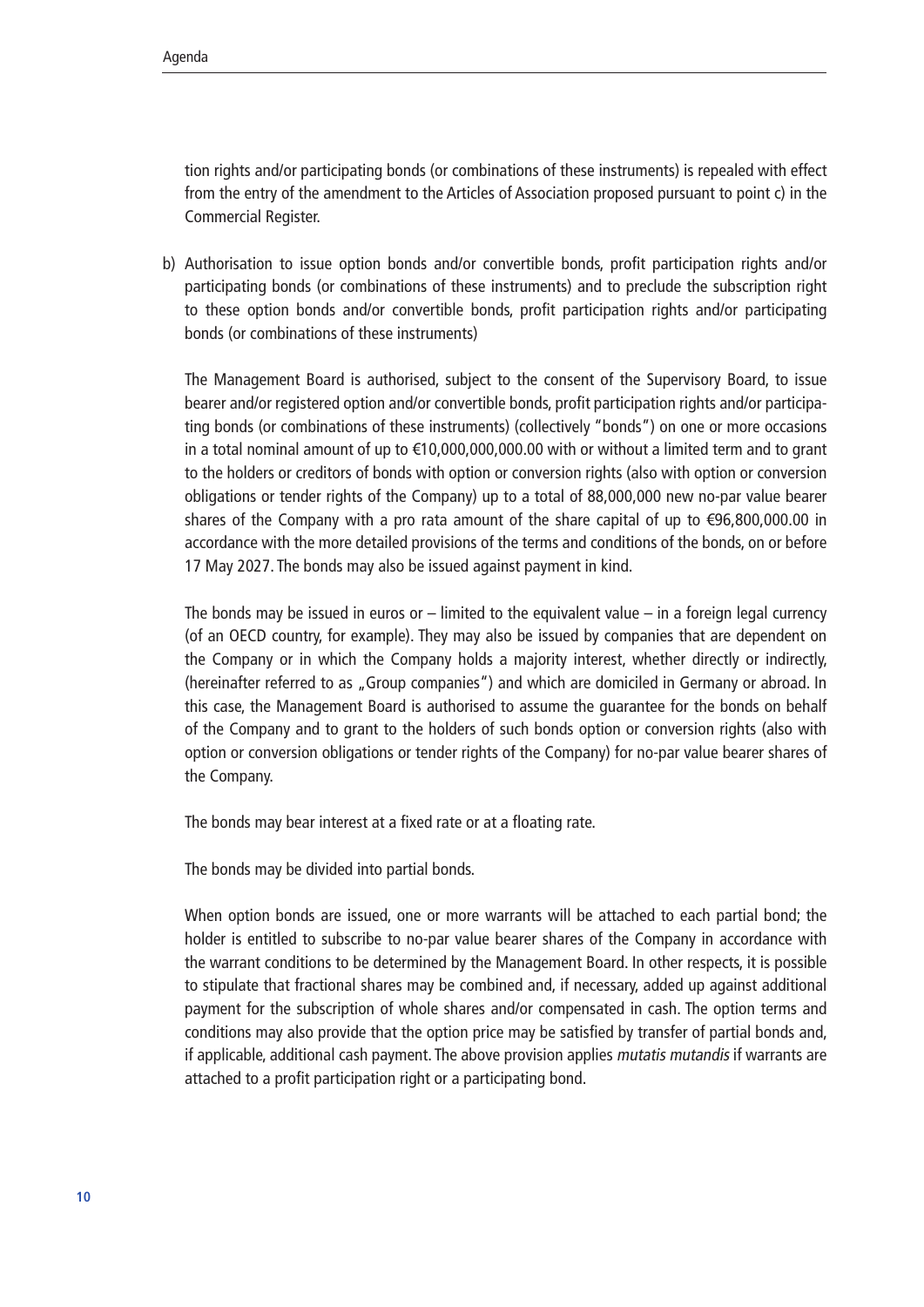In the event of the issue of convertible bonds, the holders receive the right to convert their partial bonds into no-par value bearer shares of the Company in accordance with the terms and conditions of the convertible bonds to be determined by the Management Board. The conversion ratio is calculated by dividing the nominal amount or the issue amount below the nominal amount of a partial bond by the fixed conversion price for a no-par value bearer share of the Company and may be rounded up or down to a full number; if applicable, an additional payment to be made in cash may be fixed. Provision may also be made for fractional shares to be combined and/or compensated in money. The above provision applies *mutatis mutandis* to convertible profit participation rights and convertible profit participation bonds.

The proportionate amount of the share capital of the no-par value shares of the Company to be issued per partial bond may not exceed the nominal amount of the partial bond. The above provision is without prejudice to Section 9 (1) AktG and Section 199 AktG.

The terms and conditions of the bonds may also provide for an option or conversion obligation or the right of the Company at the end of the term or at another time (in each case also "final maturity") to grant to the holders of the bonds shares in the Company or in another listed company in lieu of payment of the cash amount, in whole or in part, due upon final maturity of the bonds.

The terms and conditions of the bonds may provide for the right of the Company not to grant new shares in the event of the exercise of an option or conversion or the exercise of a tender right of the Company, but instead to pay the equivalent value in cash. The terms and conditions of the bonds may further provide that the bonds may, at the Company's option, in lieu of being converted into new shares from contingent capital, be converted into new shares from approved capital, into existing shares of the Company or into shares of another listed company, or that an option right or an option obligation may be fulfilled by delivery of such shares or that the tender of shares by the Company may be effected by means of such shares.

The option or conversion price that must be set in each case must (with the exception of cases in which an option or conversion obligation or a tender right of the Company is intended) be at least 80 percent of the weighted average of the stock exchange prices of the Company stock in the Xetra trading system (or a comparable successor system) on the Frankfurt Stock Exchange during the last ten stock exchange trading days prior to the day of the resolution on the issue of the bonds by the Management Board or  $-$  in the case of granting a subscription right  $-$  at least 80 percent of the weighted average of the stock exchange prices of the shares of the Company in the Xetra trading system (or a comparable successor system) on the Frankfurt Stock Exchange (or a comparable successor system) in the period from the beginning of the subscription period until and including the third day prior to the announcement of the final terms pursuant to Section 186 (2) second sentence AktG. The above provision also applies in the case of a variable conversion ratio or conversion price. In the case of bonds with an option and/or conversion obligation or a tender right of the Company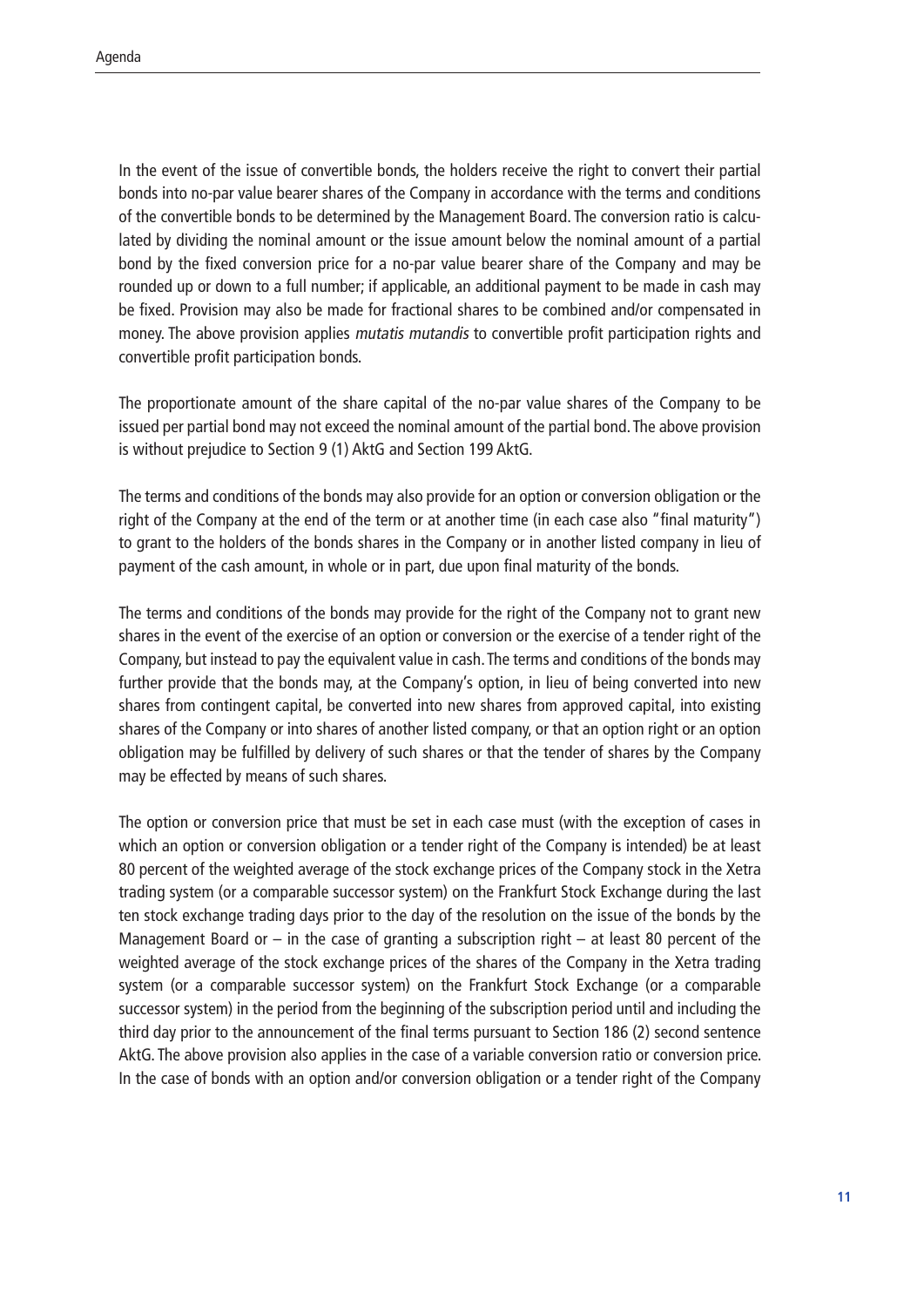to deliver shares, the option or conversion price for a share may correspond to the weighted average stock exchange price of the Company's stock in the Xetra trading system (or in a comparable successor system) of the Frankfurt Stock Exchange during the ten trading days before or after the day of final maturity or another fixed point in time, even if this is below the aforementioned minimum price (80 percent). Section 9 (1) in conjunction with Section 199 (2) AktG must be observed.

If the Company increases its share capital during the option or conversion period or sells treasury stock, in each case granting a subscription right to its shareholders, or issues, grants or guarantees further option or convertible bonds or option or conversion rights while granting a subscription right to its shareholders, and in the aforementioned cases does not grant to the holders of previously existing option or conversion rights a subscription right for this purpose to which they would be entitled after exercising the option or conversion right or fulfilling their option or conversion obligations or after tendering shares as a shareholder, or if the share capital is increased by means of a capital increase from the Company's funds, the terms and conditions of the bonds may be used to ensure that the economic value of the present option or conversion rights remains unaffected by adjusting the option or conversion rights in such a way that their value is maintained, insofar as the adjustment is not mandatorily regulated by law. This applies *mutatis mutandis* in the event of a capital reduction or other capital measures, restructurings, the acquisition of control by third parties, the payment of a dividend or other comparable measures that lead to a dilution of the value of the option or conversion rights or obligations. The above provision is without prejudice to Section 9 (1) AktG and Section 199 AktG.

The shareholders are entitled to a subscription right, i.e. the bonds must be offered to the Company's shareholders for subscription. The bonds may also be underwritten by one or more credit institutions or companies within the sense of Section 186 (5) first sentence AktG designated by the Management Board with the obligation to offer them for subscription to the Company's shareholders (indirect subscription right). If bonds are issued by group companies of the Company, the Company will ensure the granting of subscription rights *mutatis mutandis* to the Company's shareholders.

However, the Management Board is authorised, subject to the consent of the Supervisory Board, to preclude shareholders' subscription rights to bonds:

- (1) For fractional amounts resulting from the subscription ratio;
- (2) Insofar as the Management Board, after conscientious examination, is of the opinion that the issue price is not materially lower than the theoretical market value of the bonds determined in accordance with recognised financial mathematical methods. However, this authorisation to preclude the subscription right applies solely to bonds issued against cash contribution with an option or conversion right (also with an option or conversion obligation or a tender right of the Company) and to shares to which a total proportion of no more than 10 percent of the share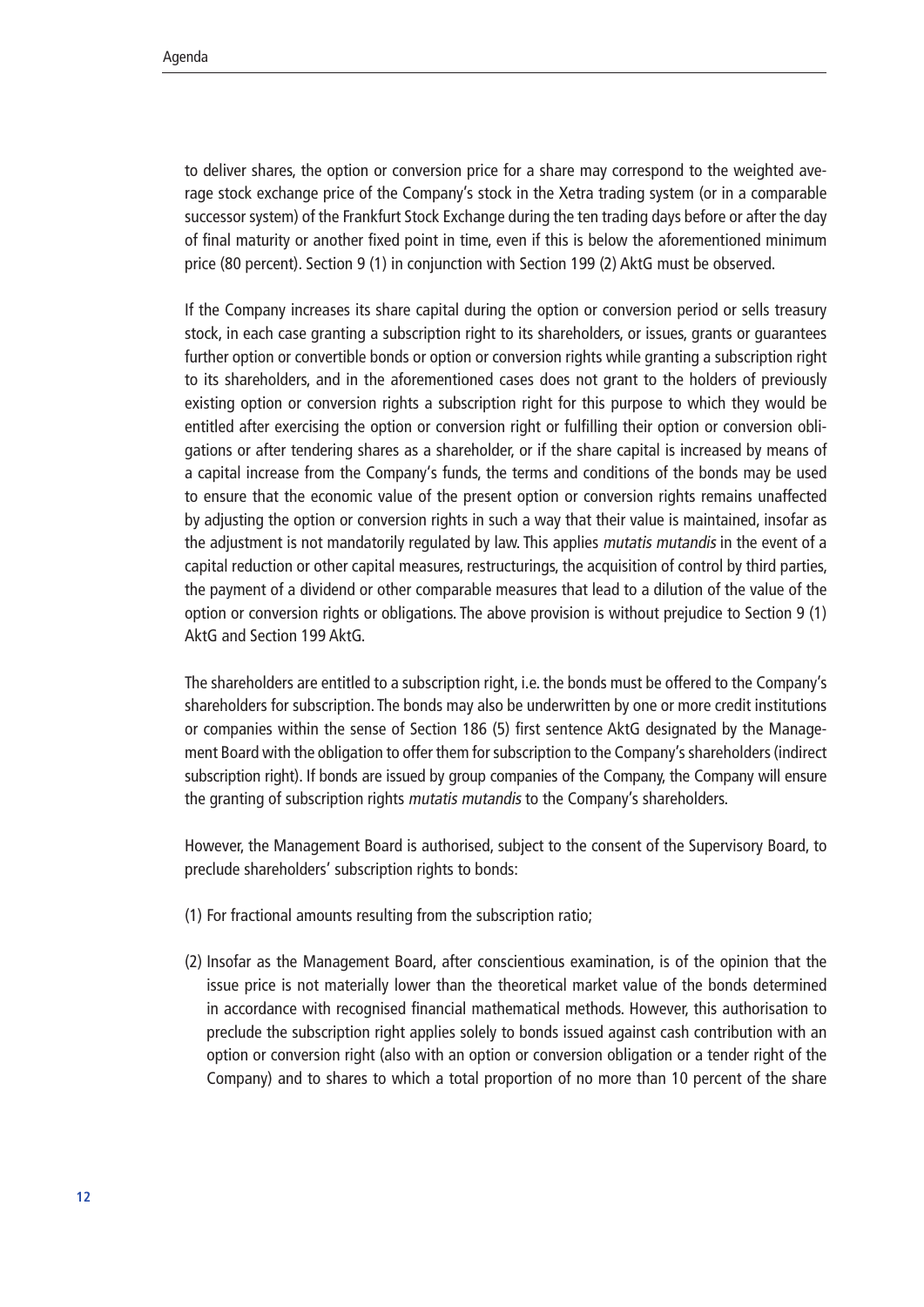capital existing at the time this authorisation becomes effective or  $-$  if this value is lower  $-$  at the time this authorisation is exercised is attributable. The pro rata amount of the share capital attributable to shares issued or sold during the term of this authorisation in direct application or application mutatis mutandis of Section 186 (3) fourth sentence AktG must be included in the calculation of this maximum limit of 10 percent of the share capital; the aforementioned maximum limit must also include shares issued to service option and/or conversion rights or option and/or conversion obligations arising from the issue of bonds on the basis of another authorisation precluding subscription rights in application mutatis mutandis of Section 186 (3) fourth sentence AktG during the term of this authorisation;

- (3) Insofar as necessary to grant to the holders or creditors of bonds with option and/or conversion rights or option and/or conversion obligations or tender rights issued by the Company or its group companies a subscription right to bonds in the scope to which they would be entitled as shareholders after exercising the option or conversion rights or after fulfilment of option or conversion obligations or after tendering shares;
- (4) Insofar as the bonds are issued against contributions in kind, in particular in conjunction with mergers or for the purpose of acquiring companies, parts of companies, participating interests in companies or other assets, provided that the value of the contribution in kind is in reasonable proportion to the value of the bonds; the theoretical market value determined in accordance with recognised methods of financial mathematics is decisive;
- (5) Insofar as participating bonds and/or profit participation rights are issued without option or conversion rights or option or conversion obligations, if these participating bonds and/or profit participation rights display characteristics of bonds, i.e. if they do not confer any membership rights in the Company and do not grant any participation in the liquidation proceeds and if the amount of interest is not calculated on the basis of the amount of the net profit for the year, the unappropriated retained earnings or the dividend; the interest and the issue amount of the participating bonds and/or profit participation rights must also correspond to the current market conditions at the time of the issue.

The Management Board is authorised, subject to the consent of the Supervisory Board, to determine the further details of the issue and features of the bonds, in particular the interest rate and type of interest, issue price, term and denomination, anti-dilution provisions, option or conversion period and the option and conversion price or to determine them in agreement with the governing bodies of the group companies issuing the bonds.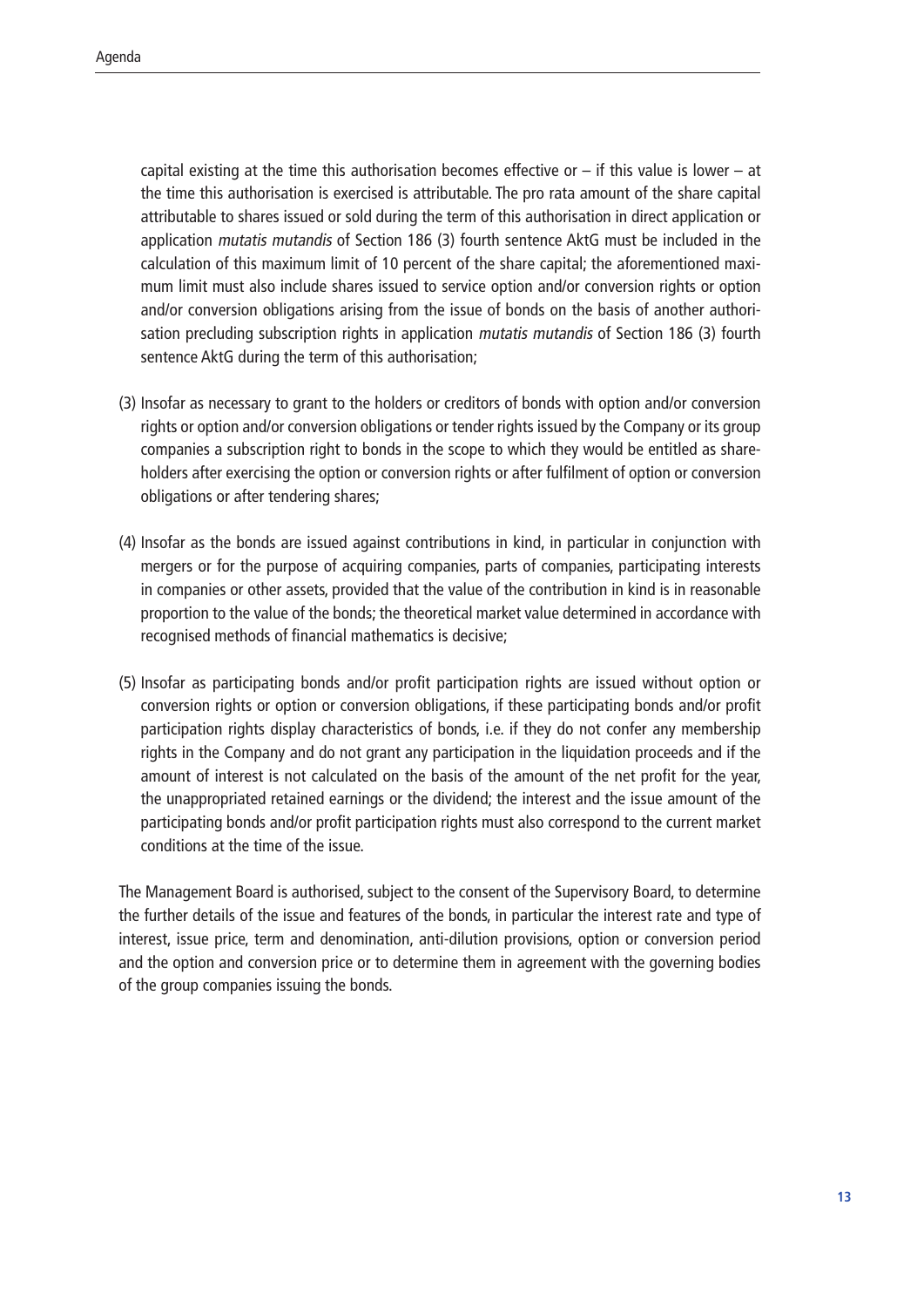c) Reversal of the Contingent Capital 2018 and creation of Contingent Capital 2022 in conjunction with an amendment to the Articles of Association

The Contingent Capital 2018 created by resolution on item 4 of the agenda of the general meeting of 12 January 2018 is reversed.

The Company's share capital is contingently raised by a maximum of €96,800,000.00 by the issue of a maximum of 88,000,000 new no-par shares issued to the bearer (Contingent Capital 2022). The contingent capital increase serves (upon exercise of option and/or conversion rights (or upon fulfilment of corresponding option and/or conversion obligations) or upon exercise of an option of the Company to grant no-par value shares of the Company, in whole or in part, in lieu of payment of the due cash amount) to grant to the holders or creditors of option and/or convertible bonds, profit participation rights and/or participating bonds (or combinations of these instruments) shares issued to the bear with option and/or conversion rights or option and/or conversion obligations or tender rights of the Company that are issued in accordance with the above authorisation under point b). The contingent capital increase shall be carried out solely in the event of the issue of bonds carrying option and/or conversion rights or option and/or conversion obligations in accordance with the above authorisation pursuant to point b) and solely to the extent that option or conversion rights are exercised or option or conversion obligations from such bonds are fulfilled or to the extent that the Company exercises an option to grant no-par value shares of the Company, in whole or in part, in lieu of payment of the cash amount due and to the extent that cash compensation is not granted or that treasury shares or shares of another listed company are not used for the service. The new shares will be issued in each case at the option or conversion price to be determined in accordance with the above authorisation pursuant to point b). The new shares participate in profits as of the beginning of the fiscal year in which they are issued; to the extent legally permissible, the Management Board, subject to the consent of the Supervisory Board, may also determine the participation in profits for a previously expired fiscal year for new shares in abrogation of this provision and of Section 60 (2) AktG. The Management Board is authorised, subject to the consent of the Supervisory Board, to determine the details of the conduct of the contingent capital increase.

The previous Subsection 4 of Section 4 of the Articles of Association is repealed and replaced by the following clause:

"(4) The share capital has been contingently raised by up to  $\epsilon$ 96,800,000.00 by the issue of up to 88,000,000 new no-par shares issued to the bearer (Contingent Capital 2022). The contingent capital increase will be carried out solely to the extent that the holders or creditors of option and/or convertible bonds, profit sharing rights and/or income bonds (or combinations of these instruments) that include option and/or conversion rights and/or option and/or conversion obligations or tender rights of the Company and that are issued by the Company, or by companies dependent on the Company or in which the Company, directly or indirectly, holds a majority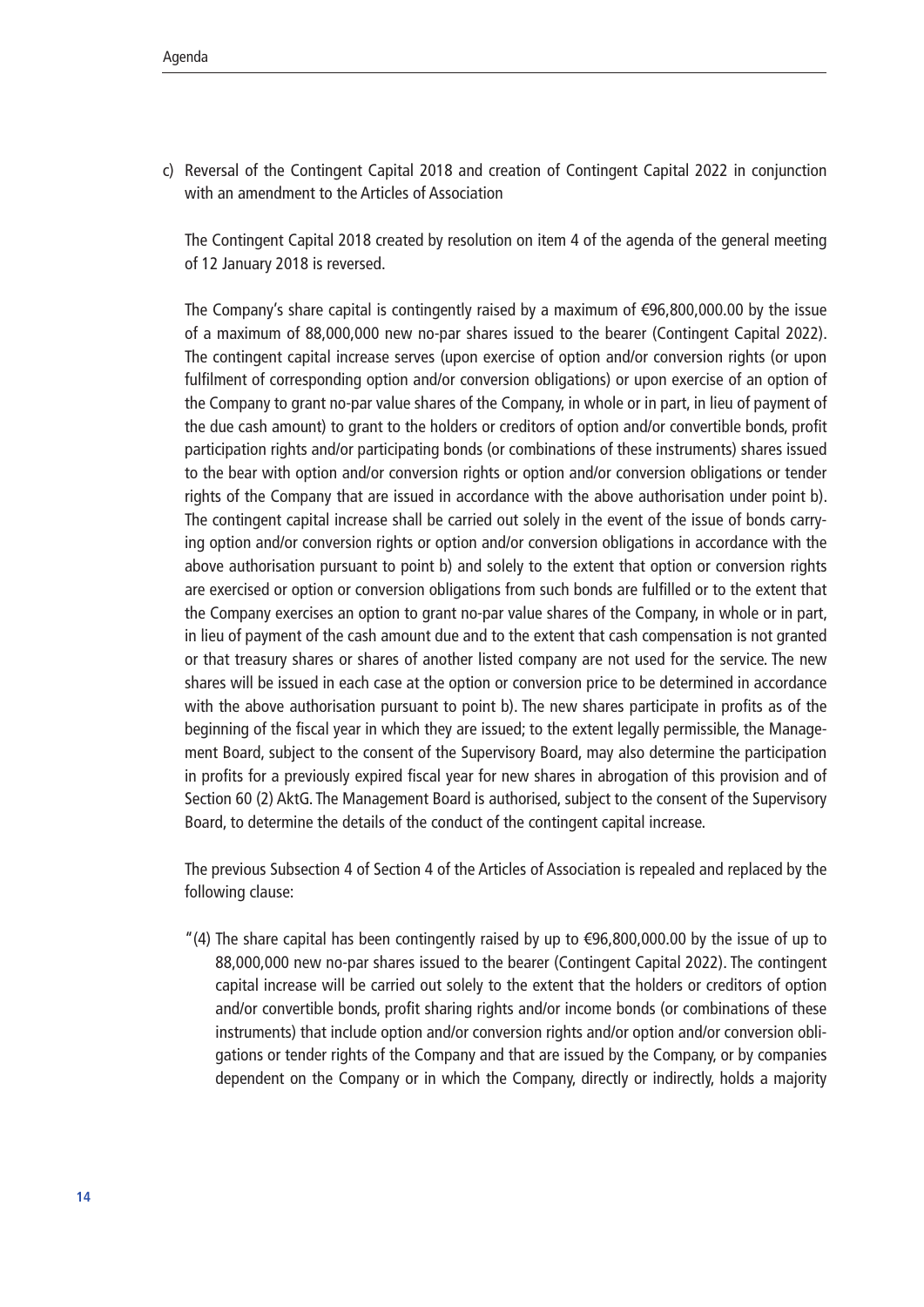interest, pursuant to the authorisation resolution of the General Meeting of 18 May 2022, by no later than 17 May 2027, exercise their option or conversion rights pursuant to these bonds or fulfil their obligation to exercise the option or for conversion; or, to the extent the Company exercises an option, to grant no-par shares of the Company in lieu of the payment of a cash amount that is due and to the extent that no cash compensation is granted or that own shares or shares of another company listed on the stock exchange are not used to satisfy the claims. The new shares will be issued in each case at the option or conversion price to be determined in accordance with the authorisation resolution stipulated above. The new shares participate in profits as of the beginning of the fiscal year in which they are issued; to the extent legally permissible, the Management Board, subject to the consent of the Supervisory Board, may also determine the participation in profits for a previously expired fiscal year for new shares in abrogation of this provision and of Section 60 (2) AktG. The Management Board is authorised, subject to the consent of the Supervisory Board, to determine the details of the conduct of the contingent capital increase."

In accordance with Section 13 of the Articles of Association, the Supervisory Board is authorised to amend the wording of the Articles of Association as necessary for the utilisation of the Contingent Capital 2022 or, in the case of non-utilisation of the authorisation to issue bonds, after expiry of the authorisation period and, in the case of non-utilisation of the Contingent Capital 2022, after expiry of the deadlines for the exercise of option or conversion rights and for the fulfilment of option or conversion obligations.

## **10.Adoption of a resolution regarding the authorisation to acquire own shares with or without preclusion of a tender right and to utilise them with or without preclusion of the subscription right and the authorisation to redeem acquired own shares and capital reduction and repeal of the present authorisation**

Pursuant to item 5 of the agenda, the general meeting of 12 January 2018 authorised the Management Board to acquire own shares in the amount of 10 percent of the share capital existing at the time of the resolution or – if this value is lower – at the time of the exercise of the authorisation and to utilise them in accordance with Section 71 (1) no. 8 AktG. The authorisation to acquire and utilise treasury shares expires on 11 January 2023. To maintain the Company's flexibility with regard to the acquisition and use of own shares, a proposed resolution is submitted to the effect that the present authorisation granted by the general meeting of 12 January 2018 pursuant to item 5 of the agenda be repealed and a new authorisation to acquire and use own shares pursuant to Section 71 (1) no. 8 AktG with the option to preclude subscription rights be granted.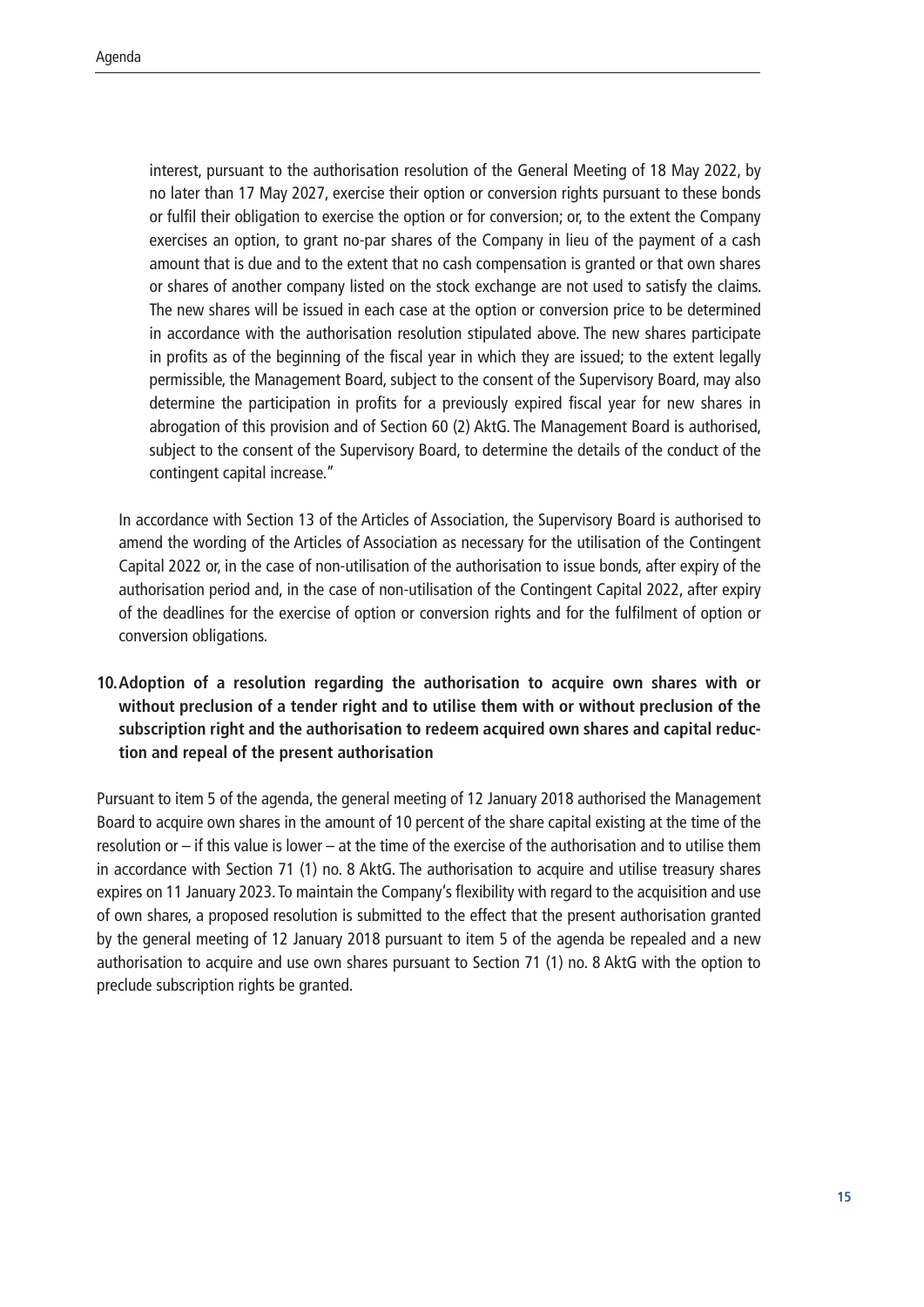1&1 Aktiengesellschaft holds 465,000 own shares at the time of the convocation of the meeting

Management Board and Supervisory Board propose adoption of the following resolution:

- a) The authorisation granted by the general meeting on 12 January 2018 pursuant to item 5 of the agenda to acquire and utilise treasury shares is repealed and replaced for the period from the date on which the following new authorisation enters into force.
- b) The Company is authorised to acquire shares of the Company's own stock in an amount totalling no more than 10 percent of the share capital at the time of the adoption of the resolution or  $-$  if this value is lower – at the time of the exercise of the authorisation on or before 17 May 2027. Any shares acquired pursuant to this authorisation, together with any other own shares in the Company's possession or attributable to the Company pursuant to Sections 71a et seqq. AktG, may not exceed at any time a value in excess of 10 percent of the share capital.
- c) The authorisation may be exercised in one full amount or in partial amounts, once or on multiple occasions, in pursuit of one or multiple objectives, directly by the Company or also by companies dependent on the Company or in which the Company, directly or indirectly, holds a majority interest, or by third parties instructed by the Company or by companies dependent on the Company or in which the Company, directly or indirectly, holds a majority interest.
- d) At the option of the Management Board, the shares may be acquired (1) on the stock exchange or (2) on the basis of a public purchase offer or by means of a public invitation to submit offers for purchase.
	- (1) If the shares are acquired on the stock exchange, the consideration paid by the Company per Company share (excluding incidental acquisition costs) may not exceed or fall below the average closing price of a share in the Xetra trading system (or a comparable successor system) on the Frankfurt Stock Exchange on the last three stock exchange trading days prior to the purchase obligation by more than 10 percent. The Company's Management Board stipulates the further details of the acquisition.
	- (2) If the acquisition is carried out through a public offer to buy or a public invitation to submit offers for purchase, the offered purchase price or the limits of the purchase price range per share of the Company's stock (excluding ancillary expenses of the purchase) may not exceed or fall below the average of the closing prices in the XETRA trading system (or a comparable successor system) on the three days of stock exchange trading before the day of the publication of the offer or of the public invitation to submit offers to sell by more than 10 percent. The Company's Management Board stipulates the further details of the structure of the offer or of the public invitation to shareholders to submit offers for purchase.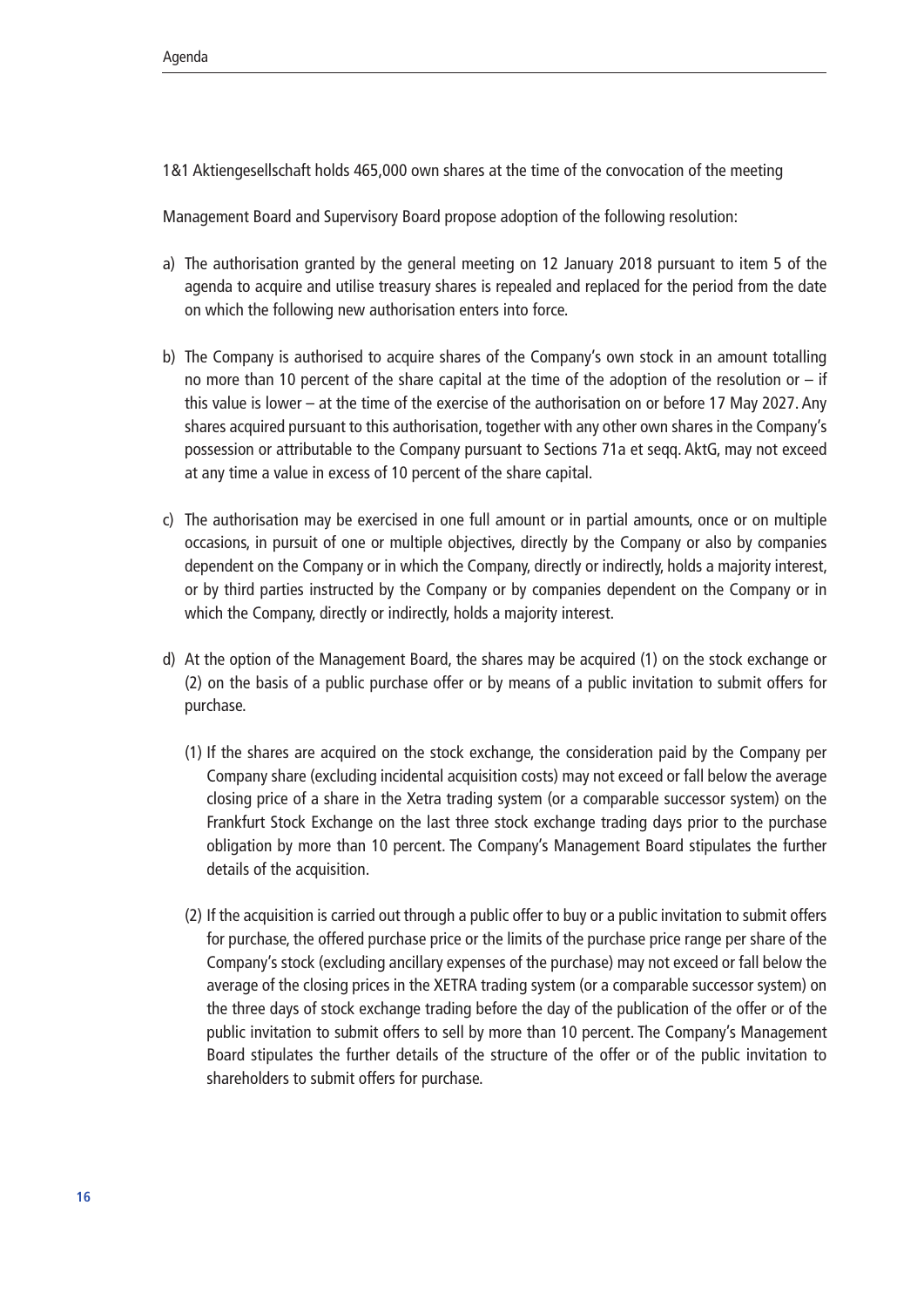If, after the announcement of a purchase offer or the public invitation to submit an offer for purchase, there are significant price deviations from the purchase price offered or the limits of the purchase price range, the offer or the invitation to submit such an offer may be adjusted. In this case, the average price of the three trading days prior to the announcement will be used for any adjustment. The purchase offer or the invitation to submit such an offer may be subject to additional conditions.

If the number of the Company's shares tendered or offered for purchase exceeds the existing repurchase volume, the acquisition may be made in proportion to the shares tendered or offered per shareholder to the partial exclusion of any tender rights.

Preferential consideration or acceptance of smaller numbers of shares up to 100 shares tendered per shareholder as well as rounding according to commercial principles may also be specified.

- (3) If the acquisition is effected by means of the tender rights made available to the shareholders, they may be allocated per Company share. The number of tender rights determined according to the ratio of the Company's share capital to the volume of the shares that will be repurchased by the Company entitles a shareholder to sell one share in the Company to the Company. Tender rights may also be allocated in such a way that one tender right is allocated per number of shares determined by the ratio of the share capital to the repurchase volume. Fractions of tender rights will not be allocated; in this case, the corresponding partial tender rights are precluded. The price or the limits of the offered purchase price range (in each case excluding incidental acquisition costs) at which a share may be sold to the Company upon exercise of the tender right is determined in accordance with the provisions in the preceding Subsection (2), the relevant date being that of the announcement of the repurchase offer granting tender rights and adjusted as necessary, whereby the relevant date is that of the announcement of the adjustment. The Company's Management Board stipulates the further details of the tender rights, in particular their content, term and, if applicable, their tradability.
- e) The Management Board is authorised, subject to the Supervisory Board's consent, to sell any Company shares acquired pursuant to this authorisation or to previously issued authorisations on the stock exchange or by offer to all shareholders in the ratio of their holdings. Moreover, shares acquired pursuant to this authorisation or previously issued authorisations may be used for any and all other lawful purposes, including in particular, but not limited to, the following purposes:
	- (1) The shares may be sold to third parties against cash payment at a price that does not fall significantly short of the stock exchange price of shares of an equivalent nature at the point in time of the sale. In this case, the number of shares to be sold may not exceed in total 10 percent of the share capital at the time of the adoption of the resolution by today's general meeting or  $-$  if this amount is lower – 10 percent of the share capital at the time of the sale of the Company's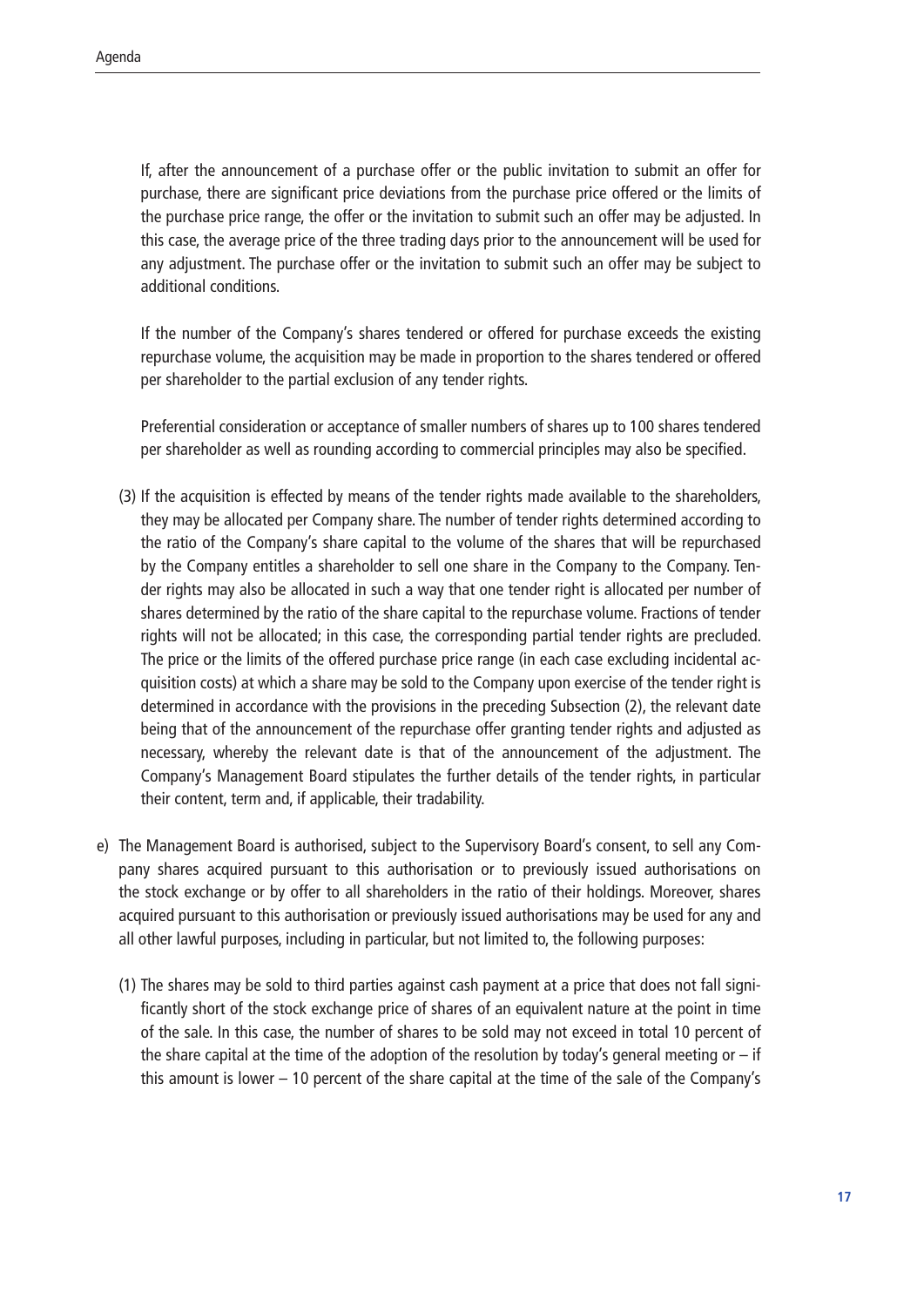shares. Any shares issued or sold in application, whether direct or mutatis mutandis, of Section 186 (3) fourth sentence AktG during the term of this authorisation must be attributed to this limitation of 10 percent of the share capital. Furthermore, any shares that must be issued to satisfy option and/or convertible bonds must be attributed to this limit of 10 percent of the share capital, provided that the bonds have been issued during the term of this authorisation in application mutatis mutandis of Section 186 (3) fourth sentence AktG and precluding the subscription right.

- (2) The shares may be used for the fulfilment of obligations pursuant to bonds with option and/or conversion right or option and/or conversion obligation issued by the Company or by companies dependent on the Company or in which the Company, directly or indirectly, holds a majority interest,
- (3) The shares may be issued against assets, including claims against the Company, in particular, but not solely, in relation to the acquisition of companies, holdings in companies or parts of companies, or corporate mergers.
- (4) The shares may be used in relation to stock-based compensation or employee stock option programmes of the Company or of its affiliates and may be offered and transferred to persons who are or were in an employment relationship with the Company or one of its affiliates as well as to directors and officers of the Company's affiliates.
- (5) The shares may be redeemed without requiring any additional general meeting resolution for the redemption or the execution of the redemption. The Management Board may determine that the share capital will be decreased during the redemption; in this case, the Management Board is authorised to reduce the share capital by the proportionate amount of share capital attributable to the redeemed shares. The Supervisory Board is authorised to adjust accordingly the disclosure of the number of shares and the share capital in the Articles of Association. The Management Board may also determine that the share capital will remain unchanged by the redemption and that instead the share of the other shares in the share capital will be increased by the redemption pursuant to Section 8 (3) AktG. In this case, the Management Board is authorised pursuant to Section 237 (3) no. 3, second clause AktG to adjust the number of shares in the Articles of Association accordingly.
- f) The Supervisory Board is authorised to assign treasury stock acquired pursuant to this authorisation to the members the Company's Management Board in fulfilment of applicable remuneration agreements.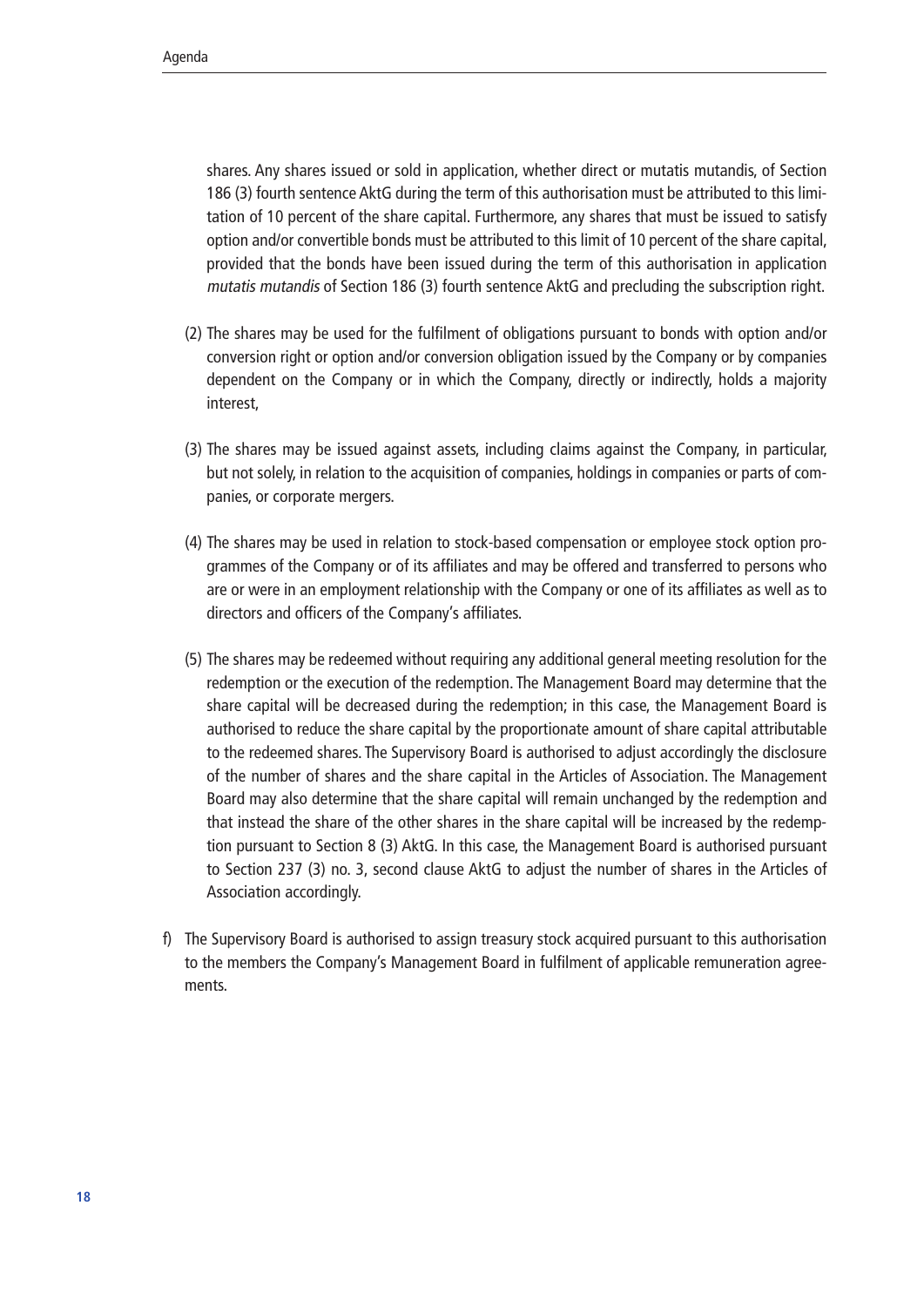- g) The shareholders' subscription rights are precluded to the extent that treasury shares are used in accordance with the authorisations pursuant to point e) nos. (1), (2), (3) or (4) and point f). Furthermore, the Management Board, subject to the consent of the Supervisory Board, is authorised, in the event of the sale of acquired treasury stock based on an offer to the shareholders, to grant to the holders or creditors of bonds with option and/or conversion rights or corresponding option and/or conversion obligations issued by the Company, or by companies dependent on the Company or in which the Company, directly or indirectly, holds a majority interest, a subscription right to the shares in the scope to which they would be entitled after exercise of the option or conversion right or fulfilment of the option or conversion obligation; the shareholders' subscription right is precluded in the same scope.
- h) The above authorisations pursuant to point e), point f) and point g) (1) second sentence may be exercised in whole or in part, once or several times, in pursuit of one or several purposes; the authorisations pursuant to point e) and point g) (1) second sentence may also be exercised by companies dependent on the Company or in which the Company, directly or indirectly, holds a majority interest or by third parties acting for their account or for the account of the Company. Insofar as shares are used as consideration in accordance with the authorisation pursuant to point e) (3), they may also be used in combination with other forms of consideration. Acquired own shares may also be transferred to companies dependent on the Company or in which the Company, directly or indirectly, holds a majority interest.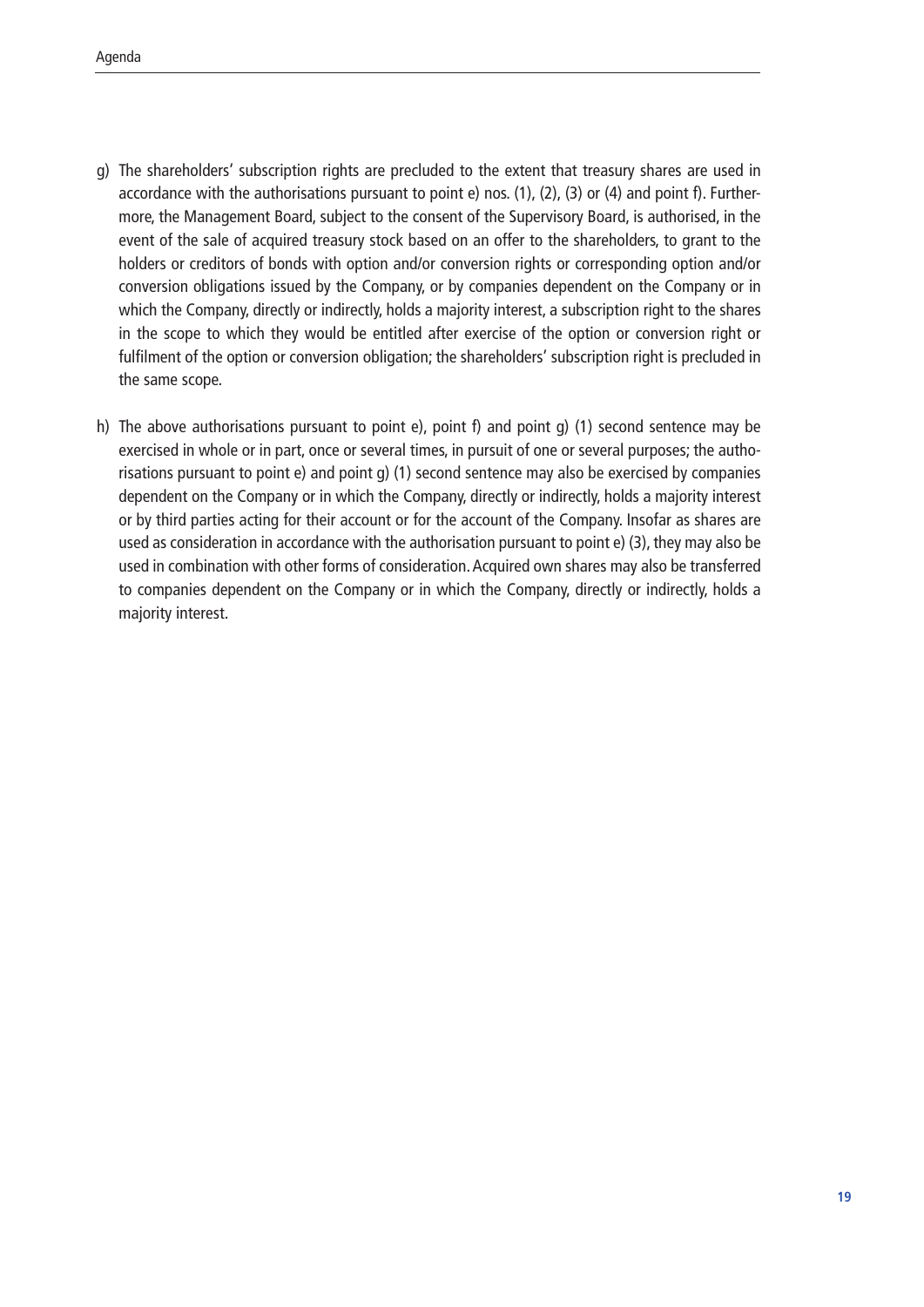**Information about agenda item 6 (approval of the remuneration report for fiscal year 2021 prepared and audited in accordance with Section 162 AktG)**

**A) Remuneration report pursuant to Section 162 AktG of 1&1 AG for fiscal year 2021**

# 1&1 AG Remuneration System

## Management Board Remuneration

The 1&1 AG Supervisory Board presented the current remuneration system for Management Board members during the Annual General Meeting on 26 May 2021 and requested its approval. The remuneration system was adopted by 92.82 percent of the votes cast.

### Management Board Remuneration System

### **Introduction**

The 1&1 AG remuneration system described below sets forth the basic principles for the conclusion of new Management Board service contracts as of the Annual General Meeting 2021. It does not have any impact on service contracts concluded prior to that time, however, these contracts essentially comply with the requirements of the remuneration system.

The remuneration for members of the Company's Management Board is oriented toward sustainable and long-term corporate development. Management Board members should be remunerated reasonably and as appropriate for their responsibilities and duties. The economic situation, the Company's success, the personal performance of each Management Board member, the interests of persons associated with the Company and social issues must be taken into account for the assessment of the remuneration. The remuneration should create an incentive to be successful with respect to all these perspectives. Success should be targeted as a long-term achievement, which is why the remuneration must not encourage the taking of short-term risks.

## **Remuneration system, procedures, comparative groups and remuneration structure**

The Supervisory Board establishes and regularly reviews the Management Board remuneration system in compliance with legal requirements. The system is in compliance with the regulations of the Stock Corporation Act (AktG) and the German Corporate Governance Code (DCGK) applicable to the handling of conflicts of interest. The remuneration of the individual Management Board members is calculated on the basis of the remuneration system.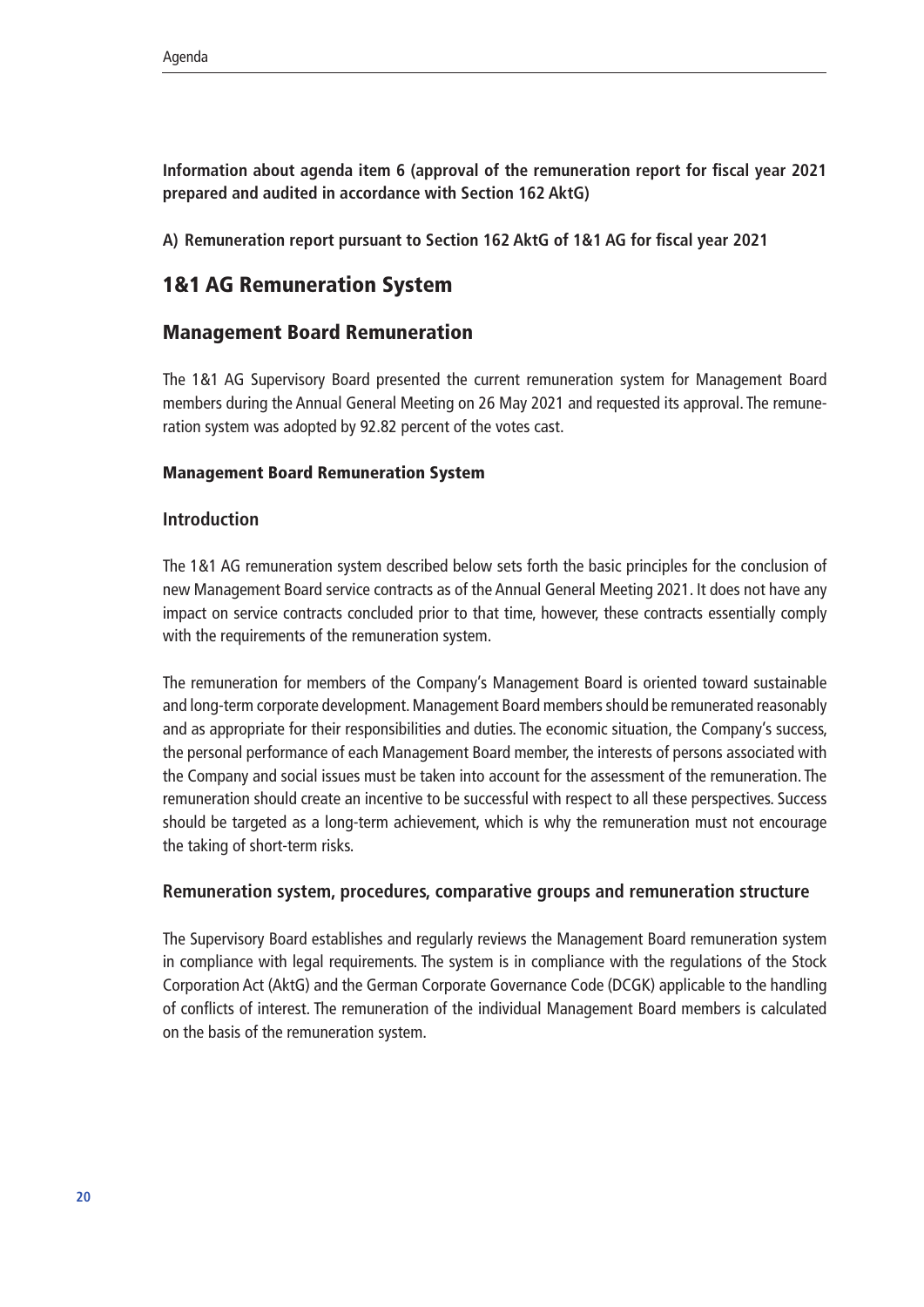The individual total remuneration ("target total remuneration") of a Management Board member is determined by the Supervisory Board at a level appropriate to performance assessment and expectation. Criteria for the appropriateness of an individual's remuneration are the tasks of the specific Management Board member, the performance of the Management Board as a whole, the personal performance of the Management Board member and his or her experience, the economic position of the Company, the success and future prospects of the Company and the customary level of remuneration in view of comparative data from other companies and from within the Company. The internal (vertical) comparison is realised by the Supervisory Board's consideration of the relationship of the Management Board remuneration to the remuneration of the Company's senior management and workforce, including its affiliated companies, and the development of this relationship over time. The external (horizontal) comparison is based on data from companies regarded as operating in comparable industries and/or that are also listed on the TecDAX and comparable with the Company in terms of market position, revenue and number of employees. When comparing the data from various sources, the Supervisory Board consults inter alia the findings of independent providers of remuneration studies and the published business and remuneration reports of comparable companies; furthermore, it obtains support from experienced and independent remuneration consultants. The Supervisory Board also makes these comparisons when determining the structure of the remuneration system as a whole.

The total remuneration of the Company's Management Board members consists of (i) a fixed, nonperformance-related basic salary, (ii) fringe benefits and (iii) a variable, performance-related component. The variable component in turn consists of short-term and long-term components. The remuneration system provides bandwidths and limits within which the Supervisory Board moves in making the concrete assessments of each of the remuneration components and in determining the final total remuneration that includes the variable component.

## **Overview of the remuneration structure**

| <b>Basic remuneration</b>                   | Fixed salary, paid monthly                                                                                                                                                                         |  |  |
|---------------------------------------------|----------------------------------------------------------------------------------------------------------------------------------------------------------------------------------------------------|--|--|
| Fringe benefits/Other remuneration          | Insurance cover (D&O etc.); company car;<br>housing, relocation, brokerage, home travel and<br>tax accountant expenses to a certain extent; special<br>allowances and signing bonus, if applicable |  |  |
| Performance-related remuneration components |                                                                                                                                                                                                    |  |  |
| Short-term variable remuneration (STI)      | Based on the achievement of certain targets<br>(revenue and earnings ratios; operational/strategic<br>aspects; personal performance; non-financial<br>performance criteria (ESG))                  |  |  |
| Long-term variable remuneration (LTI)       | Participation in the SAR programme; participation<br>in the increase in value of the Company's stock;<br>5-year term                                                                               |  |  |

#### **Non-performance-related remuneration components**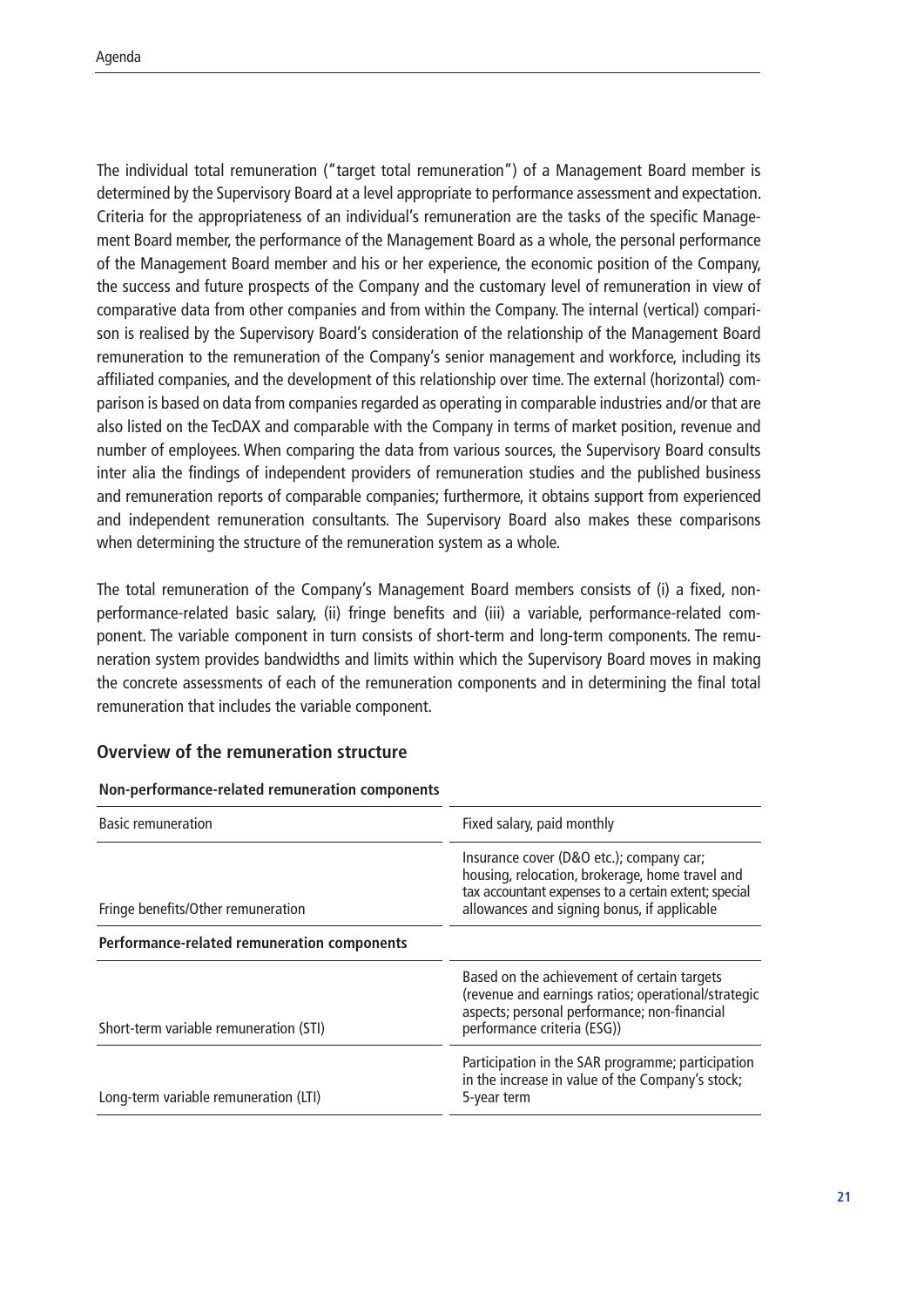The total remuneration includes compensation for activities for and board positions in companies affiliated with the Company, associated companies and holding companies.

Insofar as any such positions have been assumed, any remuneration paid for these activities (e.g. attendance fees) is generally offset against the total remuneration and – taking into account tax requirements – is usually deducted from the short-term variable remuneration that must be paid. The Supervisory Board may conclude deviating agreements concerning the remuneration for official positions in associated companies and holding companies with the pertinent Management Board member.

### **Remuneration and business strategy/Long-term development of the Company**

The remuneration of the members of the Company's Management Board promotes its business strategy in multiple ways.

The structure of the short-term variable remuneration provides for the setting of targets in agreement with the members of the Management Board that, for one, secure economic success through the achievement of certain key figures. For another, individual targets, which may also include concrete strategic targets, are agreed. The inclusion of target criteria with environmental and social aspects is also intended to reward social successes.

The long-term variable remuneration with its orientation to the stock price and its term of several years ensures that there is an incentive for sustainable economic success. Moreover, the interests of the Company and its shareholders are linked to those of the Management Board in the long term. Every member of the Management Board participates in the sustainable success of the Company, but must also shoulder economically negative developments together with the Company. This bonus/malus system prompts Management Board members to act as entrepreneurs and to pursue the interest of the Company from a long-term perspective.

#### **Non-performance-related remuneration components**

#### **Fixed remuneration**

The fixed remuneration serves as a guaranteed basic remuneration and is paid monthly as a salary. The fixed remuneration is reviewed at regular intervals and adjusted as expedient. Every review includes a comparison with in-company structures and figures from other companies.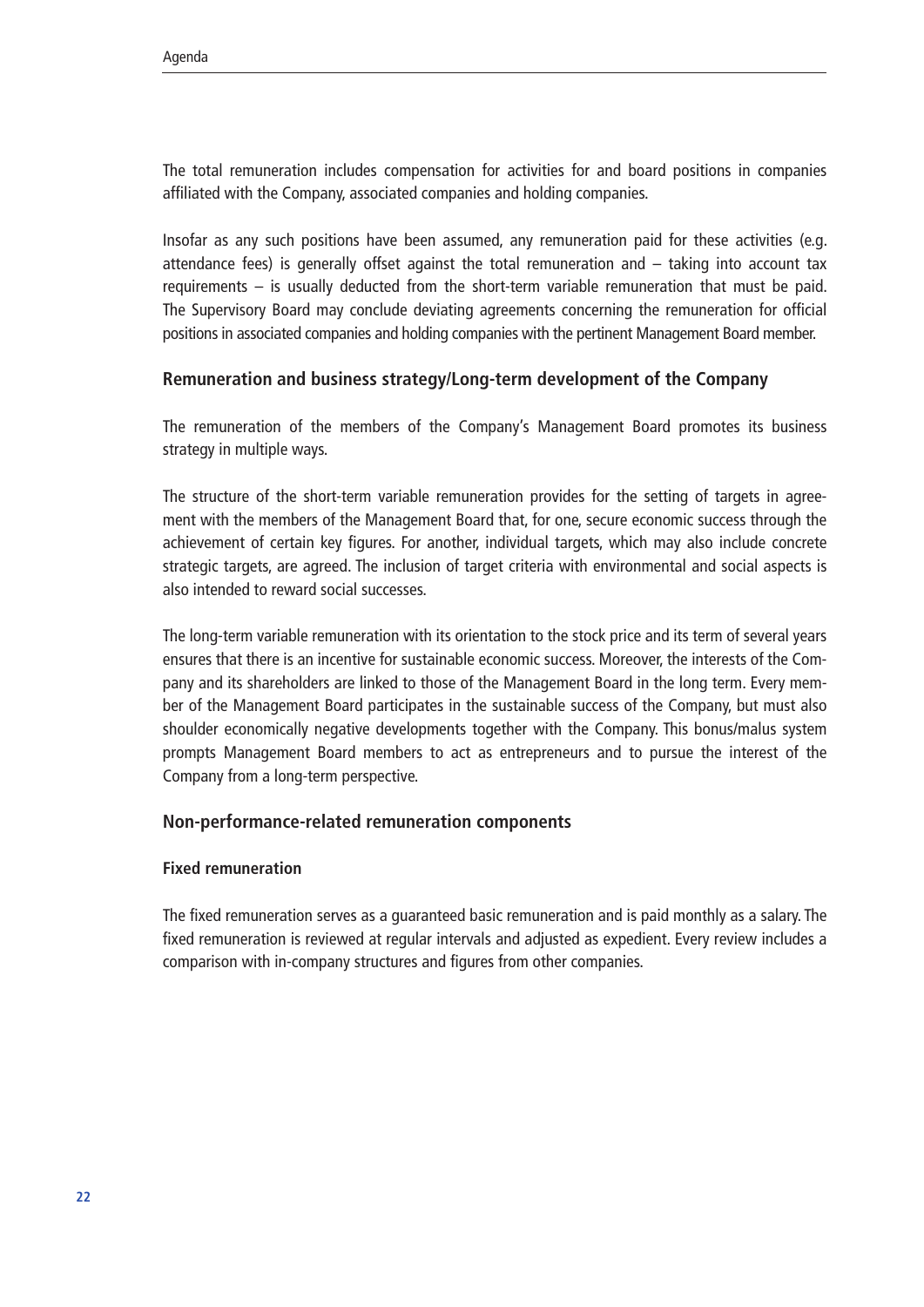#### **Fringe benefits/Other remuneration**

The following fringe benefits are offered as standard:

- D&O and accident insurance cover
- Company car with private use option (alternatively, a car allowance or a BahnCard)

In addition, the following fringe benefits may be granted as part of the "onboarding" of new Management Board members:

- Assumption of reasonable relocation and/or estate agent expenses
- Assumption of local housing costs (e.g. as an allowance for costs of two households) for a reasonable period of time
- Payment of a monthly allowance in line with the market for travel to home/family (return journey) for a reasonable period of time
- Assumption of standard market tax accountant expenses relevant for the establishment of the employment relationship
- Assumption of standard market tax accountant expenses for special matters (e.g. matters involving foreign countries) in the current employment relationship

In addition, the Supervisory Board may grant a signing bonus to new Management Board members when they transfer from another employment relationship; the bonus serves to compensate lost remuneration from the previous employment relationship. The amount of the signing bonus must in any case be offset against any payment claims from the long-term variable remuneration. Should the Management Board member leave the Company at his/her request before the signing bonus has been fully credited, the Management Board member must repay the outstanding amount of the signing bonus to the Company. In these cases, the Supervisory Board is permitted to conclude an agreement with the Management Board member according to which the amount to be repaid is reduced pro rata temporis over a longer period of time, whereby the period of time should be less than 24 months after commencing work for the Company solely in justified exceptional cases.

In addition, in justified exceptional cases  $-$  e.g. if a member of the Management Board assumes further division responsibilities in addition to his/her actual division responsibilities (e.g. due to illness or absence of a fellow Management Board member or a reassignment of divisions) – a reasonable increase in the fixed remuneration appropriate to the change is also permissible.

Retirement benefits are not granted.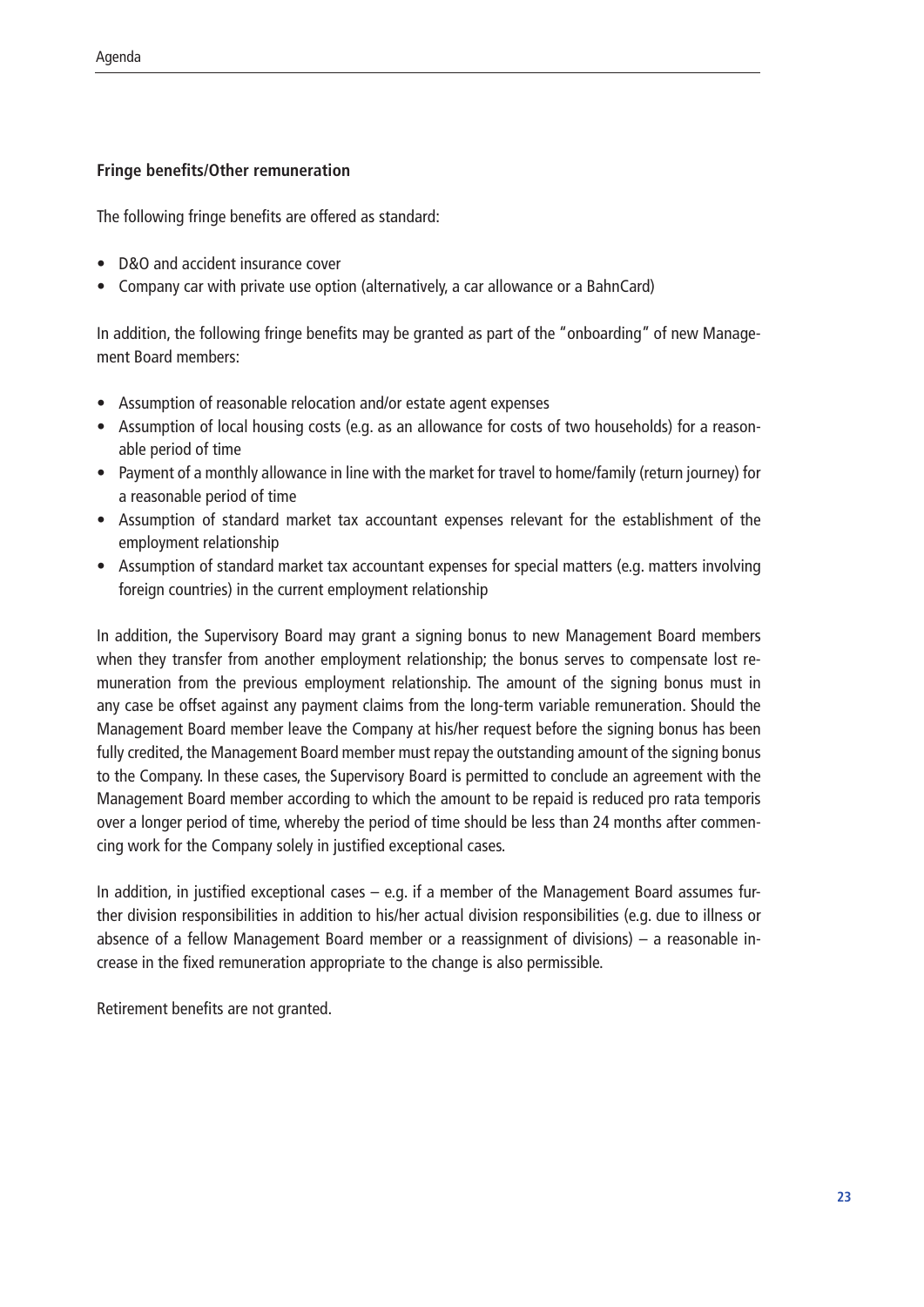## **Performance-related remuneration components**

### **Short-term variable incentive (short-term incentive: "STI")**

In addition to the basic remuneration, every Management Board member receives an STI; the payment period corresponds to the fiscal year of the specific company. A target figure for the STI is set that is earned if the agreed targets are met in full on average  $(= 100$  percent). The targets are set by the Supervisory Board at the beginning of every fiscal year. Possible targets:

| <b>STI Targets</b>                                                                                                                                                        | <b>Proportion of STI</b><br>(Minimum/Maximum |
|---------------------------------------------------------------------------------------------------------------------------------------------------------------------------|----------------------------------------------|
| Growth in sales and earnings figures (such as EBITDA) and capital<br>efficiency figures (such as ROI) of the 1&1 Group                                                    | 50% - 70%                                    |
| Operational/strategic goals (e.g. business development,<br>efficiency increase, market exploitation)                                                                      | $5\% - 20\%$                                 |
| Personal performance targets (e.g. responsibility for specific projects;<br>achievement of individual/divisional performance indicators)                                  | $5\% - 20\%$                                 |
| Non-financial performance criteria such as concerns of groups<br>connected with the Company (so-called stakeholders), environmental<br>and social issues ("ESG elements") | $5\% - 20\%$                                 |

The Supervisory Board may deviate from the above-mentioned recommended proportions for the weighting of the separate targets.

The various categories enable the Company to create optimal alignment of the short-term variable remuneration with its interests.

- Revenue (growth) and earnings (especially EBITDA) of the 1&1 Group are the key criteria for assessing its economic success in the past fiscal year. For this reason, this category should comprise the largest proportion among the STI targets. This is in recognition of the commitment and contribution of the individual Board member to the benefit of the Company and the corporate group. Lack of economic success has a direct negative impact on the remuneration of the Board member.
- Operational and strategic goals, on the other hand, set specific incentives for the achievement of certain short-term parameters or the implementation of measures, and can more accurately reflect certain operational and strategic decisions than the revenue and profit of the corporate group. These targets should be set for the Management Board as a whole.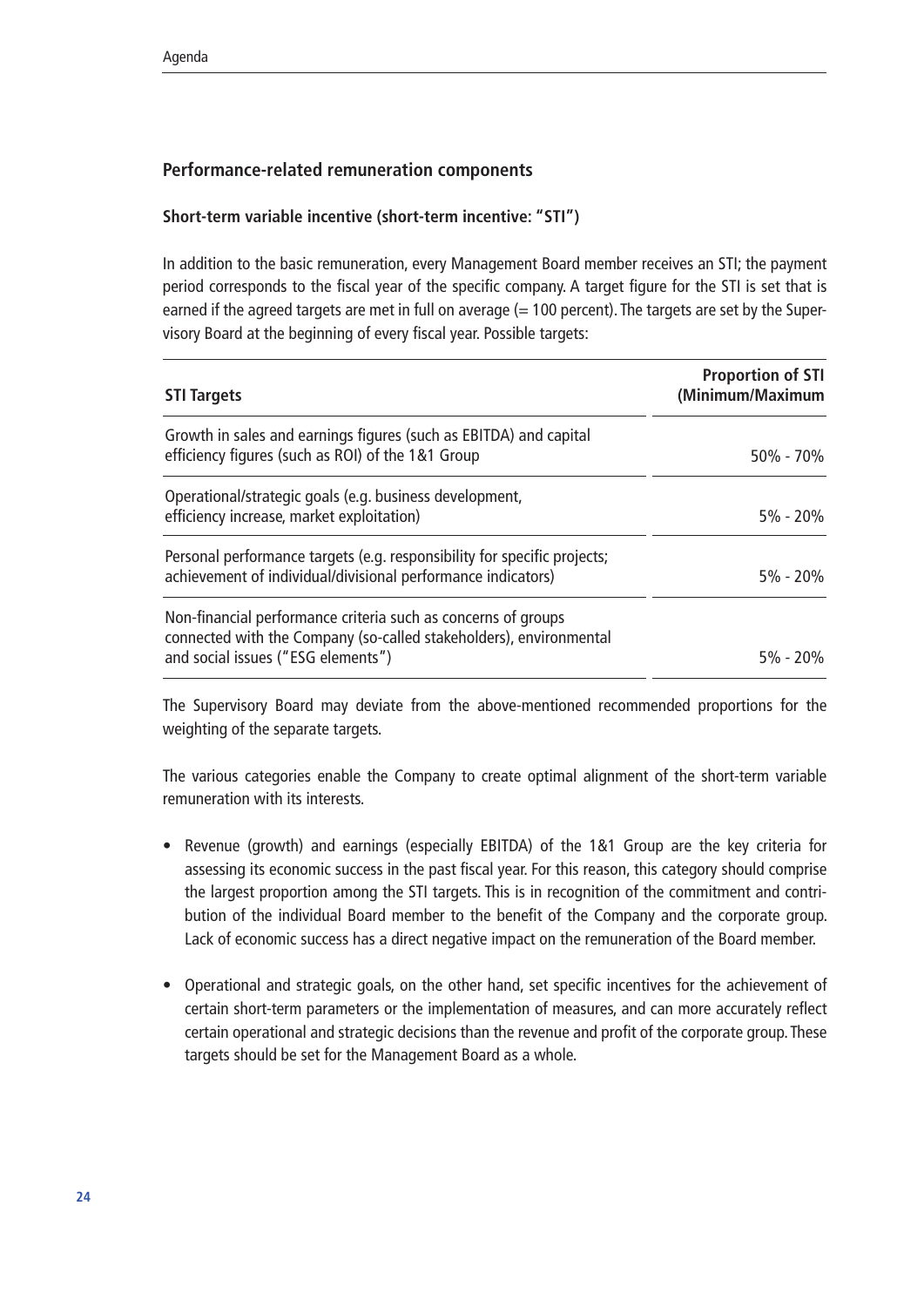- Personal performance targets can be set for each individual Management Board member, thereby creating an incentive for the successful completion of certain projects for which the specific Management Board member is responsible, the solving of individual division-related challenges and the achievement of certain division-specific key figures (e.g. customer satisfaction).
- ESG elements are mandatory and, in contrast to the previous categories, primarily serve the interests of groups associated with the Company and environmental objectives. This target component gives the Supervisory Board the opportunity to focus the attention of the Board members on social issues and to create an incentive to address such issues. The scope of possible topics for these targets is broad because of the diversity of interests that might come into question. In setting targets, the Supervisory Board should consequently respond dynamically to social and environmental challenges. The ESG elements are not limited to issues outside the corporate group; they should also serve to master parallel challenges within the Company and its associated companies (e.g. diversity).

As a rule, a range of 90 percent to 120 percent applies to target achievement. If the average achievement of the targets is less than 90 percent, the entitlement to payment of the STI lapses completely. If average achievement of the targets overall is greater than 120 percent, the overachievement is capped at 120 percent of the STI target. In the year of a member's hiring, especially in stub periods, the Supervisory Board can guarantee a minimum amount of STI for the first six to twelve months of the term of office to the Management Board member. A part of this minimum amount may also be paid to the Management Board member on a monthly basis.

The Supervisory Board discusses and determines the assessment of the degree of achievement of the STI in a meeting after the adoption of the annual financial statements for the 1&1 Group. The Supervisory Board prepares this meeting together with the Management Board members and the competent departments so that the governing body has access to the complete information necessary for an assessment and, if necessary, to additional expertise.

The revenue and earnings category is based on the key figures determined by Corporate Financial Affairs & Investor Relations. Revenue and profit targets are part of the forecast and the target/actual comparison is based on the audited annual financial statements.

The Supervisory Board determines the degree of achievement of the operational and strategic targets by evaluating the concepts submitted by the Management Board and any other materials that may be required. The achievement of personal performance targets is also determined by the Supervisory Board on the basis of documents submitted by the Management Board (and any additional external expertise that may be required). The Supervisory Board takes into account the defined key figures and success criteria in determining the target achievement of ESG elements.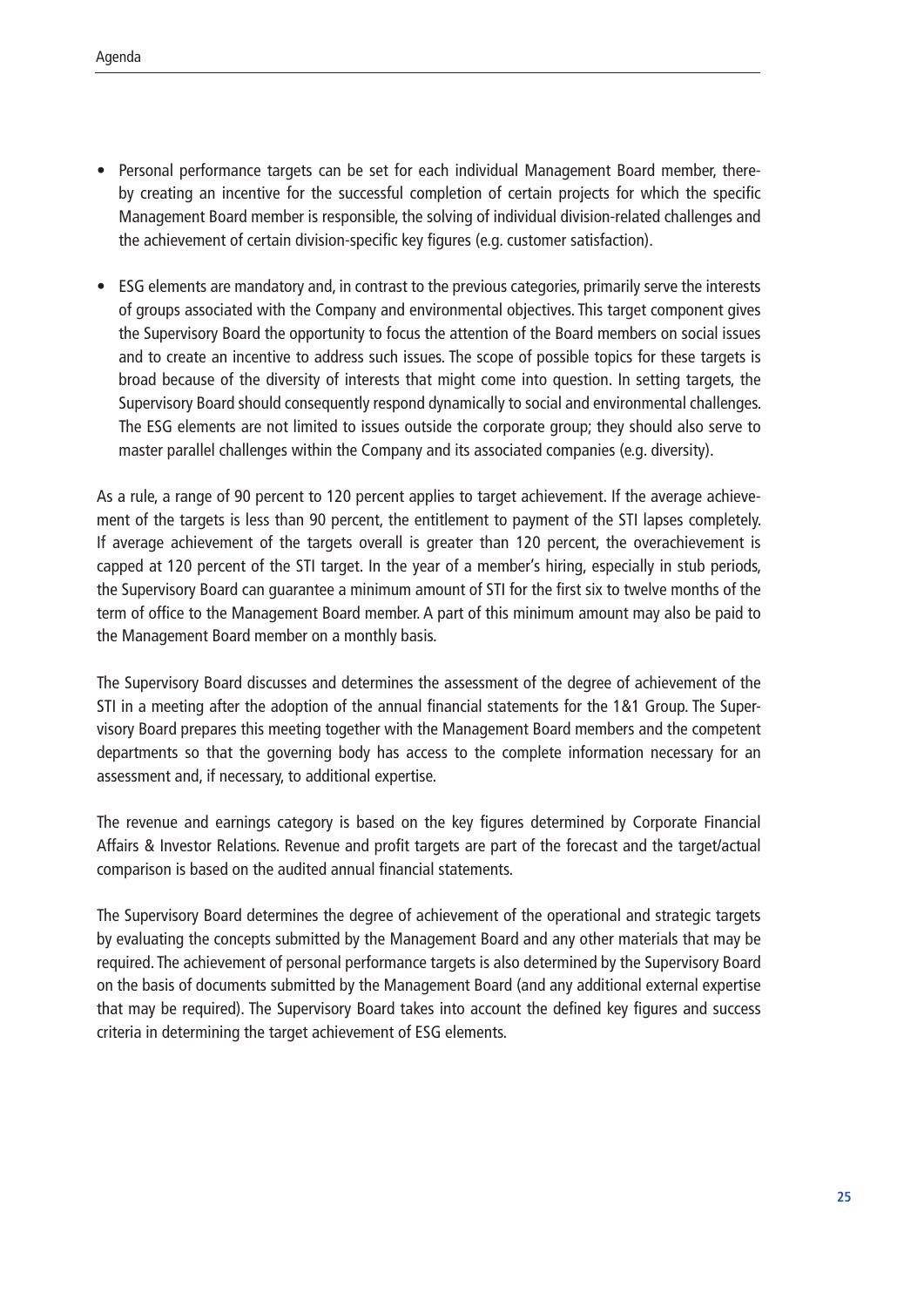After the conclusion of this Supervisory Board meeting, the STI will be paid out with the following salary payment round unless further circumstances must still be examined.

#### **Long-term variable remuneration (long term incentive: "LTI")**

A programme based on virtual stock options (Stock Appreciation Rights ("SAR") programme) serves as an LTI. An SAR corresponds to a virtual subscription right to a share in the Company, i.e. it does not represent a (real) option to acquire shares in the Company. However, the Company reserves the right at its own discretion to fulfil its obligation to pay out the SARs in cash by instead transferring one share per SAR from its treasury stock to the participant at the exercise price.

| <b>SAR programme</b><br>of 1&1 AG |                                                                                                                                                                                                                                                                                                                                                                                                                                                               |
|-----------------------------------|---------------------------------------------------------------------------------------------------------------------------------------------------------------------------------------------------------------------------------------------------------------------------------------------------------------------------------------------------------------------------------------------------------------------------------------------------------------|
| Subject                           | Participation in the increase in value of the 1&1 AG stock                                                                                                                                                                                                                                                                                                                                                                                                    |
| Systematics                       | Issue of a number of SARs that can be exercised in a specified scope at<br>specified points in time. Vesting takes place in four steps:<br>1.25% of the SARs exercisable for the first time after two years<br>2. Another 25% of the SARs exercisable for the first time after three years<br>3. Another 25% of the SARs exercisable for the first time after four years<br>4. The remaining 25% of the SARs exercisable for the first time after five years. |
| Term/Fulfilment                   | Term: 5 years. Full vesting of all SARs after five years. The vested shares must<br>be exercised no later than six years after the start of the programme; payment<br>entitlement in cash or shares at the Company's discretion.                                                                                                                                                                                                                              |
| Calculation<br>parameters         | Difference between the initial price (closing price of the share when issued)<br>and the closing price of the share when the SARs are exercised (arithmetic<br>mean of the last ten trading days in each case).                                                                                                                                                                                                                                               |
| Restrictions                      | - Waiting period of two years<br>- Two exercise windows per year<br>- Exercise of previously awarded SARs only<br>- Exercise hurdle: exercisability of a vested SAR solely if at the time of<br>exercise there has been a price increase of at least 20% on the initial price                                                                                                                                                                                 |
| Cap                               | 100% of the initial price                                                                                                                                                                                                                                                                                                                                                                                                                                     |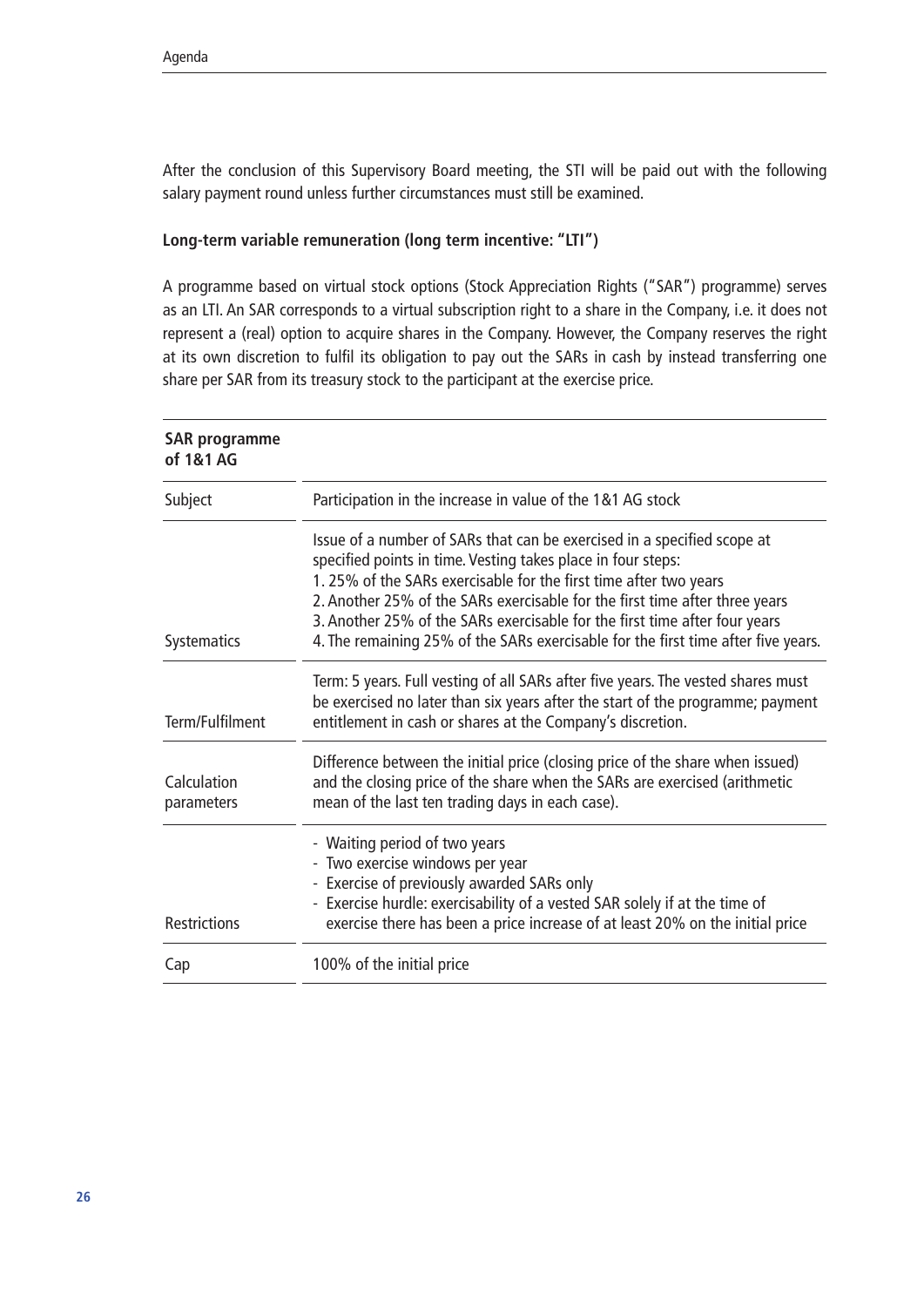Taking into account the requirements of the remuneration system, in particular the maximum remuneration, it is also possible to conclude another SAR agreement during the term of an SAR agreement.

Since the value development of the SARs is linked directly to the performance of the Company's stock price and vesting takes place over a total period of five years, the SAR programme creates an incentive to influence positively the Company's long-term performance in the interest of the shareholders. At the same time, the Management Board member not only participates in a positive development of the Company, but is also affected by a negative development of the stock price because of the exercise hurdle and the calculation of the amount that is paid out. As the SAR programme has proven its value as a remuneration component to tie the Management Board members to the successful sustainable development of the Company's stock price, it should be retained unchanged.

### **Maximum remuneration**

The maximum remuneration that an ordinary member of the Management Board can receive arithmetically from the sum of all remuneration components, i.e. basic salary, STI, LTI (remuneration from SAR programme/term in years) and fringe benefits, may not amount to a total gross sum higher than €3.5 million euros p.a. (maximum remuneration).

The maximum remuneration for the Management Board chairperson may be a maximum of twice the maximum remuneration for an ordinary member of the Management Board.

The maximum remuneration is not a target total remuneration for the Management Board members deemed appropriate by the Supervisory Board, but solely an absolute upper limit that may not be exceeded under any circumstances. Should the payment of the LTI result in the maximum remuneration being exceeded, the entitlement from the LTI for the year in question in excess of the amount of the maximum remuneration will be forfeited. When payments are made on the basis of the LTI, however, the term of the LTI must be taken into account in each case when calculating the maximum remuneration. Payments from the programme must be distributed evenly over the years of the programme's term when assessing compliance with the annual maximum remuneration.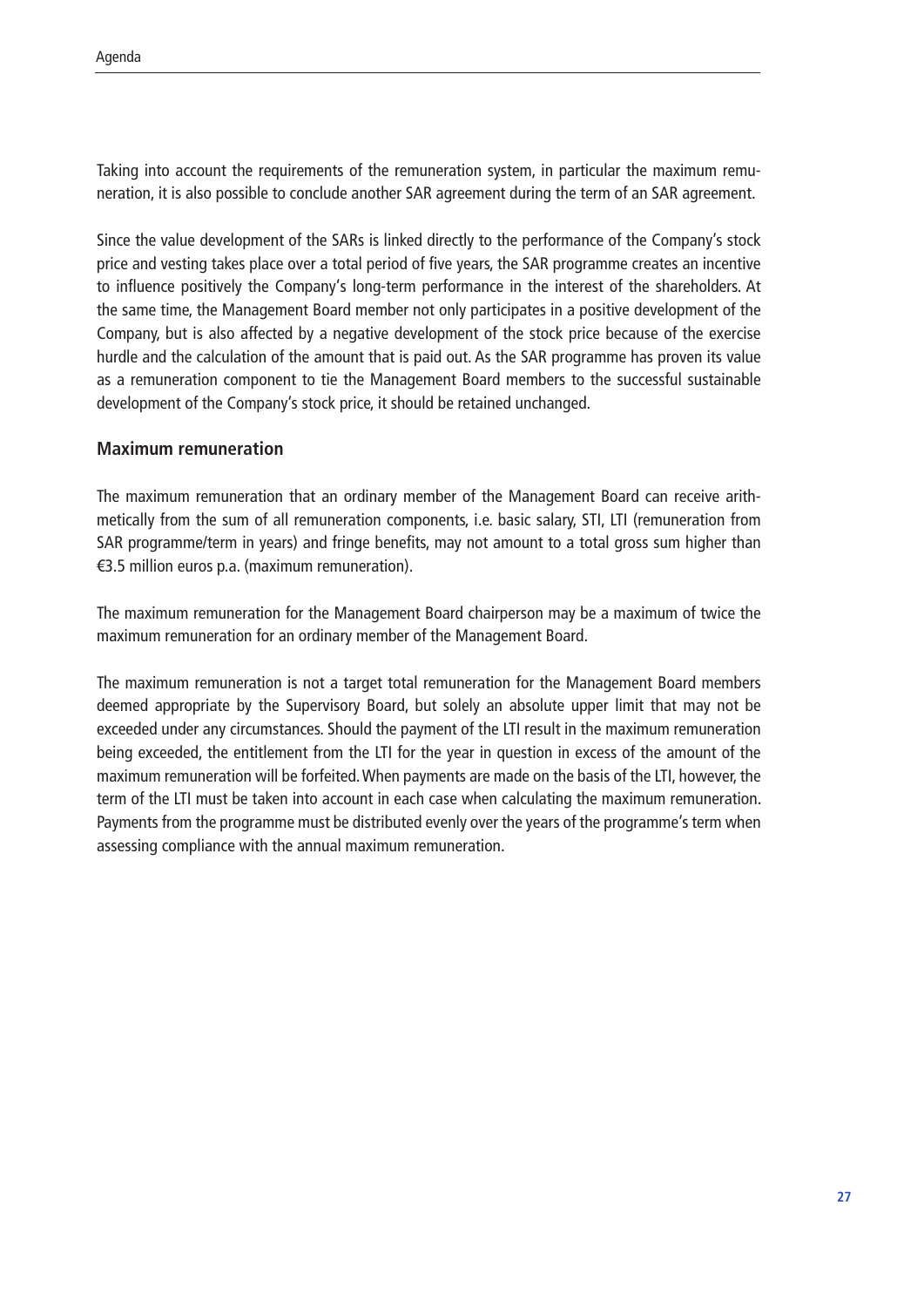## **Ratio of fixed remuneration, STI and LTI and measurement of individual total remuneration**

The following framework applies to the ratio of the separate remuneration components to the individual total target remuneration:

| Relative proportion of separate<br>remuneration elements in total<br>individual remuneration<br>(calculated p. a.)) |            | Absolute proportion of separate<br>remuneration elements in total individual<br>remuneration (calculated p. a.) |
|---------------------------------------------------------------------------------------------------------------------|------------|-----------------------------------------------------------------------------------------------------------------|
| Fixed remuneration:                                                                                                 | 20% to 40% | €400,000 to €800,000                                                                                            |
| STI (target amount):                                                                                                | 10% to 30% | €200,000 to €800,000                                                                                            |
| LTI (target amount p.a.):                                                                                           | 40% to 70% | €400,000 to €2,250,000                                                                                          |

The individual total target remuneration is determined by the Supervisory Board with regard to

- the duties of the Management Board member,
- his/her responsibility in the Company,
- his/her experience,
- the question of whether the Management Board member has been appointed chairperson of the Management Board, and
- the internal/vertical and external/horizontal comparison

and, at the same time, it must be ensured that the proportion of variable, performance-based remuneration (STI and LTI) together must amount to at least 60 percent of the target total remuneration.

#### **Pension commitments/insurance**

The Company maintains a D&O insurance policy as well as group accident and travel insurance policies. During the performance of their activities, the members of the Management Board are also included in these framework agreements. Should additional insurance policies valid throughout the Group be taken out, these will also cover all members of the Company's Management Board.

A company pension scheme is offered exclusively on the basis of deferred compensation. A pension scheme financed by the Company is not provided unless the Company is obligated to do so by law.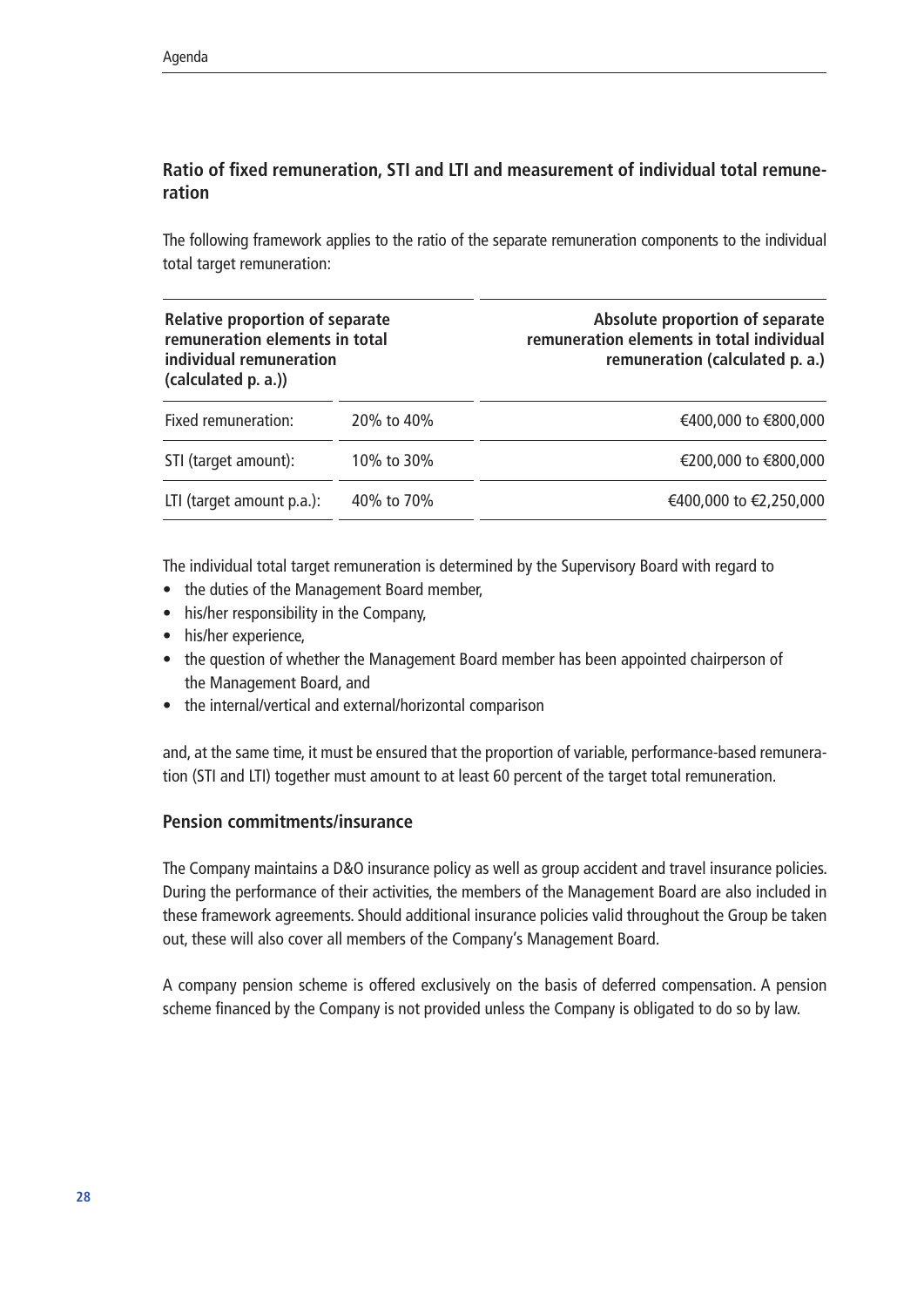The Company pays to each member of the Management Board contributions to health and long-term care insurance that as a maximum correspond to the employer's contributions that would be incurred for mandatorily insured employees. Should a member of the Management Board decide to join voluntarily the statutory pension scheme or to be insured under the statutory pension scheme upon joining the Company, the Company will also pay the related contributions up to a maximum of the employer's contributions that would be incurred by mandatorily insured employees.

In addition, in the event that the Management Board member is prevented from working because of illness, the Company will continue to pay the remuneration for a period of six months, offsetting any and all benefits paid to the Management Board member by a statutory or private health insurance for the loss of earnings.

## **Remuneration-related legal transactions and severance payment regulations/Postcontractual non-competition clauses/Claw-back clause/Extraordinary developments/ Change of control regulations**

### **Remuneration-related legal transactions and severance arrangements**

The term of the service contracts of the Management Board members is linked to their term of office. If the appointment of a member of the Management Board is revoked, the service contract also terminates. If the revocation is not based on good cause within the sense of Section 626 BGB, the employment contract does not end until a period of 12 months or the original term of office has expired, whichever happens first. Entitlements to payment of severance compensation in the event of resignation are not granted to the Management Board members. In all other respects, the Company observes the requirements of the DCGK for payments in the event of premature termination of the activity. According to the Code, payments to a Management Board member in the event of premature termination of Management Board activities should not exceed the value of two years' remuneration and should not remunerate the member for a period longer than the remaining term of the service contract. If and when there is a post-contractual prohibition of competition, any severance payments will also be offset against the waiting period compensation.

#### **Post-contractual non-competition clause**

The Management Board contracts contain a post-contractual non-competition clause with a term of up to one year. Unless the non-competition clause is waived by the Supervisory Board, the Management Board member is entitled to waiting period compensation in the amount of 75 percent to 100 percent of the last fixed remuneration he/she received. The Management Board member must accept the offset in full of any other income from a new activity against the waiting period compensation.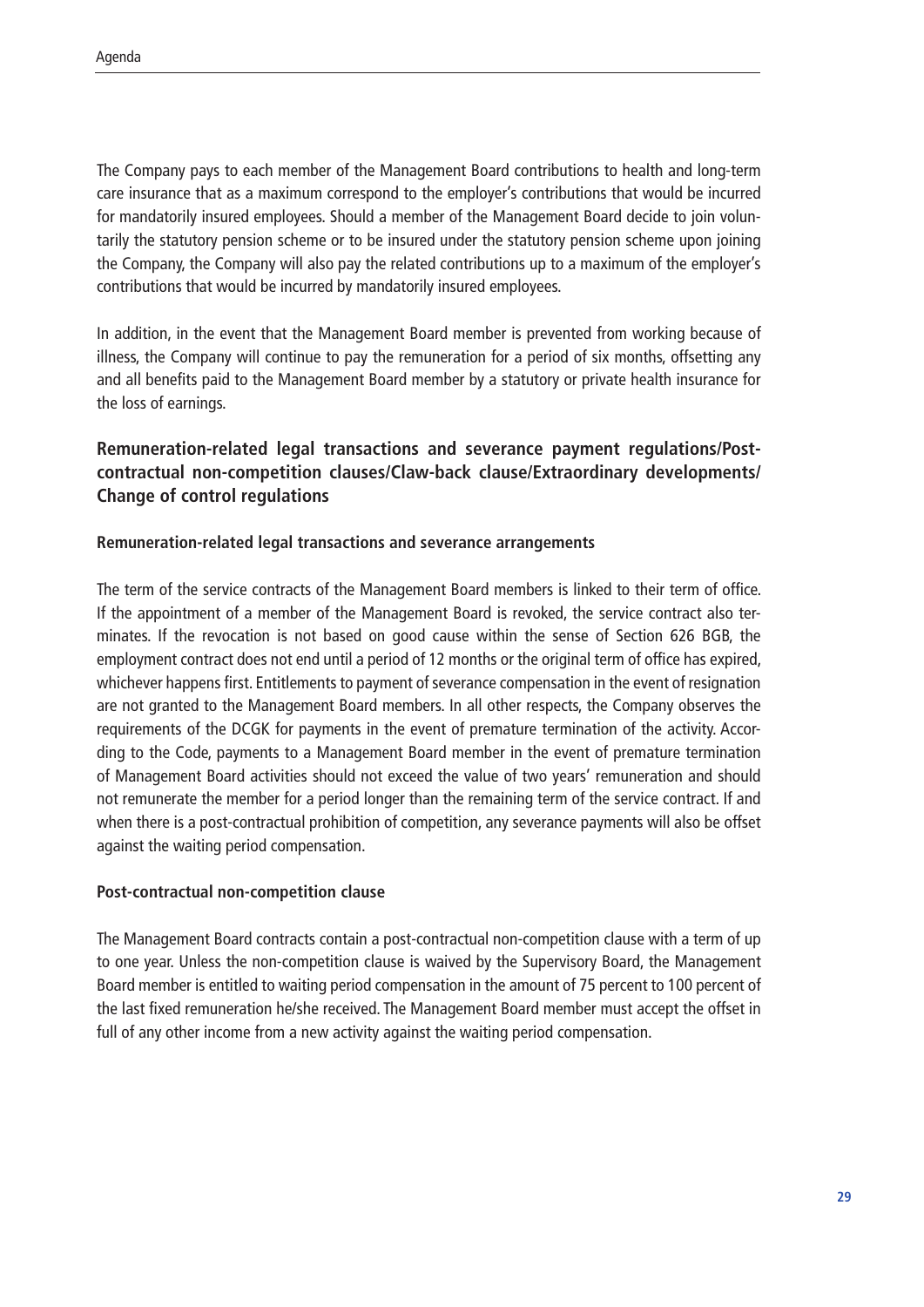#### **Claw-back clause**

Employment contracts also contain a so-called "claw-back" clause that can be invoked to request reimbursement, in whole or in part, of any short-term variable remuneration granted to the Management Board member if and when it is determined that the necessary prerequisites for the payment were in actual fact not fulfilled (e.g. manipulated or incorrectly calculated key figures). Similar provisions for long-term variable remuneration have been included in the contracts. These provisions are without prejudice to claims for damages and claims for unjustified enrichment.

#### **Extraordinary developments**

The Supervisory Board will take extraordinary developments into account when measuring the achievement of the STI target. There may be a need for corrections, especially in the economic key figures, due to special influences. In addition, the Supervisory Board can counteract extraordinarily bad developments on the basis of Section 87(2) AktG. In such cases, it may reduce the remuneration of the Management Board members to an appropriate amount if the Company's position after the determination of the remuneration deteriorates to such a degree that the further granting of the remuneration without any changes would be inequitable for the Company.

#### **Change of control regulations**

Commitments for benefits in the event of premature termination of the employment contract by the Management Board member consequent to a change of control have not been agreed.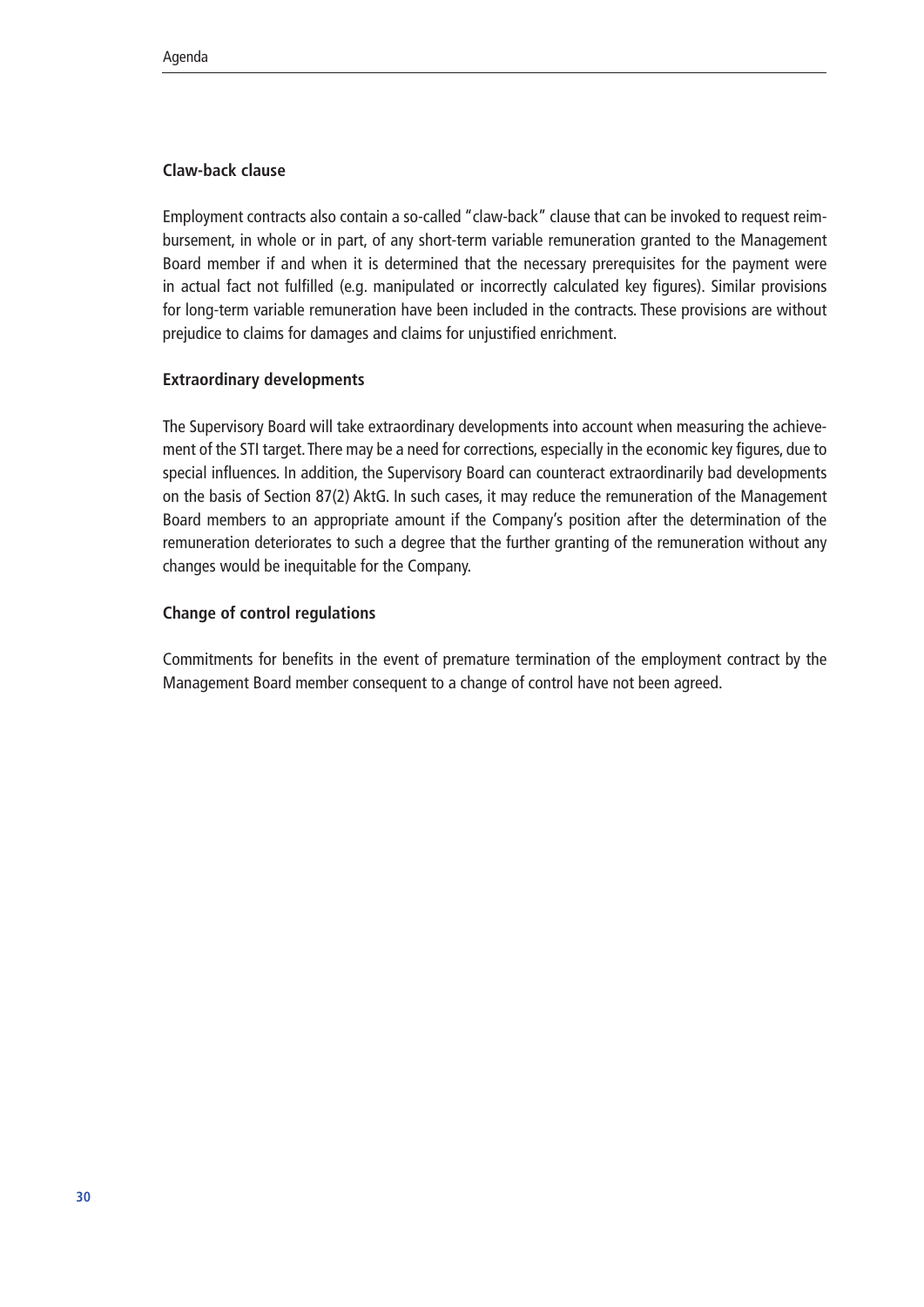# Supervisory Board Remuneration

The 1&1 AG Supervisory Board presented the current remuneration system for Supervisory Board members during the Annual General Meeting on 26 May 2021 and requested a resolution for its adoption. The remuneration system was approved by 99.95 percent of the votes cast and applies from fiscal year 2021.

## Remuneration system of the Supervisory Board

The system for the remuneration of Supervisory Board members is based on legal statutes and takes into account the requirements of the German Corporate Governance Code.

The Supervisory Board members receive a fixed remuneration plus an attendance fee without any variable or stock-based remuneration. The granting of fixed remuneration corresponds to the common predominant practice in other listed companies and has proved its value. The Management Board and the Supervisory Board are of the opinion that a fixed remuneration of the Supervisory Board members is best suited to strengthen the independence of the Supervisory Board and to take into account the advisory and supervisory function of the Supervisory Board that must be fulfilled independently of the Company's success. The suggestion G.18 first sentence of the DCGK also provides for fixed remuneration of the Supervisory Board members.

- The Supervisory Board members receive a fixed annual remuneration of €45k. In accordance with recommendation G.17 DCGK, the remuneration for the Supervisory Board chairman and the deputy Supervisory Board chairman is higher to compensate for the greater time requirements associated with these positions. The fixed annual remuneration for the Supervisory Board chairman is €55k; the remuneration for the deputy chairman is €50k. Also in accordance with recommendation G.17 DCGK, the chairman of the Audit and Risk Committee receives an additional €20k per year, and every other member of the Audit and Risk Committee receives an additional €15k per year. The Company must support the members of the Audit and Risk Committee in obtaining necessary training and further education and must also bear the costs incurred for any such measures in a reasonable scope.
- In addition to the aforementioned remuneration, the chairman of the Audit and Risk Committee receives further remuneration of as much as €15k per fiscal year that may be used for the engagement of accountants and/or tax accountants whose support the chairman requires in the performance of his duties as chairman of the Audit and Risk Committee and that cannot be provided on a priority basis through the resources and consulting opportunities available to the Company.
- Remuneration for Supervisory Board members who have been members of the Supervisory Board or the Audit and Risk Committee for only part of a fiscal year receive remuneration calculated pro rata temporis for each month or part thereof of their membership.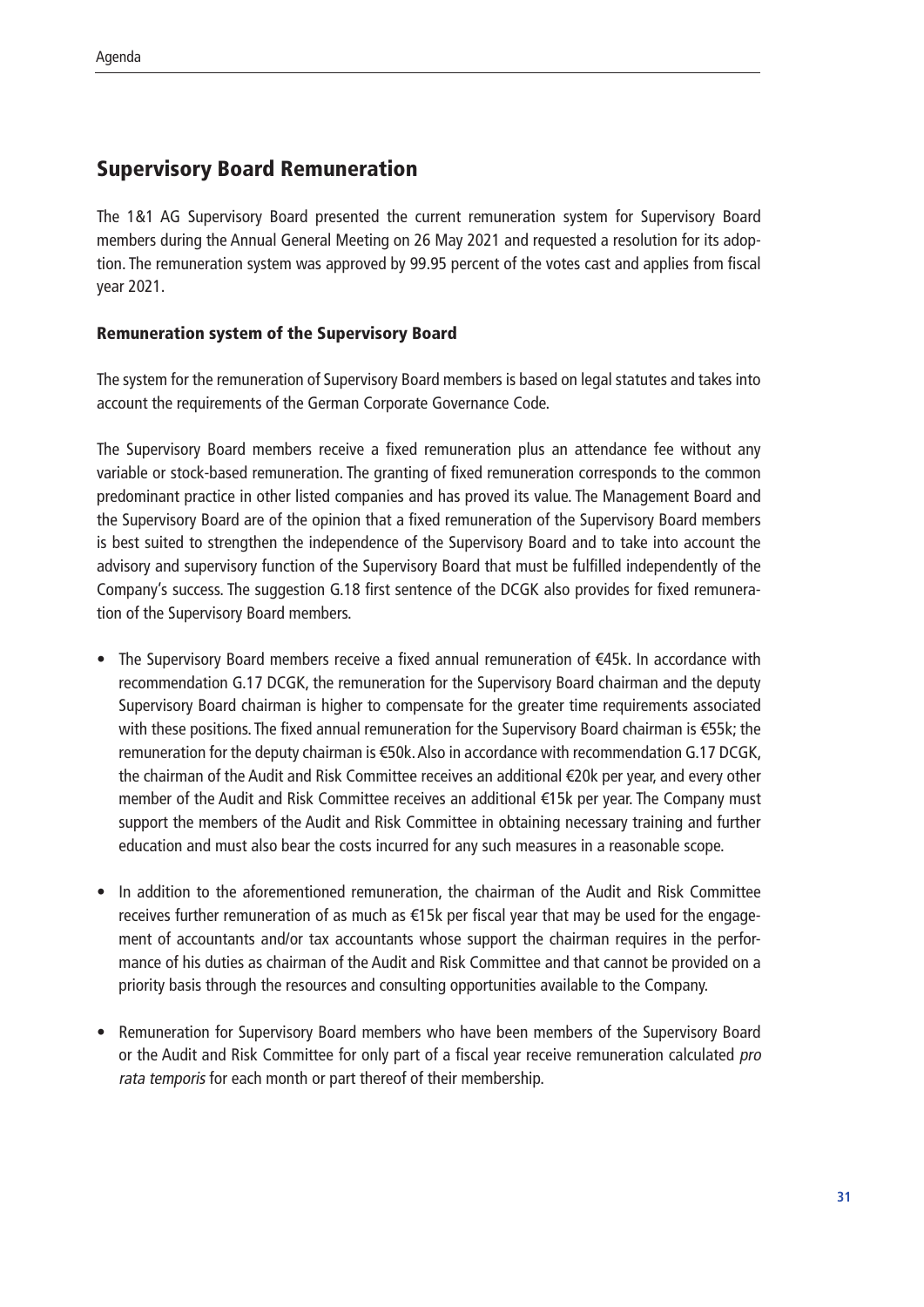• Every member of the Supervisory Board also receives an attendance fee of €1,000 for each participation in in-person meetings of the Supervisory Board. Insofar as meetings of the Supervisory Board do not take place in-person, but only virtually (in particular, if a meeting takes place only by telephone or only by video conference), the members of the Supervisory Board do not receive any attendance fee if the meeting did not last longer than one hour; half of the attendance fee if the meeting lasted longer than one hour, but less than two hours; and the full attendance fee if the meeting lasted two hours or more. Members who do not personally attend in-person meetings of the Supervisory Board (such as participation by telephone or video conference) always receive only 25 percent of the attendance fee; participation solely in the form of submission of a voting message does not give rise to any entitlement to an attendance fee. No attendance fee is paid for participation in meetings of the Audit and Risk Committee. Participation in meetings of the Audit and Risk Committee is compensated by the additional annual remuneration.

The total remuneration is due after the end of the fiscal year. Out-of-pocket expenses are reimbursed immediately. In addition, the members of the Supervisory Board are reimbursed for value-added tax.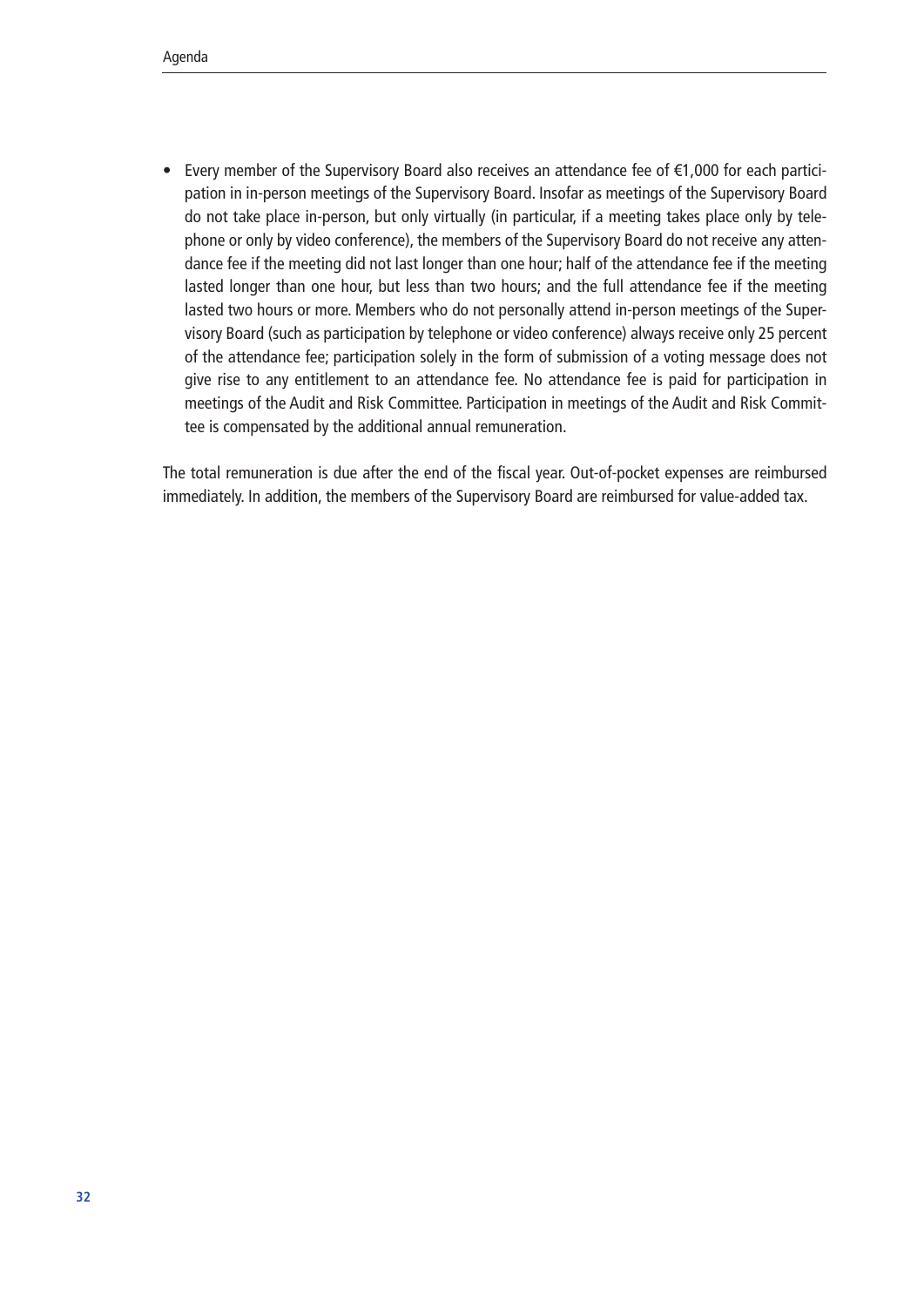# Remuneration Report of 1&1 AG

# Remuneration of the Management Board Members in Fiscal Year 2021

There were three members of the 1&1 AG Management Board in fiscal year 2021:

### Members of the Management Board per 31 December 2021

- Ralph Dommermuth, Company founder and Chief Executive Officer (CEO) (with the Company since 1988)
- Markus Huhn (CFO)
- Alessandro Nava (COO)

The 1&1 AG remuneration system approved by the Annual General Meeting of 26 May 2021 sets forth the basic principles for the conclusion of new Management Board service contracts as of the Annual General Meeting 2021. The service contracts with the Management Board members Ralph Dommermuth, Markus Huhn and Alessandro Nava that were already in place at that time ("legacy contracts") are not governed by these requirements, but they are nevertheless compliant with the requirements of the remuneration system in their essential elements. Any deviations are explained in the pertinent sections.

As stipulated in the 1&1 AG remuneration system, the members of the Company's Management Board receive total remuneration consisting of a fixed, non-performance-related basic or fixed salary, fringe benefits and a variable, performance-related component. The variable component in turn consists of a short-term (STI) and a long-term (LTI) component.

One exception is the Management Board chairman, Mr Ralph Dommermuth, who, in consultation with the Supervisory Board, has waived his right to Management Board remuneration.

The following framework applies to the ratio of the separate remuneration components to the individual target total remuneration in accordance with the 1&1 AG remuneration system:

| <b>Relative proportion of separate</b><br>remuneration elements in total<br>individual remuneration<br>(calculated p. a.)) |            | Absolute proportion of separate<br>remuneration elements in total individual<br>remuneration (calculated p. a.) |  |  |
|----------------------------------------------------------------------------------------------------------------------------|------------|-----------------------------------------------------------------------------------------------------------------|--|--|
| Fixed remuneration:                                                                                                        | 20% to 40% | €400,000 to €800,000                                                                                            |  |  |
| STI (target amount):                                                                                                       | 10% to 30% | €200,000 to €800,000                                                                                            |  |  |
| LTI (target amount p.a.):                                                                                                  | 40% to 70% | €400,000 to €2,250,000                                                                                          |  |  |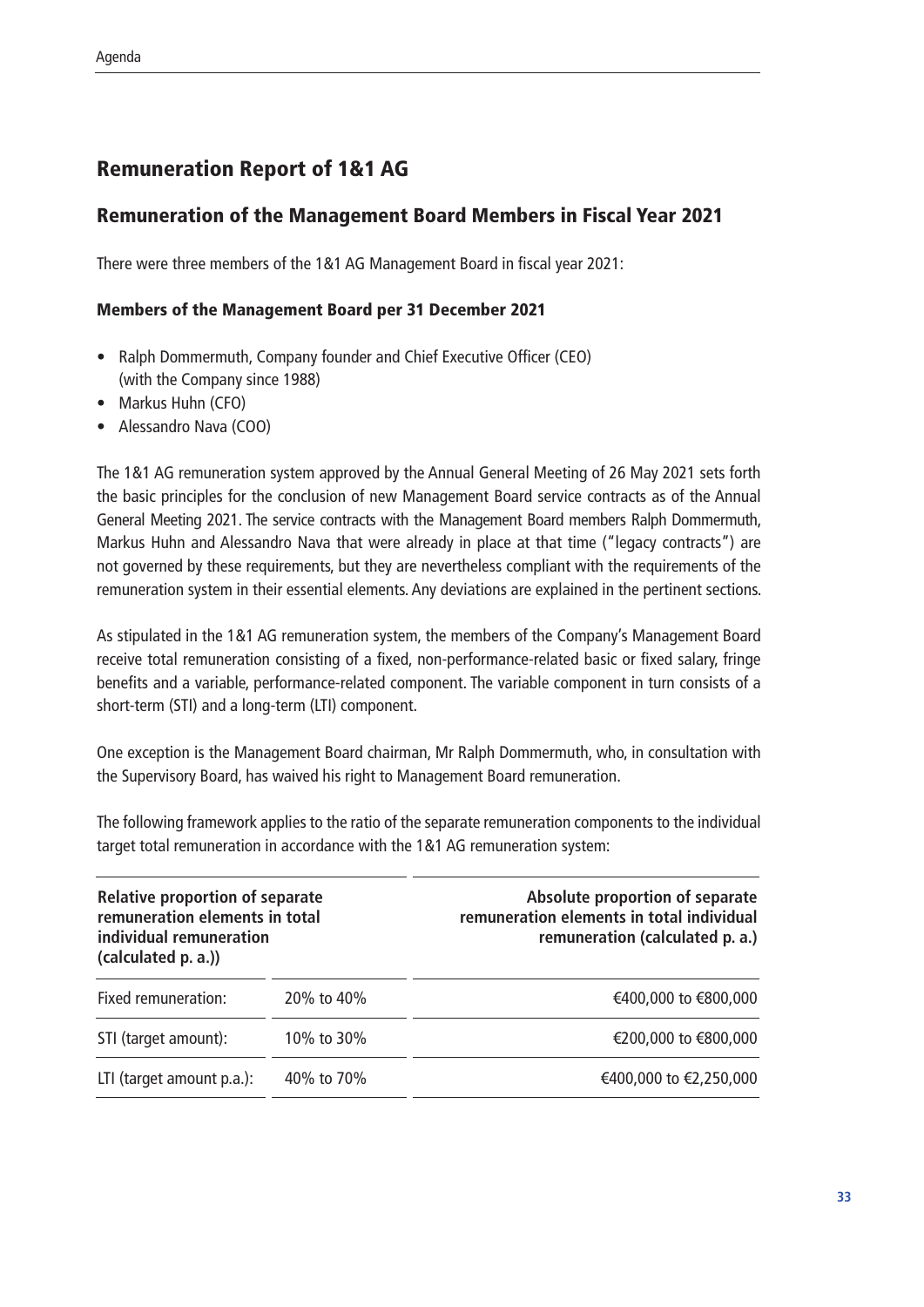Pursuant to the remuneration system, there must be provisions ensuring that the proportion of variable, performance-based remuneration (STI and LTI) together amount to a minimum of 60 percent of the target total remuneration. Such a provision is not included in the current legacy contracts of Mr Huhn and Mr Nava.

When payments are made on the basis of an LTI programme, the term of each LTI must be taken into account when calculating the relative proportion of separate remuneration components. Accordingly, payments from such programmes must be distributed evenly over the years of the term when assessing the relative proportion.

### **Individual remuneration of the Management Board members**

The table below shows the remuneration granted and owed individually to the Management Board members. The various remuneration components are disclosed according to the following principles:

- Basic remuneration and fringe benefits are disclosed as "granted" in the fiscal year in which the activity/service on which the remuneration is based was fully performed, regardless of the time of inflow or payment.
- The same procedure applies to the short-term variable remuneration (STI). The STIs are also disclosed as "granted" in the fiscal year in which the activity/service on which the remuneration is based was fully performed, regardless of the time of inflow or payment.
- The long-term variable remuneration (LTI) is disclosed as "granted" in the fiscal year in which the conversion rights for stock appreciation rights (SARs) are exercised, within the framework of the defined exercise dates and exercise scope and subject to the achievement of the defined exercise hurdles/targets.

In accordance with the aforementioned principles, 1&1 does not disclose any owed remuneration.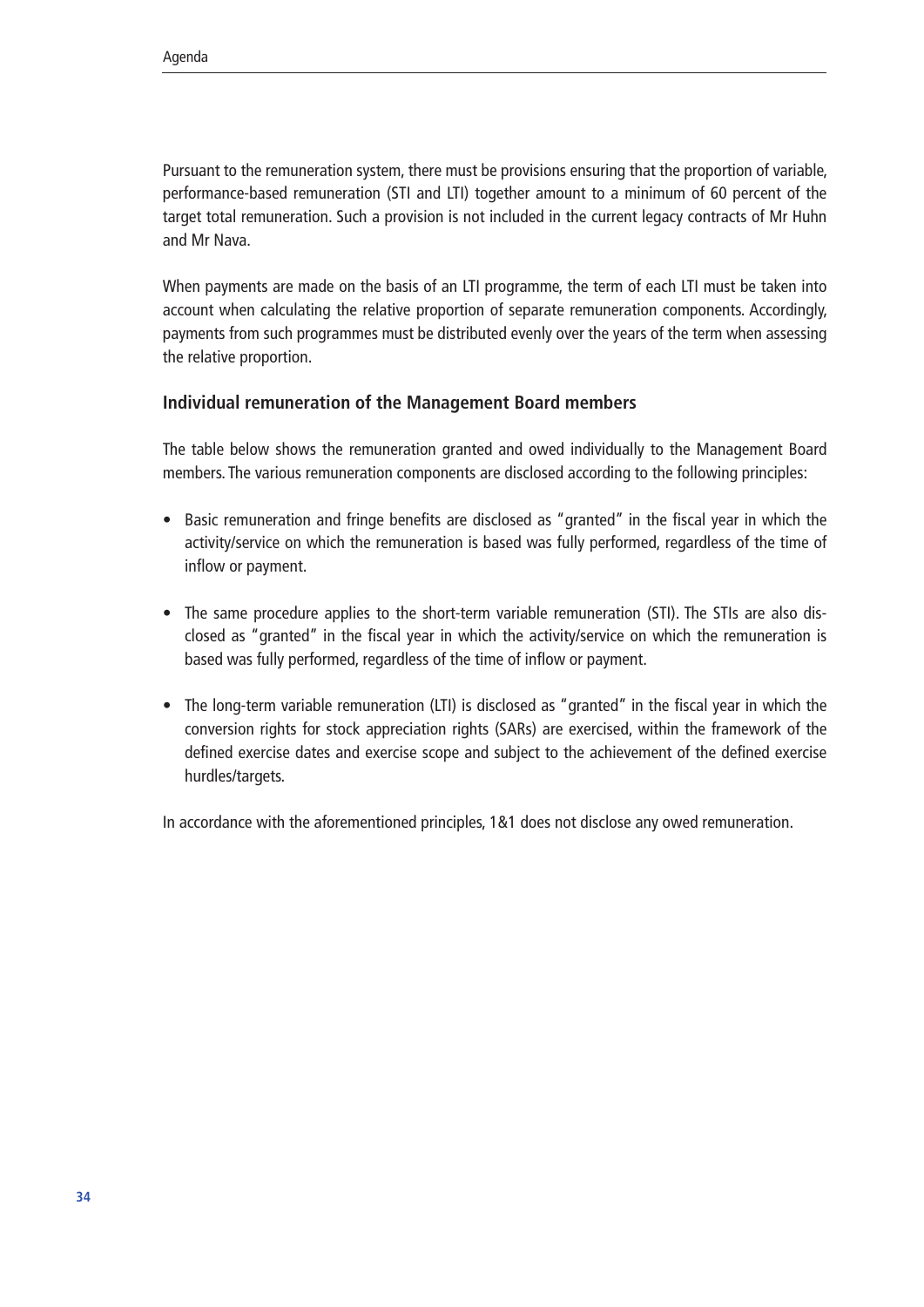| Year                        |      | <b>Basic</b><br>remuneration (Fix) |                      | <b>Variable</b><br>remuneration (Var) |                | <b>Total</b> | <b>Proportion</b><br><b>Fix/Var</b> |
|-----------------------------|------|------------------------------------|----------------------|---------------------------------------|----------------|--------------|-------------------------------------|
| in $\epsilon$ k             |      | <b>Fixed</b><br>salary             | Neben-<br>leistungen | <b>STI</b>                            | LTI            |              |                                     |
| Ralph Dommer-               | 2021 | 0                                  | $\mathbf 0$          | 0                                     | $\overline{0}$ | $\Omega$     |                                     |
| muth (CEO)<br>Since 1988    | 2020 | $\mathbf 0$                        | $\mathbf 0$          | $\mathbf 0$                           | $\overline{0}$ | $\mathbf{0}$ |                                     |
| <b>Markus</b><br>Huhn (CFO) | 2021 | 550                                | 11                   | 51                                    | $\overline{0}$ | 612          | 92%/8%                              |
|                             | 2020 | 450                                | 11                   | 50                                    | $\overline{0}$ | 511          | 90%/10%                             |
| Alessandro                  | 2021 | 500                                | 14                   | 205                                   | $\overline{0}$ | 719          | 71%/29%                             |
| Nava (COO)                  | 2020 | 400                                | 14                   | 200                                   | $\mathbf 0$    | 614          | 67%/33%                             |
| <b>Total</b>                | 2021 | 1.050                              | 25                   | 256                                   | $\bf{0}$       | 1.331        | 81%/19%                             |
|                             | 2020 | 850                                | 25                   | 250                                   | $\bf{0}$       | 1.125        | 76%/24%                             |

## **Remuneration granted in the pertinent reporting year**

#### **Remuneration components in detail**

#### **Non-performance-related remuneration components**

#### **Fixed salary**

The members of the Management Board receive a fixed salary that is paid monthly in twelve equal instalments.

#### **Fringe benefits**

The fringe benefits usually consist of a company car appropriate to the position, the non-cash benefit of which is taxable.

## **Performance-related remuneration components**

The performance-related variable remuneration components serve to promote the short- and longterm development of the Company.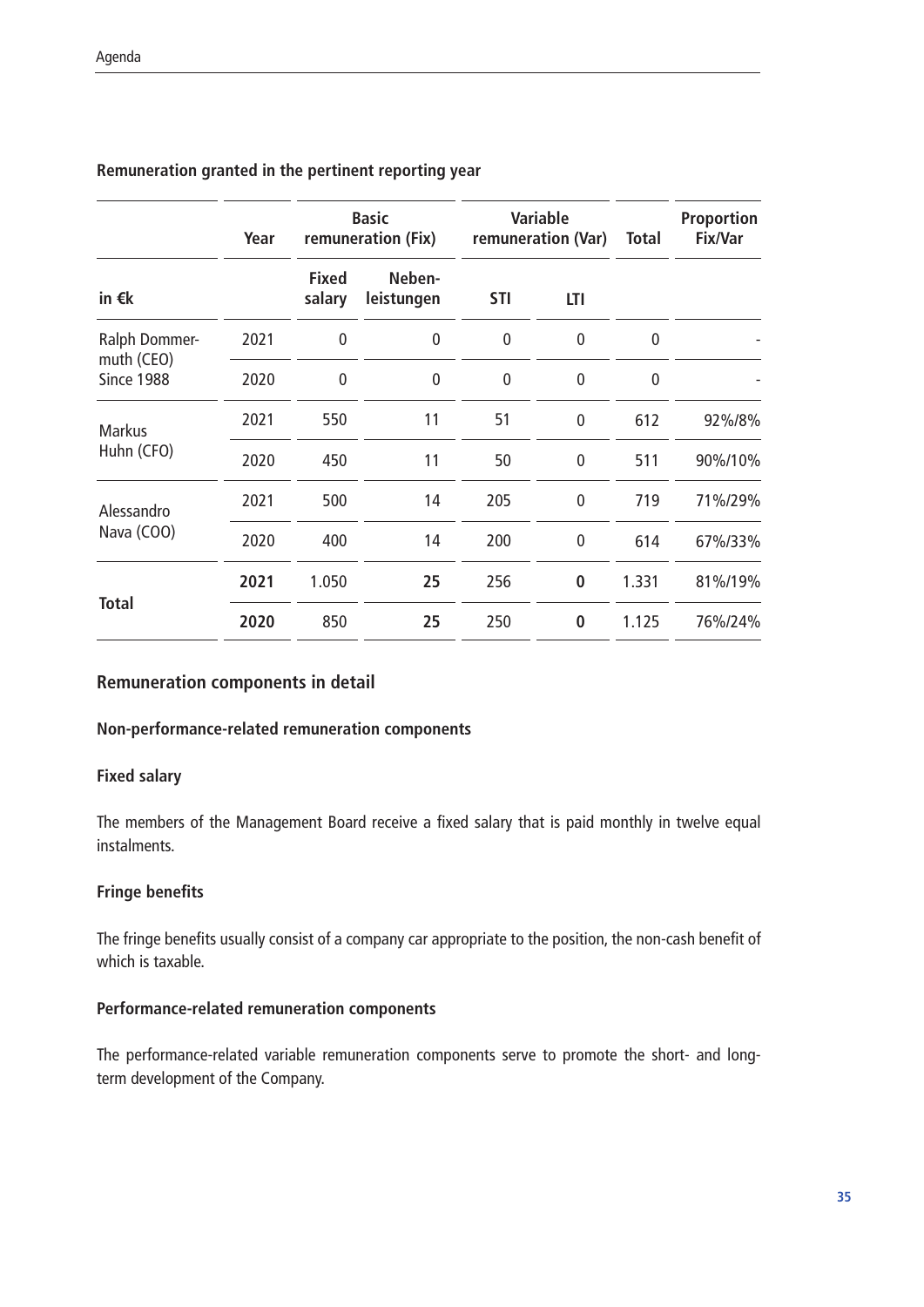The structure of the short-term variable remuneration (STI) provides for the setting of targets in agreement with the members of the Management Board that, for one, secure economic success through the achievement of certain key figures. For another, individual targets, which may also include concrete strategic targets, are agreed. The inclusion of target criteria with environmental and social aspects is also intended to reward social successes.

The amount of the short-term variable remuneration depends on the achievement of specific targets established at the beginning of the fiscal year. A target figure (target amount) for the short-term variable remuneration is set that is achieved if the agreed targets are met in full on average  $(= 100$  percent). The targets are set by the Supervisory Board at the beginning of every fiscal year. As a rule, a range of 90 percent to 120 percent applies to target achievement. If the average achievement of the targets is less than 90 percent, the entitlement to payment of the STI lapses completely. If average achievement of the targets overall is greater than 120 percent, the overachievement is capped at 120 percent of the STI target. In the year of a member's hiring, especially in stub periods, the Supervisory Board can guarantee a minimum amount of STI for the first six to twelve months of the term of office to the Management Board member. A part of this minimum amount may also be paid to the Management Board member on a monthly basis.

Mr Huhn's target amount for short-term variable remuneration was €50k p.a. in fiscal year 2021.

Mr Nava's target amount for short-term variable remuneration was €200k p.a. in fiscal year 2021.

The following STI targets were set for Mr Huhn and Mr Nava for fiscal year 2021:

| <b>STI Targets</b>                                               | <b>Proportion of STI</b><br>for each target |
|------------------------------------------------------------------|---------------------------------------------|
| Growth Target I: Increase of Group's service revenues to €3,070m | 30%                                         |
| Growth Target II: Increase in Group operating EBITDA to €653m    | 30%                                         |
| Growth Target III: Net contract growth of 600,000 contracts      | 17.5%                                       |
| Customer value                                                   | 22.5%                                       |
| Total                                                            | 100%                                        |

#### **STI**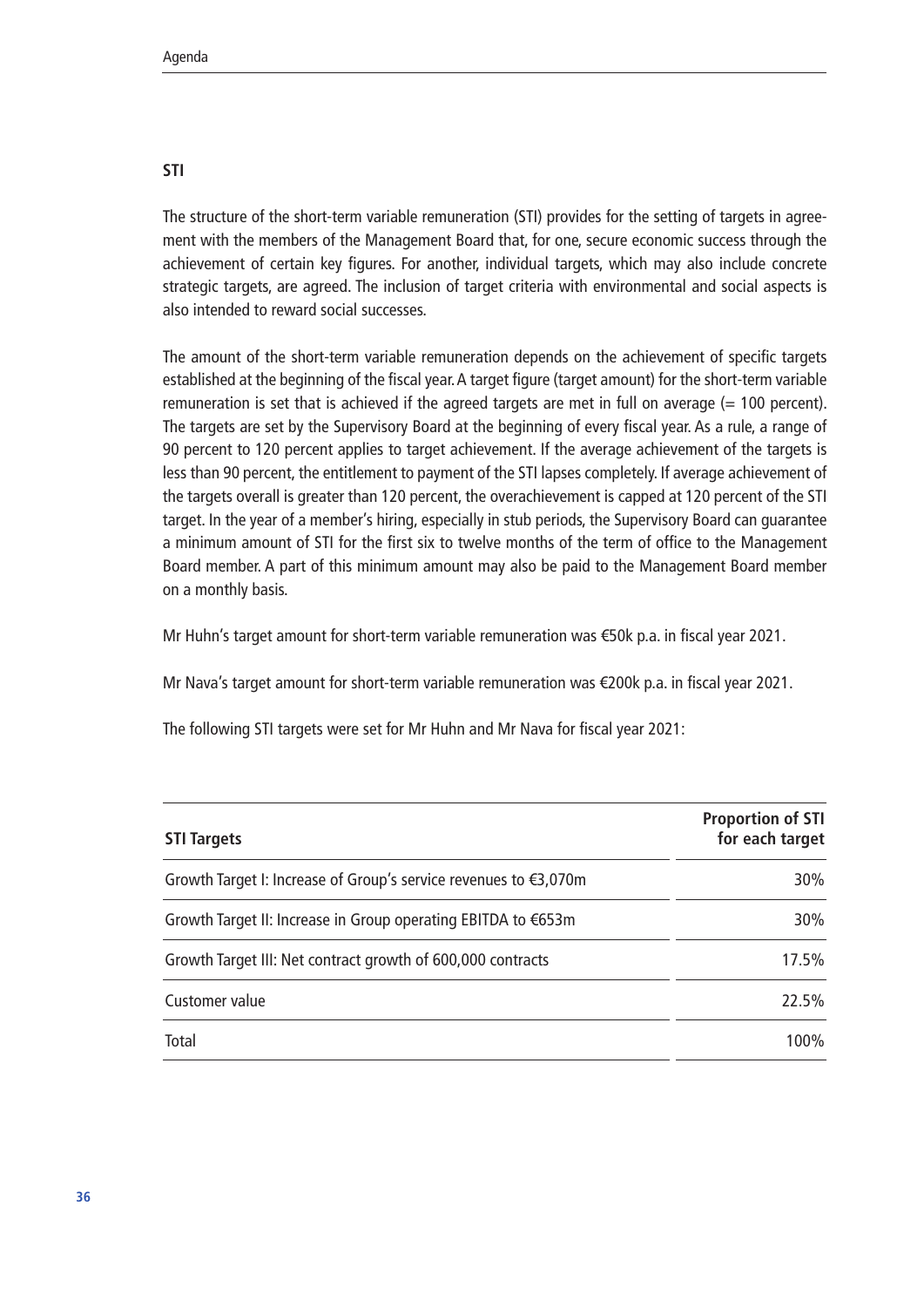Target achievement was 101.7 percent for Growth Target I (service revenue 2021 =  $\epsilon$ 3,123 million), 102.9 percent for Growth Target II (operating EBITDA = €672 million), 100.0 percent for Growth Target III (customer growth  $= 600,000$ ) and 105.1 percent for the target Customer Value, resulting in a mean target achievement of 102.5 percent and a total of €51.3k to be paid out to Mr Markus Huhn and €205.1k to Mr Alessandro Nava.

The STI targets agreed with Messrs Huhn and Nava in the 2021 target agreement (before the new remuneration system entered into effect) relate to the deviations of the planned operating revenue and earnings targets in 2021 from the operating revenue and earnings figures and non-financial performance criteria actually achieved in fiscal year 2021 and do not yet include any operating/strategic targets, any personal performance targets or any of the recommendations for the proportions of the various STI targets defined in the new remuneration system. Consequently, the percentage weighting of the STI targets is also not in line with the recommended proportions of the remuneration system, which provide for proportions of the STI of 50 percent to 70 percent for growth targets (turnover/earnings) and 5 percent to 20 percent for each of the categories operational/strategic targets, personal targets and non-financial performance criteria.

In accordance with the service contracts of Mr Nava and Mr Huhn, the targets for each fiscal year are set by the Supervisory Board in agreement with the individual Management Board member. The Supervisory Board and the individual Management Board members agree that the targets for fiscal year 2022 will be established in accordance with the specifications of the new remuneration system.

### **LTI**

There is a participation programme based on virtual stock options (Stock Appreciation Rights ("SAR") programme) that acts as a remuneration component with a long-term incentive effect (LTI). An SAR corresponds to a virtual subscription right to a share in the Company, i.e. it does not represent a (real) option to acquire shares in the Company. However, the Company reserves the right at its own discretion to fulfil its obligation to pay out the SARs in cash by instead transferring one share per SAR from its treasury stock to the participant at the exercise price. The exercise threshold of the programme is 120 percent of the exercise price. The payment of the value increase is limited to 100 percent of the stock exchange price determined at the time the virtual options were awarded.

The option right can be exercised for a partial amount of up to 25 percent at the earliest upon expiration of 24 months from the point in time of the awarding of the option; for a partial amount totalling up to 50 percent at the earliest 36 months from the point in time of the awarding of the option; for a partial amount totalling up to 75 percent at the earliest 48 months from the point in time of the awarding of the option; and for the full amount at the earliest upon the expiration of 60 months after the point in time of the awarding of the option.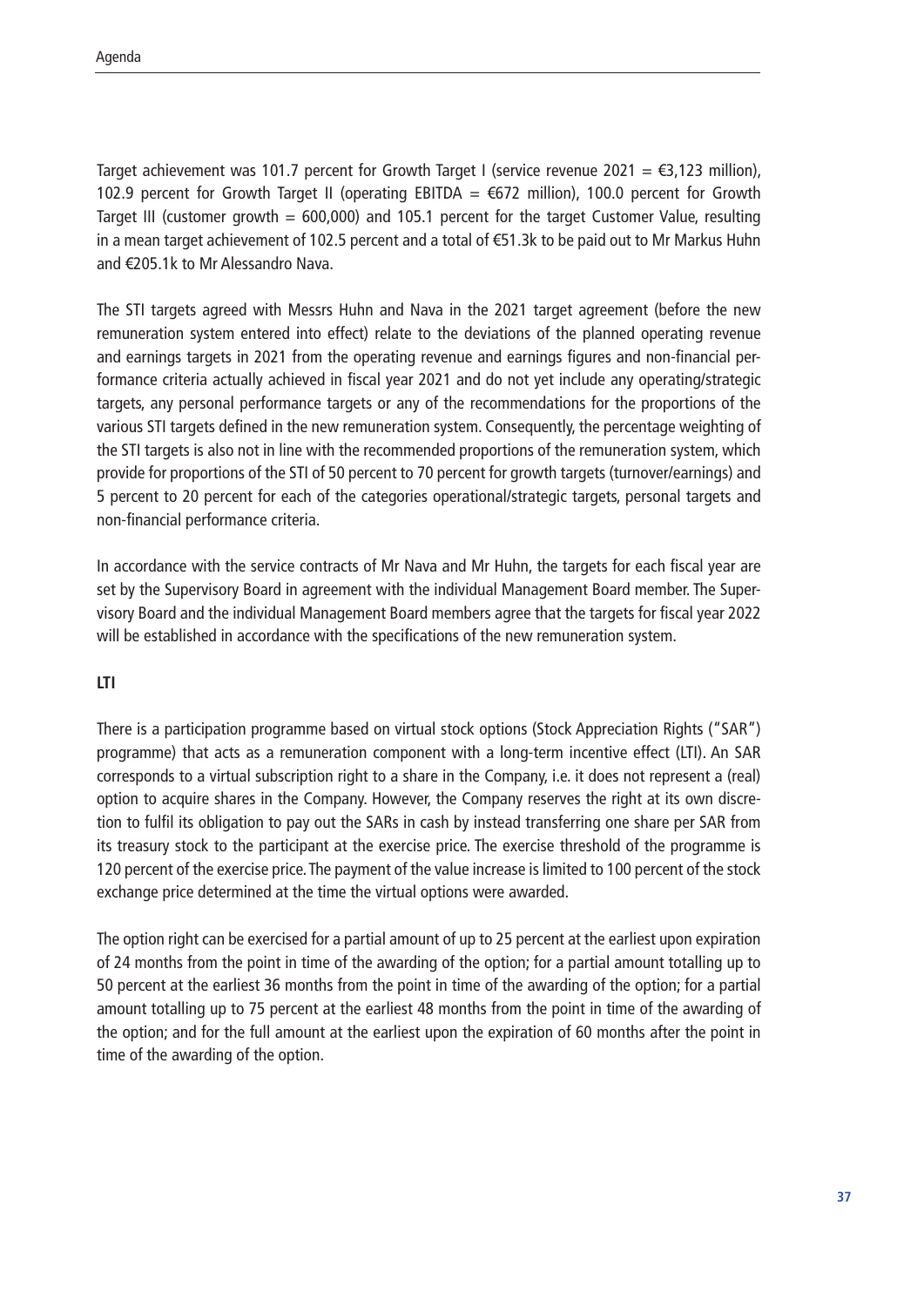The number of SARs issued to a member of the Management Board (on average per year of the programme) is based on the intended total remuneration for that Management Board member, assuming that the internal forecasts for the development of the stock are achieved. Taking into account the requirements of the remuneration system, in particular the maximum remuneration, it is also possible to conclude another SAR agreement during the term of an SAR agreement.

Since the value development of the SARs is linked directly to the performance of the Company's stock price and vesting takes place over a total period of five years, the SAR programme creates an incentive to influence positively the Company's long-term performance in the interest of the shareholders. At the same time, the Management Board member not only participates in a positive development of the Company, but is also affected by a negative development of the stock price because of the exercise hurdle and the calculation of the amount that is paid out.

As the SAR programme has proven its value as a remuneration component to tie the Management Board members to the successful sustainable development of the Company's stock price, it was retained unchanged as part of the new remuneration system.

Mr Markus Huhn received a total of 360,000 SARs from the 2020 SAR tranche in fiscal year 2020. The issue price was €19.07 per option. The average market value per option was €22.71. The total value of the stock-based remuneration awarded in 2020 amounted to €1,310k.

Mr Alessandro Nava received a total of 600,000 SARs from the 2020 SAR tranche in fiscal year 2020. The issue price was €19.07 per option. The average market value per option was €22.71. The total value of the stock-based remuneration awarded in 2020 amounted to €2,184k.

| <b>SAR Tranche</b><br>2020 | Number of<br><b>SARs</b> per<br>31/12/2020 | <b>Awarded</b><br>in 2021 | <b>Exercised</b><br>in 2021 | <b>Expired</b><br>in 2021 | Number of<br><b>SARs</b> per<br>31/12/2021 |
|----------------------------|--------------------------------------------|---------------------------|-----------------------------|---------------------------|--------------------------------------------|
| Markus Huhn                | 360,000                                    |                           | $\theta$                    |                           | 360,000                                    |
| Alessandro Nava            | 600,000                                    | 0                         | $\theta$                    |                           | 600,000                                    |

No new options were awarded, no options were exercised and no SARs lapsed in fiscal year 2021.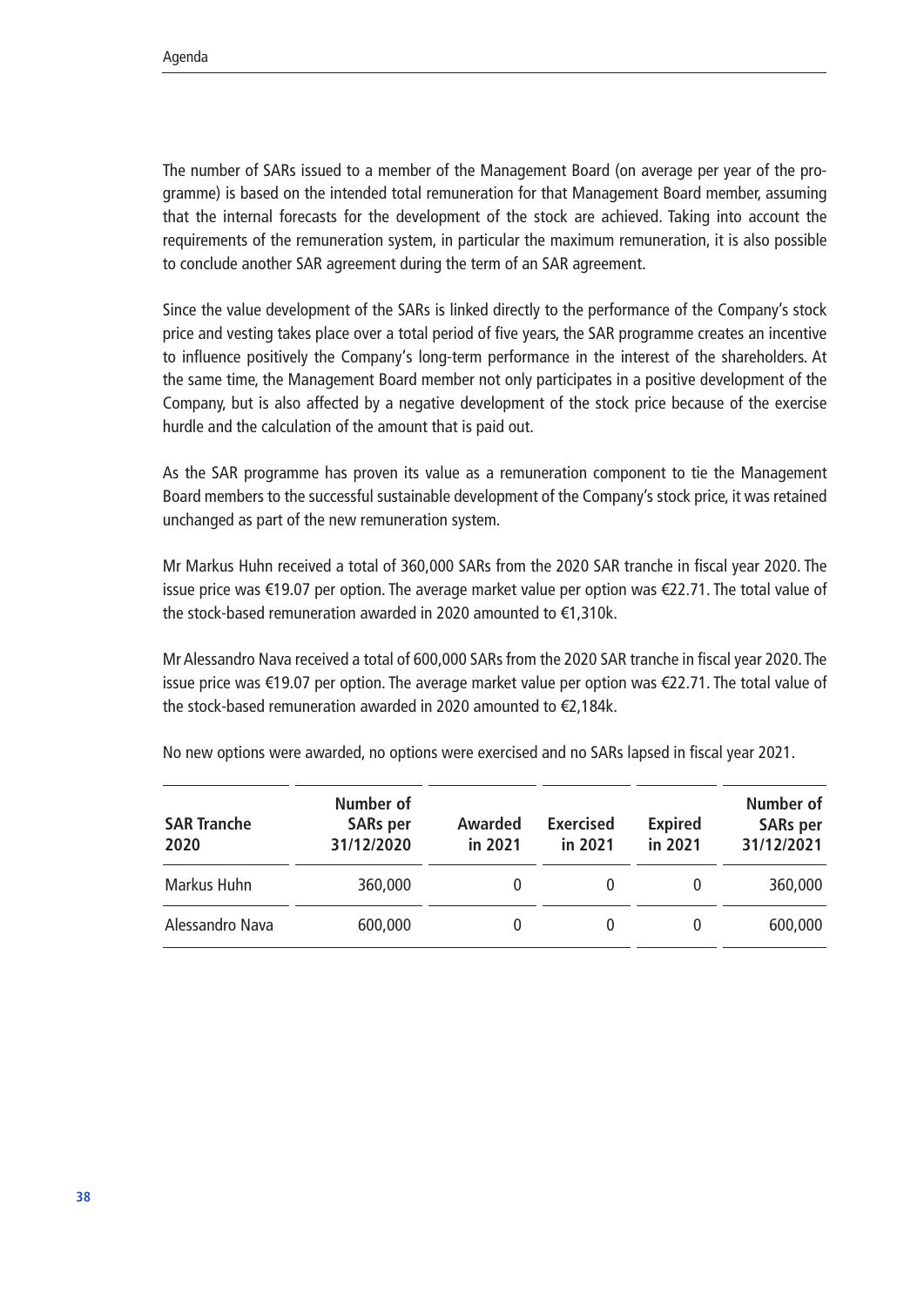There are no company-financed pension commitments to Management Board members or other remuneration components. No remuneration is paid to Management Board members for Supervisory Board positions at subsidiaries, nor were any benefits promised or granted by a third party to any Management Board member related to his/her activities as a Management Board member in the fiscal year. No advances or loans were granted to the Management Board members.

#### **Adjustment of remuneration due to assumption of additional divisional responsibilities**

In fiscal year 2021, the purviews of the Management Board members Mr. Huhn and Mr. Nava expanded because of a change in the assignment of responsibilities in the business distribution plan. The remuneration system explicitly allows for an appropriate adjustment of the remuneration under these circumstances. In view of this justified exceptional case within the sense of the remuneration system, the Supervisory Board has decided to increase the remuneration of the two Management Board members by €100k each as of fiscal year 2022. The increase for 2021 is one-time total payment for each and applied to the fixed remuneration because the extended divisional responsibilities could no longer be taken into account within the framework of the previously concluded target agreements. As of fiscal year 2022, the permanent distribution of the decided increase will be €50k to the fixed salary and €50k to the STI.

### **Claw-back clause**

The remuneration system provides that "new employment contracts" should also include a so-called claw-back clause that can be invoked to request reimbursement, in whole or in part, of any short-term variable remuneration granted to the Management Board member if and when it is determined that the necessary prerequisites for the payment were in actual fact not fulfilled (e.g. manipulated or incorrectly calculated key figures). Similar provisions for long-term variable remuneration should be included in the contracts. These provisions are without prejudice to claims for damages and claims for unjustified enrichment.

There are no claw-back clauses in the current legacy contracts of the 1&1 Management Board members. However, there were also no grounds for 1&1 AG to request reimbursement or reduce variable remuneration in fiscal year 2021.

#### **Remuneration-related legal transactions and severance arrangements**

The term of the service contracts of the Management Board members is linked to their term of office. If the appointment of a member of the Management Board is revoked, the service contract also terminates. If the revocation is not based on good cause within the sense of Section 626 BGB, the employment contract does not end until a period of 12 months or the original term of office has expired, whichever happens first. Entitlements to payment of severance compensation in the event of resignation are not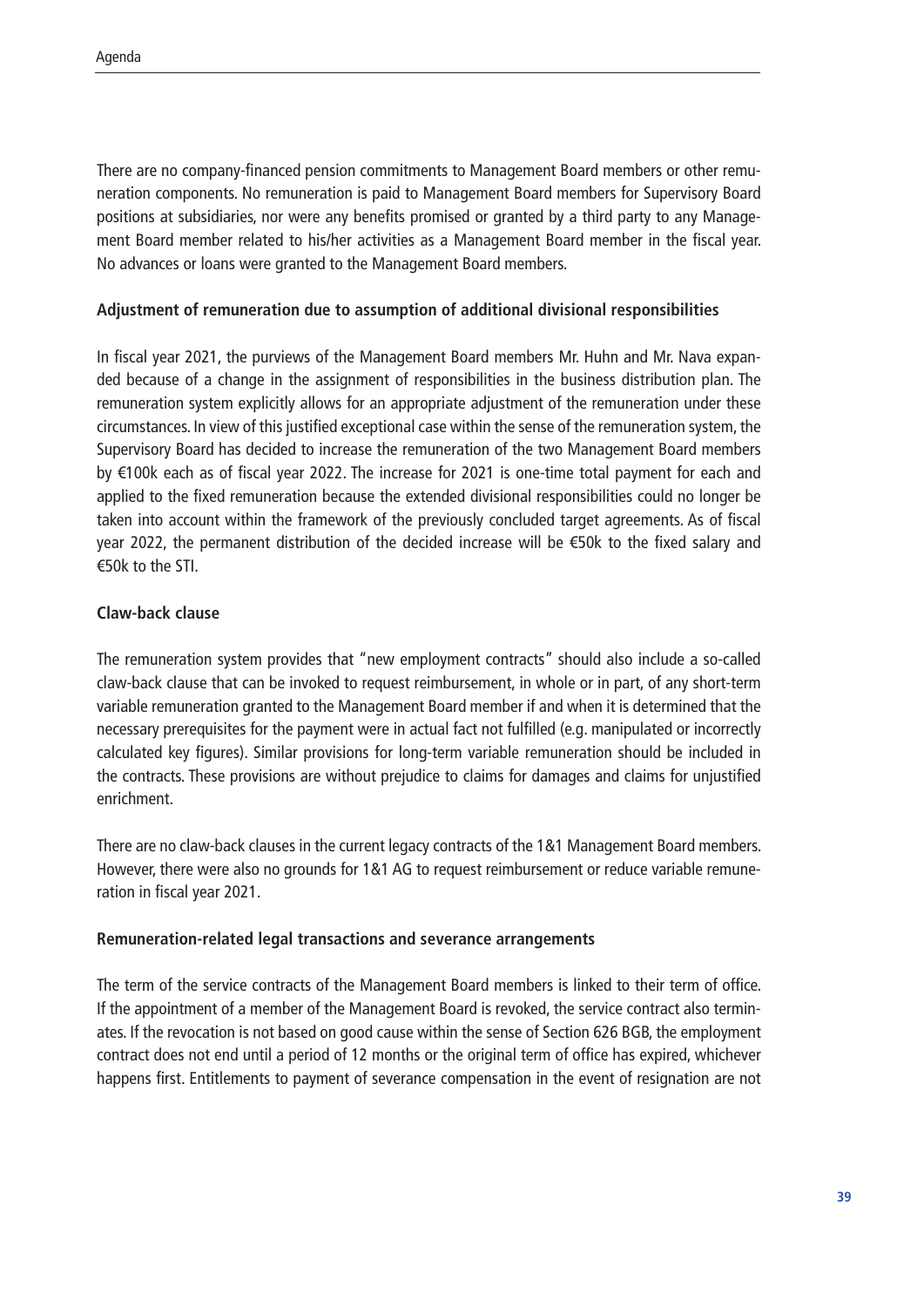granted to the Management Board members. In all other respects, the Company observes the requirements of the DCGK for payments in the event of premature termination of the activity. According to the Code, payments to a Management Board member in the event of premature termination of Management Board activities should not exceed the value of two years' remuneration and should not remunerate the member for a period longer than the remaining term of the service contract. According to the remuneration system, if and when there is a post-contractual non-competition clause, any severance payment should also be offset against the waiting period compensation. Such a provision is not included in the current legacy contracts of the 1&1 Management Board.

There were no changes to these regulations in fiscal year 2021.

#### **Post-contractual non-competition clause**

The Management Board contracts contain a post-contractual non-competition clause with a term of up to one year. Unless the non-competition clause is waived by the Supervisory Board, the Management Board member is entitled to waiting period compensation in the amount of 75 percent to 100 percent of the last fixed remuneration he/she received. The Management Board member must accept the offset in full of any other income from a new activity against the waiting period compensation.

There were no changes to these regulations in fiscal year 2021.

#### **Change of control regulations**

Commitments for benefits in the event of premature termination of the employment contract by the Management Board member consequent to a change of control have not been agreed.

There were no changes to these regulations in fiscal year 2021.

#### **Maximum remuneration**

In accordance with the 1&1 remuneration system, the maximum remuneration that an ordinary Management Board member may receive arithmetically from the sum of all remuneration components, i.e. basic salary, STI, LTI (remuneration from SAR programme/term in years) and fringe benefits, may not amount to a total sum higher than €3.5 million euros p.a. (maximum remuneration).

The maximum remuneration for the Management Board chairperson may be a maximum of twice the maximum remuneration for an ordinary member of the Management Board.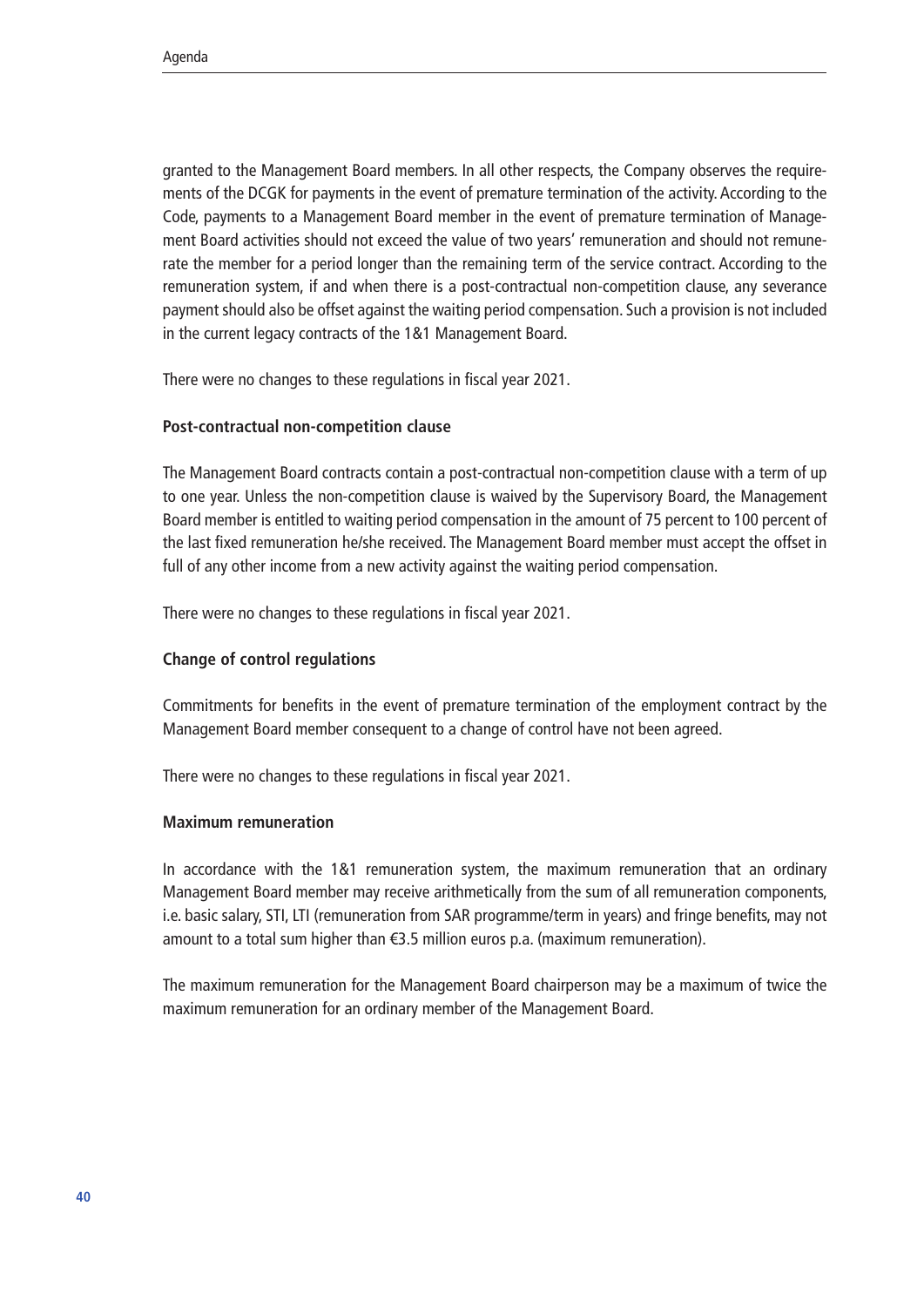The maximum remuneration is not a target total remuneration for the Management Board members deemed appropriate by the Supervisory Board, but solely an absolute upper limit that may not be exceeded under any circumstances. Should the payment of the LTI result in the maximum remuneration being exceeded, the entitlement from the LTI for the year in question in excess of the amount of the maximum remuneration will be forfeited. When payments are made on the basis of the LTI, however, the term of the LTI must be taken into account in each case when calculating the maximum remuneration. Payments from the programme must be distributed evenly over the years of the programme's term when assessing compliance with the annual maximum remuneration.

Both the STI and the LTI have an "upper limit" (cap) to ensure compliance with the maximum remuneration.

The current legacy contracts of the 1&1 Management Board members do not contain any limits for maximum remuneration, but they do contain "upper limits" for the STI and the LTI. The maximum remuneration (granted remuneration) was not reached in fiscal year 2021.

# Remuneration of the Supervisory Board Members in Fiscal Year 2021

The members of the 1&1 AG Supervisory Board in fiscal year 2021 were as follows:

### **Supervisory Board members per 31 December 2021**

- Kurt Dobitsch, Supervisory Board Chairman (since 16 October 2017; Supervisory Board chairman since 16 March 2021; member of "Audit and Risk Committee" since May 2021)
- Kai-Uwe Ricke, Supervisory Board Deputy Chairman (since 16 October 2017; deputy chairman since 13 November 2017)
- Matthias Baldermann (since 26 May 2021)
- Dr Claudia Borgas-Herold (since 12 January 2018; member "Audit and Risk Committee" since May 2021)
- Vlasios Choulidis (since 12 January 2018)
- Norbert Lang (since 12 November 2015; chairman "Audit and Risk Committee" since May 2021)

### **Resignation in fiscal year 2021**

• Michael Scheeren (until 23 February 2021; Supervisory Board chairman until 23 February 2021)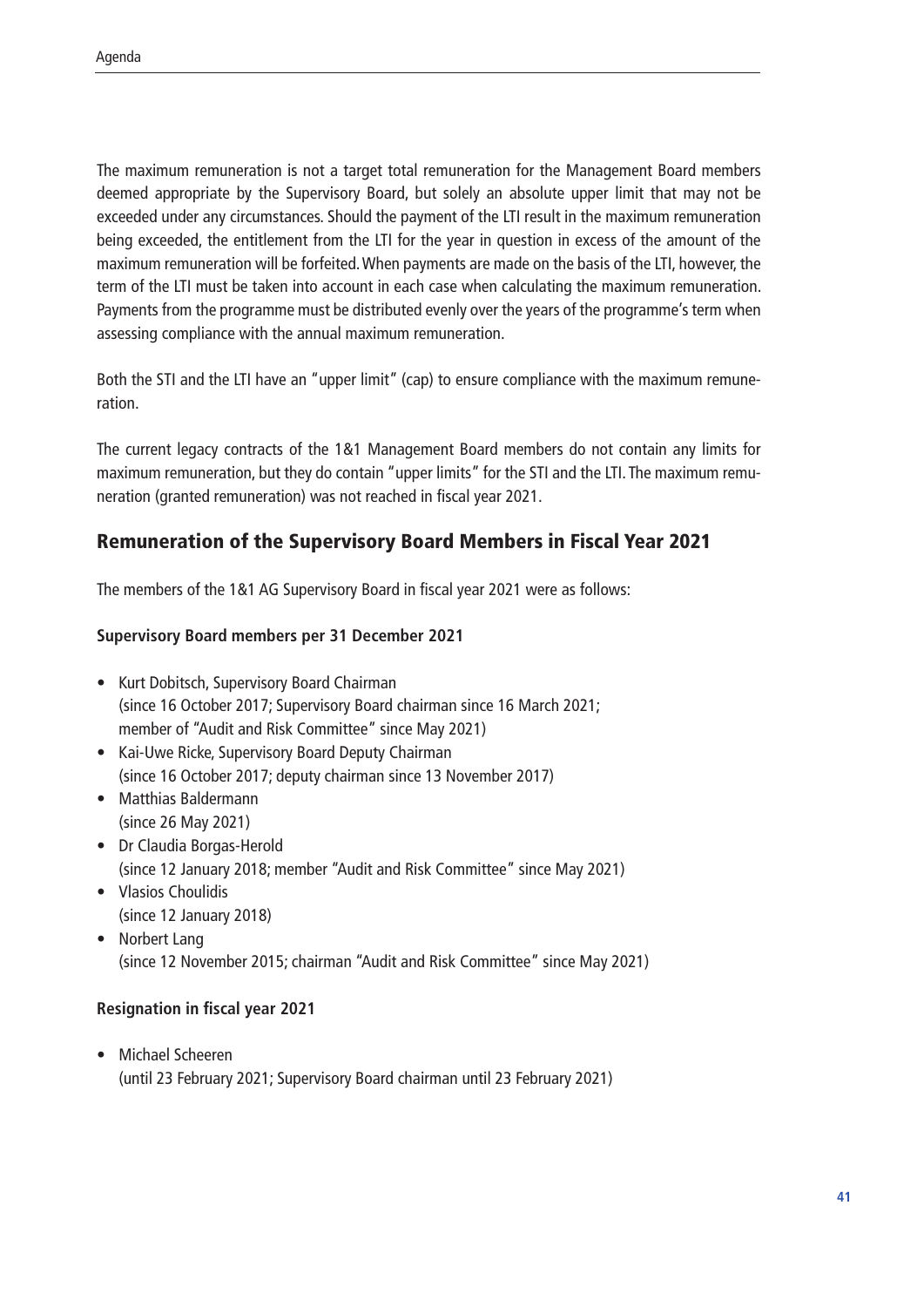In accordance with the resolution of the Annual General Meeting, every member of the Supervisory Board receives a fixed remuneration of €45k per fiscal year. The Supervisory Board chairman receives €55k, and the deputy chairman receives €50. Supervisory Board members who belong to the Supervisory Board or act as Supervisory Board chairperson or deputy chairperson for only part of the fiscal year receive the fixed remuneration pro rata temporis, rounded up to full months.

Every member of the Supervisory Board also receives an attendance fee of €1,000 for each participation in in-person meetings of the Supervisory Board. Insofar as meetings of the Supervisory Board do not take place in-person, but only virtually (in particular, if a meeting takes place only by telephone or only by video conference), the members of the Supervisory Board do not receive any attendance fee if the meeting does not last longer than one hour; half of the attendance fee if the meeting lasts longer than one hour, but less than two hours; and the full attendance fee if the meeting lasts two hours or more. Members who do not personally attend in-person meetings of the Supervisory Board (such as participation by telephone or video conference) always receive only 25 percent of the attendance fee; participation solely in the form of submission of a voting message does not give rise to any entitlement to an attendance fee.

The chairman of the Audit and Risk Committee receives an additional €20k per year and every other member of the Audit and Risk Committee receives an additional €15k per year for their service on the Audit and Risk Committee. A member of the Supervisory Board who is a member of the Audit and Risk Committee or has chaired the Audit and Risk Committee for only part of the fiscal year receives the additional remuneration pro rata temporis, rounding up to full months. The Company must support the members of the Audit and Risk Committee in obtaining necessary training and further education and must also bear the costs incurred for any such measures in a reasonable scope.

The table below shows the remuneration granted and owed individually to the Supervisory Board members. The remuneration components are disclosed according to the following principles:

The fixed remuneration for the Supervisory Board and for membership in any committees is disclosed as "granted" in the fiscal year in which the activity/service on which the remuneration is based was fully performed, regardless of the time of inflow or payment.

The same applies to the attendance fee. The attendance fee granted for Supervisory Board meetings is also disclosed as "granted" in the fiscal year in which the activity/service on which the remuneration is based was fully performed, regardless of the time of inflow or payment. The attendance fee is regarded as variable remuneration.

In accordance with the aforementioned principles, 1&1 does not disclose any owed remuneration.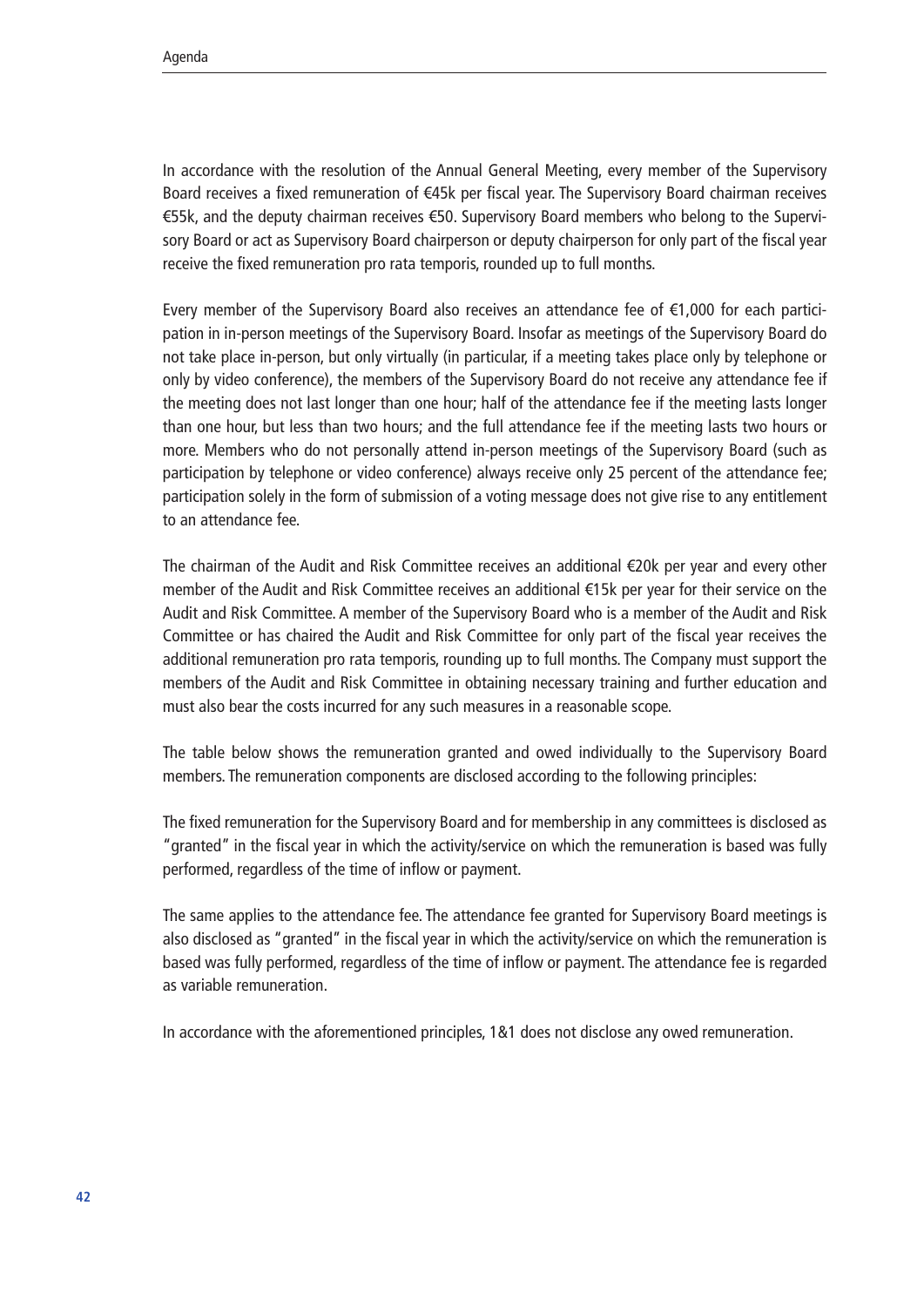| in $\epsilon$ k                      |      | <b>Fix</b>  | <b>Attendance</b><br>fee | <b>Total</b> | <b>Proportion</b><br><b>Fix/Var</b> |
|--------------------------------------|------|-------------|--------------------------|--------------|-------------------------------------|
| <b>Kurt Dobitsch</b>                 | 2021 | 62          | $\overline{4}$           | 66           | 94%/6%                              |
|                                      | 2020 | 45          | 4                        | 49           | 92%/8%                              |
| <b>Kai-Uwe Ricke</b>                 | 2021 | 48          | 4                        | 52           | 92%/8%                              |
|                                      | 2020 | 45          | $\overline{4}$           | 49           | 92%/8%                              |
| <b>Matthias</b><br><b>Baldermann</b> | 2021 | 26          | $\overline{2}$           | 28           | 93%/7%                              |
|                                      | 2020 | $\mathbf 0$ | $\mathbf 0$              | $\mathbf 0$  | 0%/0%                               |
| Dr. Claudia<br><b>Borgas-Herold</b>  | 2021 | 54          | 4                        | 58           | 93%/7%                              |
|                                      | 2020 | 45          | 4                        | 49           | 92%/8%                              |
| <b>Vlasios Choulidis</b>             | 2021 | 45          | $\sqrt{4}$               | 49           | 92%/8%                              |
|                                      | 2020 | 45          | $\overline{4}$           | 49           | 92%/8%                              |
| <b>Norbert Lang</b>                  | 2021 | 57          | $\overline{4}$           | 61           | 93%/7%                              |
|                                      | 2020 | 45          | $\overline{4}$           | 49           | 92%/8%                              |
| <b>Michael Scheeren</b>              | 2021 | 9           | 1                        | 10           | 90%/10%                             |
|                                      | 2020 | 55          | $\overline{4}$           | 59           | 93%/7%                              |
| <b>Summe</b>                         | 2021 | 301         | 23                       | 324          | 93%/7%                              |
|                                      | 2020 | 280         | 24                       | 304          | 92%/8%                              |

## **Remuneration Granted to the Supervisory Board Members**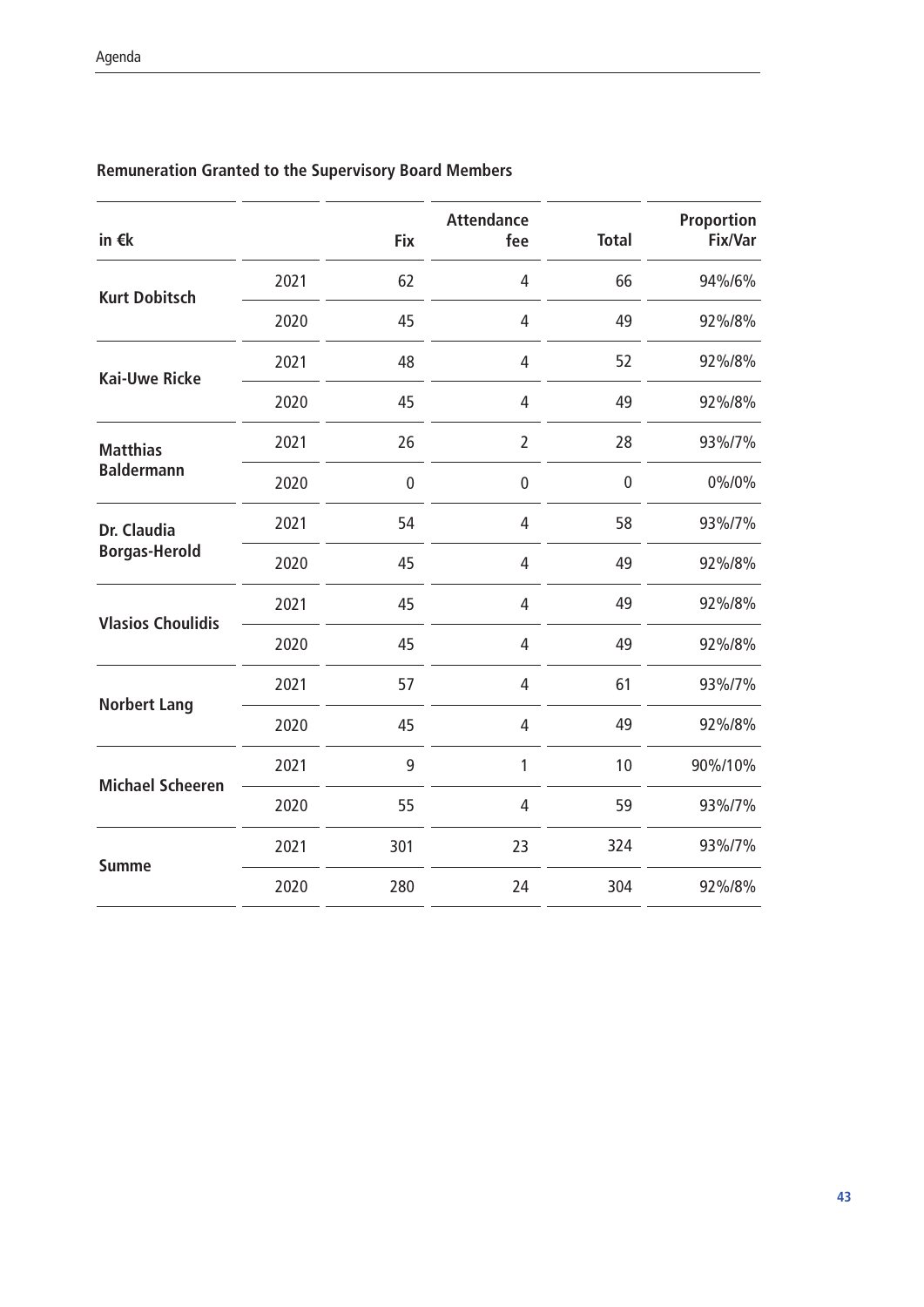### **Comparative Presentation of the Remuneration Development**

In compliance with the requirements of Section 162 (1) second sentence, no. 2 AktG, the following table shows the annual change in the remuneration of the Management Board members, the Supervisory Board members and the total workforce (employees of the 1&1 Group worldwide, excluding the members of the Management Board of the (single) company 1&1 AG) as well as the annual change in the revenue and earnings figures of the group and the earnings of the (single) company.

#### **Comparative Presentation**

|                                                         | Change 2021<br>over 2020 |
|---------------------------------------------------------|--------------------------|
| <b>Remuneration of the Management Board members</b>     |                          |
| Ralph Dommermuth                                        | 0.0%                     |
| Markus Huhn                                             | $+19.8%$                 |
| Alessandro Nava                                         | $+17.1%$                 |
| <b>Remuneration of the Supervisory Board Members</b>    |                          |
| <b>Kurt Dobitsch</b>                                    | $+34.7%$                 |
| Kai-Uwe Ricke                                           | $+6.1%$                  |
| <b>Matthias Baldermann</b>                              | (a)                      |
| Dr. Claudia Borgas-Herold                               | $+18.4%$                 |
| <b>Vlasios Choulidis</b>                                | 0%                       |
| Norbert Lang                                            | $+24.5%$                 |
| Michael Scheeren                                        | $-83.1%$                 |
| <b>Remuneration of employees</b>                        |                          |
| Ø Remuneration of the total workforce (on an FTE basis) | $+4.3%$                  |
| <b>Corporate Development</b>                            |                          |
| Revenue in the Group                                    | $+3.2%$                  |
| EBITDA (operating) in the Group                         | $+5.3%$                  |
| Annual result of the single company                     | $+128.4%$                |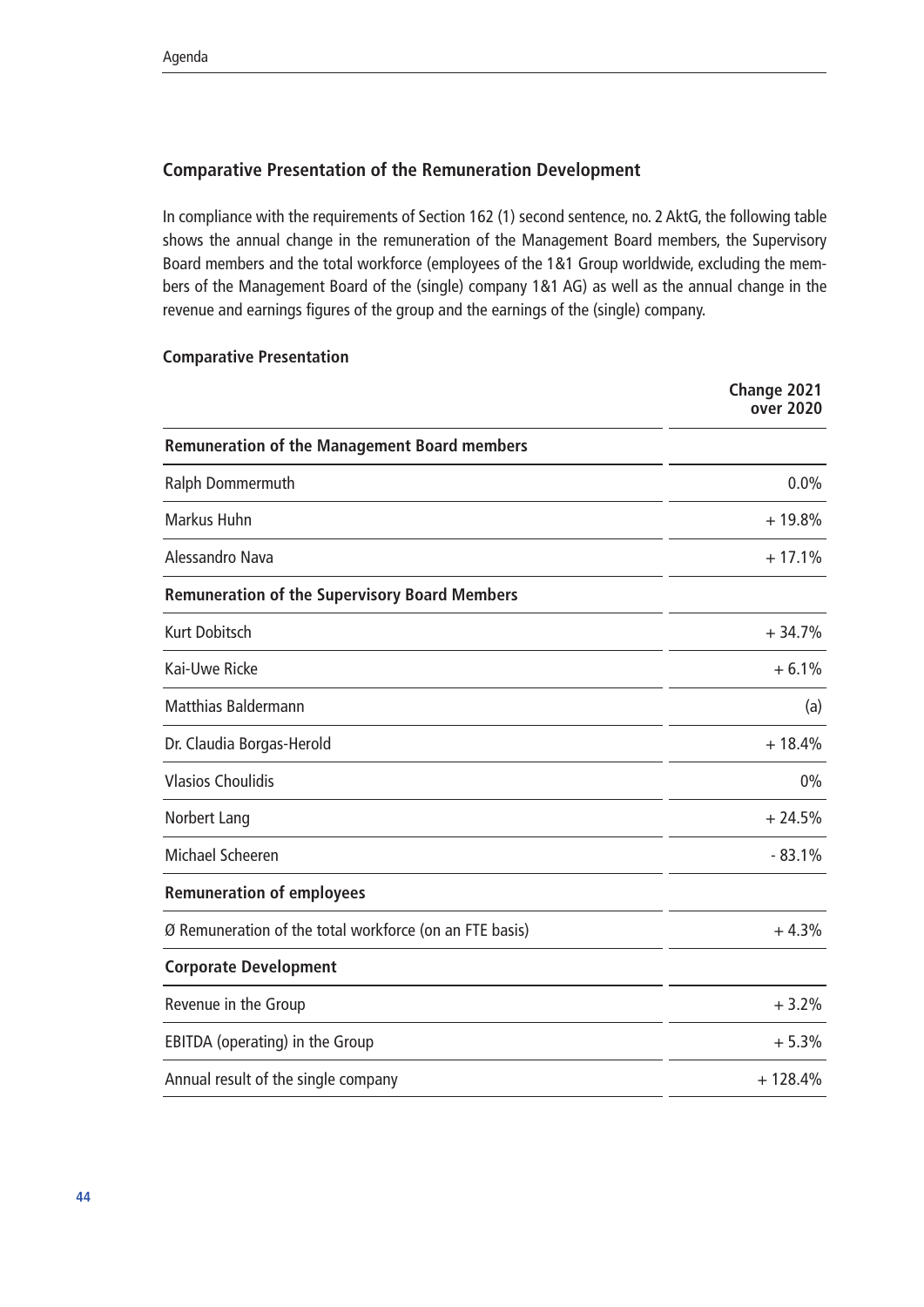(a) New member in the current fiscal year

### **External (horizontal) comparison**

According to DCGK (Recommendation G.3), the Supervisory Board should select a suitable peer group of companies (and disclose the companies in the selected group) to assess the customary nature of the specific total remuneration of the members of the Management Board in comparison to other companies.

The 1&1 AG Supervisory Board uses all companies that are also listed on the TecDax as comparative companies to assess the specific total remuneration of the members of the Management Board.

At the last review, these companies were: Aixtron SE, Bechtle AG, Cancom SE, Carl Zeiss Meditec AG, Compugroup Medical SE &Co. KGaA, Deutsche Telekom AG, Drägerwerk AG & Co. KGaA, Eckert & Ziegler Strahlen- und Medizintechnik AG, Evotec SE, freenet AG, Infineon Technologies AG, Jenoptik AG, LPKF Laser & Electronics AG, MorphoSys AG, Nemetschek SE, New Work SE, Nordex SE, Pfeiffer Vacuum Technology AG, QIAGEN NV, S&T AG, SAP SE, Sartorius Aktiengesellschaft, Siemens Healthineers AG, Siltronic AG, Software Aktiengesellschaft, TeamViewer AG, Telefónica Deutschland Holding AG and Varta AG.

Maintal, 10 March 2022

### **1&1 Aktiengesellschaft**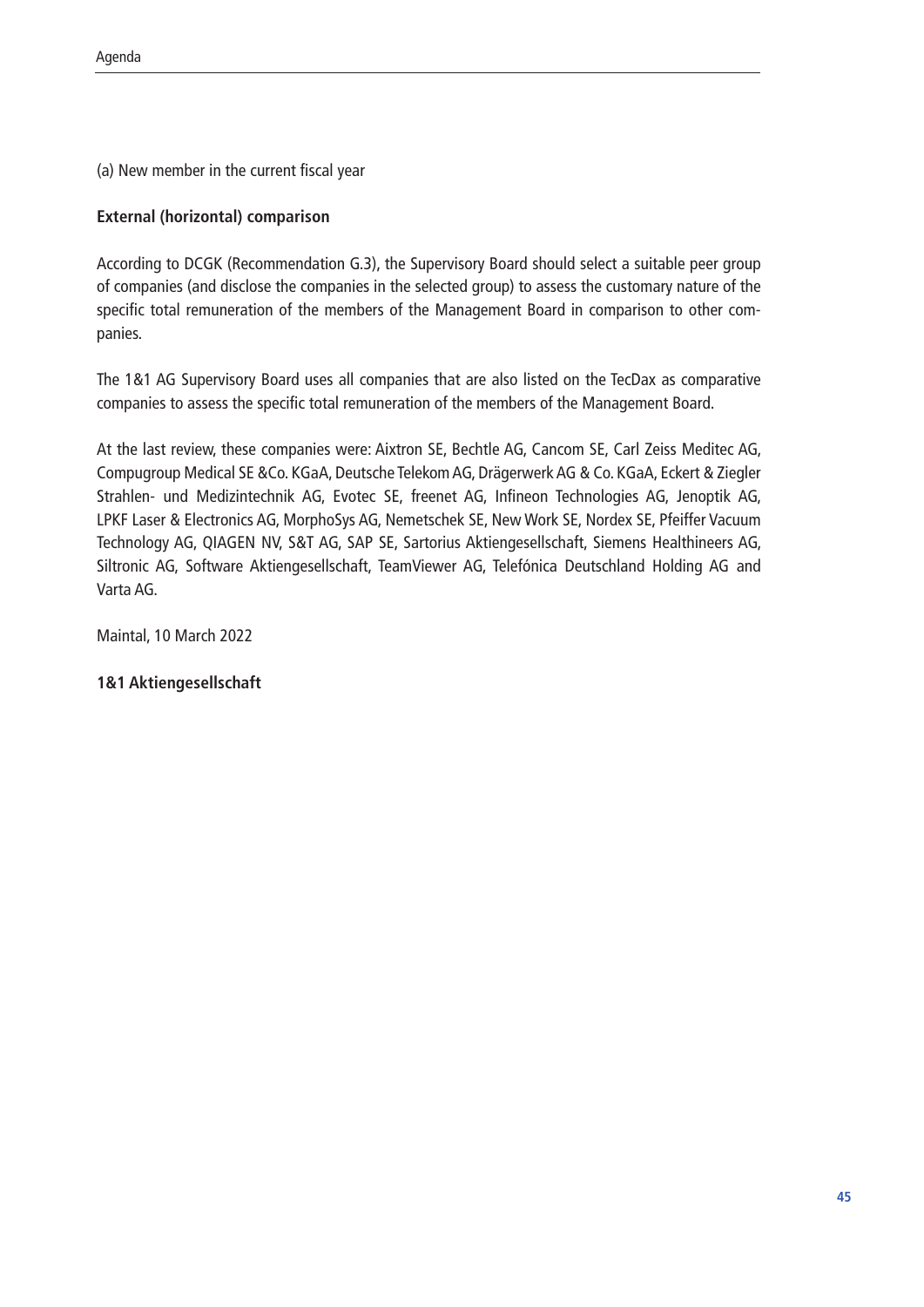B) Auditor's remarks of Ernst & Young GmbH Wirtschaftsprüfungsgesellschaft, registered office in Stuttgart, branch office Eschborn/Frankfurt am Main, on the audit of the remuneration report of 1&1 AG for fiscal year 2021 in accordance with Section 162 (3) AktG

**Independent auditor's remarks on the audit of the remuneration report pursuant to section 162 (3) AktG**

To 1&1 Aktiengesellschaft

Audit Opinions

We have formally audited the remuneration report of 1&1 Aktiengesellschaft (formerly: 1&1 Drillisch Aktiengesellschaft), Maintal, for the fiscal year from 1 January to 31 December 2021, to determine whether the disclosures pursuant to Section 162 (1) and (2) AktG have been made in the remuneration report. In accordance with Section 162 (3) AktG, we have not audited the content of the remuneration report.

In our opinion, the attached remuneration report complies in all material respects with the disclosures pursuant to Section 162 (1) and (2) AktG. Our audit opinion does not cover the content of the remuneration report.

Basis for the audit opinion

We conducted our audit of the remuneration report in accordance with Section 162 (3) AktG and IDW Auditing Standard: The Audit of the Remuneration Report in Accordance with Section 162 (3) AktG (IDW PS 870). Our responsibility under that provision and standard is further described in the Auditor's Responsibility section of our remarks. As auditing practice, we have applied the requirements of the IDW Quality Assurance Standard: Requirements for Quality Assurance in Auditing Practice (IDW QS 1). We have complied with the professional duties pursuant to the Certified Accountants Regulations and the Professional Statutes for Chartered Public Accountants/Sworn Accountants, including the requirements for independence.

Responsibility of the Management and Supervisory Boards

The Management Board and the Supervisory Board are responsible for the preparation of the remuneration report, including the related disclosures, that complies with the requirements of Section 162 AktG. They are also responsible for any internal control measures they determine to be necessary to enable the preparation of a remuneration report, including the related disclosures, that is free from material misstatement, whether due to fraud or error.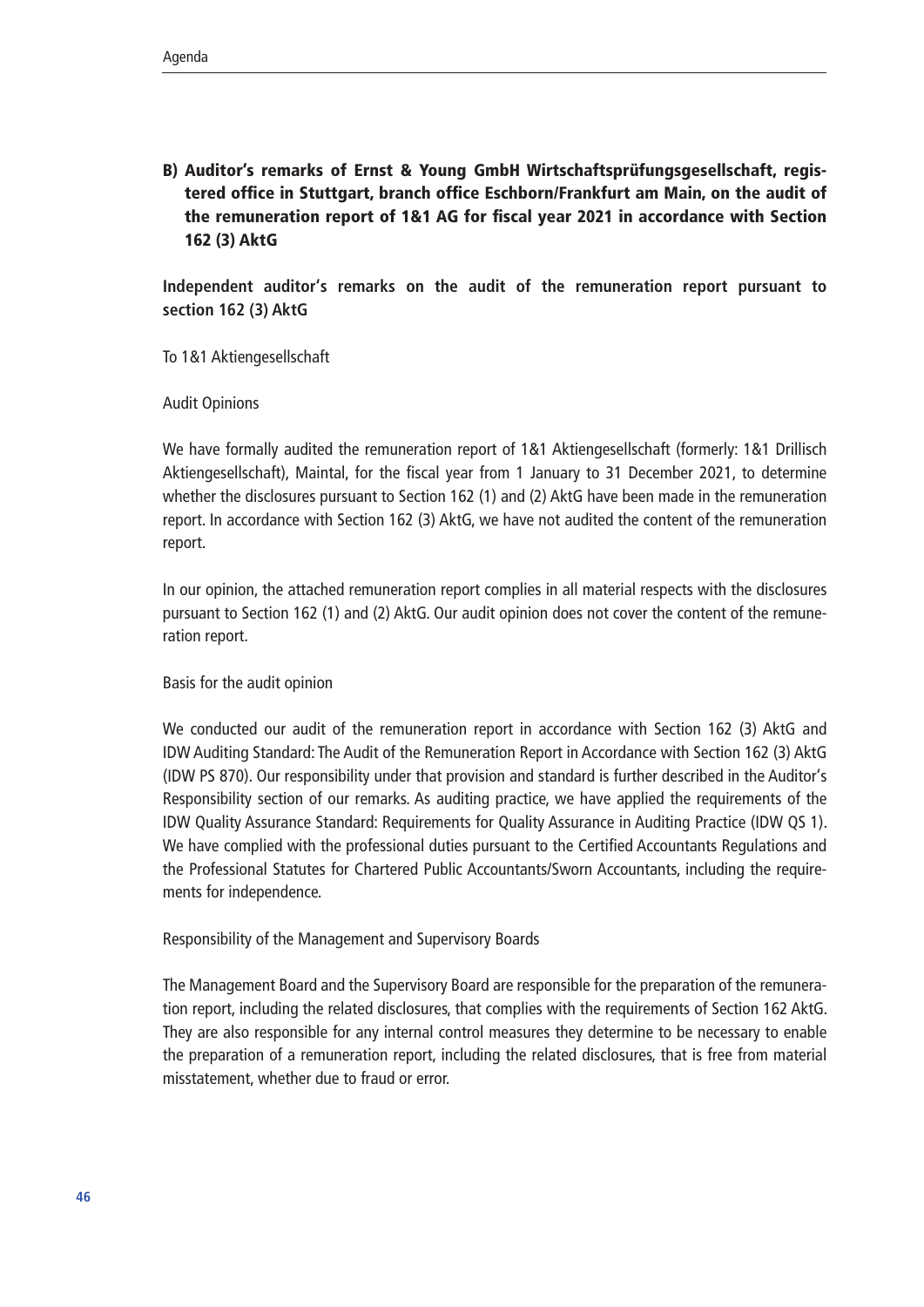### Auditor's Responsibility

Our objective is to obtain reasonable assurance about whether the disclosures pursuant to Section 162 (1) and (2) AktG have been made in all material respects in the remuneration report and to express an opinion thereon in an audit remark.

We planned and performed our audit to obtain evidence about the formal completeness of the remuneration report by comparing the disclosures made in the remuneration report with the disclosures required by Section 162 (1) and (2) AktG. In accordance with Section 162 (3) AktG, we have not audited the accuracy of the content of the disclosures, the completeness of the content of the individual disclosures or the fair presentation of the remuneration report.

Dealing with any misleading representations

In performing our audit, we have a responsibility to read the remuneration report in consideration of our knowledge gained from the audit of the financial statements and to remain alert for any indications that the remuneration report contains misleading representations as to the accuracy of the content of the disclosures, the completeness of the content of the individual disclosures or the fair presentation of the remuneration report.

If, based on the work we have performed, we conclude that such a misleading representation exists, we are required to report that fact. We have nothing to report in this sense.

Eschborn/Frankfurt am Main, 14 March 2022

Ernst & Young GmbH Wirtschaftsprüfungsgesellschaft

Hanft Kemmerich

Chartered Public Accountant Chartered Public Accountant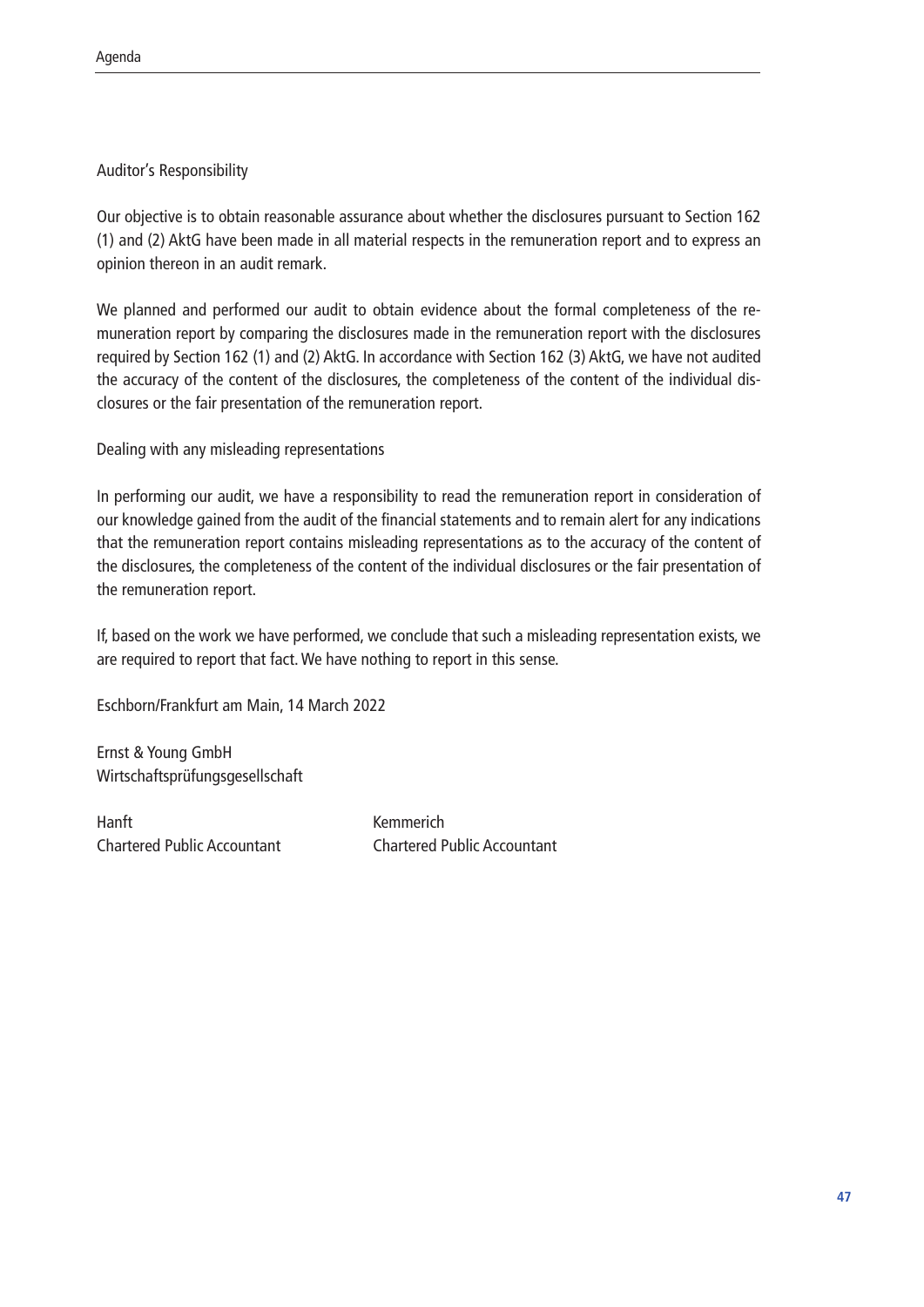# Management Board Report

**Report of the Management Board to the general meeting on item 8 of the agenda pursuant to Section 203 (2) second sentence in conjunction with Section 186 (4) second sentence AktG regarding the preclusion of subscription rights for approved capital** 

The general meeting of 12 January 2018 created approved capital in the amount of €97,220,556.40 in accordance with item 3 of the agenda. This authorisation has not been exercised to date. The current authorisation expires on 11 January 2023.

In view of the present situation, the Management Board and the Supervisory Board consider it expedient to reverse the current approved capital and to create new Approved Capital 2022 in the amount of 50 percent of the share capital with the possibility to preclude subscription rights. The approved capital is intended to enable the Company to adapt quickly to changing markets in the interests of its shareholders. The Company requires the usual and necessary instruments for raising capital so that it can do so.

When approved capital is utilised, shareholders fundamentally have a subscription right. In lieu of a direct issue of the new shares to the shareholders, the new shares may also be underwritten by one or more credit institutions designated by the Management Board with the obligation to offer the shares to the shareholders for subscription (indirect subscription right); the interposition of credit institutions merely facilitates the technical processing of the share issue. However, the Management Board is authorised, subject to the consent of the Supervisory Board, to preclude shareholders' subscription rights in the cases below.

The Management Board should initially be authorised to preclude fractional amounts from the shareholders' subscription right (proposed Section 4 (2 a) Articles of Association). This authorisation makes it possible to represent a practicable subscription ratio with regard to the amount of any capital increase. Without the preclusion of the subscription right of fractional amounts, the technical realisation of the capital increase and the exercise of the subscription right would be considerably more difficult, in particular for a capital increase by round amounts. The new shares precluded from the shareholders' subscription rights as free-floating fractional shares will be realised either by sale on the stock exchange or by other means that best serve the interests of the Company.

The authorisation to preclude the subscription right should apply in the event that the issue price of the new shares is not significantly lower than the stock exchange price of the shares already listed at the time of the final determination of the issue price by the Management Board, which should be as close as possible to the placement of the shares (proposed Section 4 (2 b) Articles of Association). When exercising the authorisation, the Management Board will set the deviation from the stock exchange price as low as possible according to the market conditions prevailing at the time of the placement. The number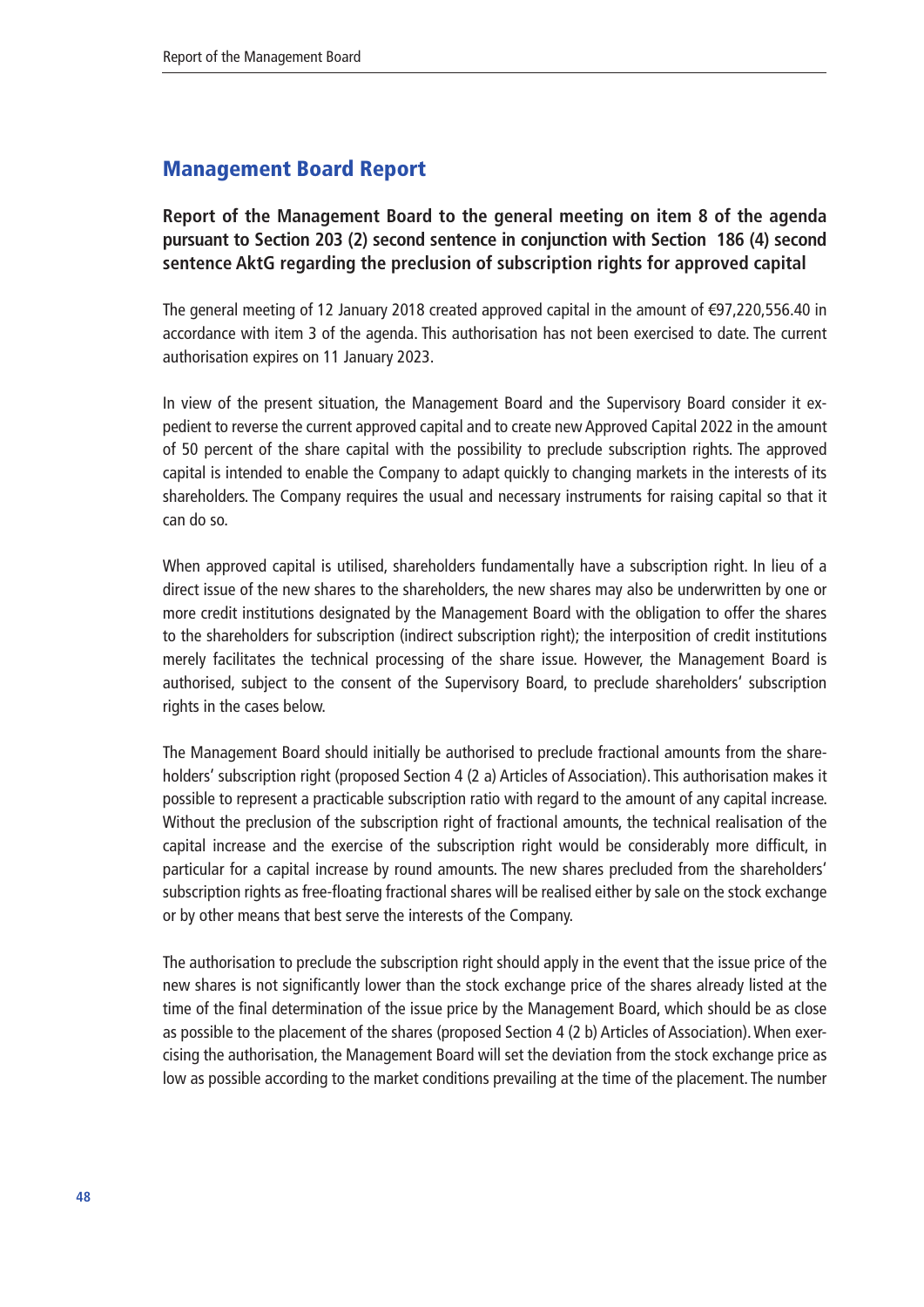of shares issued in preclusion of the subscription right pursuant to Section 186 (3) fourth sentence AktG may not exceed 10 percent of the share capital, neither at the point in time at which this authorisation becomes effective nor at the point in time that it is exercised. Any shares that are issued or that must be issued because of bonds with option and/or conversion rights or option and/or conversion obligations must be attributed to this figure to the extent that the bonds are issued during the term of this authorisation in application mutatis mutandis of Section 186 (3) fourth sentence AktG in preclusion of subscription rights; moreover, any shares that are issued or sold during the term of this authorisation in direct application or application mutatis mutandis of Section 186 (3) fourth sentence AktG (e.g. pursuant to an authorisation to utilise own shares pursuant to Sections 71 (1) no. 8 and 186 (3) fourth sentence AktG in preclusion of subscription rights) must be attributed to this figure. In accordance with the statutory provisions, these requirements give due consideration to shareholders' interests in protection from dilution of their shareholdings. Since the issue price of the new shares is close to the stock exchange price and the volume of the capital increase in preclusion of subscription rights is limited, every shareholder essentially has the opportunity to acquire the shares required to maintain his/her share quota on the stock exchange at approximately the same conditions. The purpose of this authorisation is to facilitate the Company's corporate financing by means of an increase in share capital. It provides to the Company the means to cover any share capital requirements that may arise in the short term. Such a requirement may arise, for example, from short-term market opportunities or in the acquisition of new shareholder groups. The authorisation permits such opportunities to be realised quickly and flexibly; in addition, higher proceeds from the new shares to be issued can be expected thanks to the uncomplicated processing.

Moreover, the Management Board should have the possibility, subject to the consent of the Supervisory Board, to preclude the subscription right to the extent required to ensure that a subscription right can be granted to holders or creditors of bonds with option and/or conversion rights or with option and/or conversion obligations that have been or are issued by the Company and/or by companies dependent on the Company or in which the Company holds a majority interest, either directly or indirectly, equivalent to the subscription right to which such holders or creditors would be entitled after exercise of their option and/or conversion right or after fulfilment of the option and/or conversion obligation (proposed Section 4 (2 c) Articles of Association). The terms and conditions of the bonds usually include protection from dilution to facilitate the placement of the bonds on the capital market. One way of protecting from dilution is to grant to the holders or creditors of the bonds subscription rights in the event of capital increases, as is the case for shareholders. This puts them in the same position as if they were already shareholders. Assuring this kind of protection from dilution for the bonds entails the preclusion to this extent of shareholders' subscription rights to the new shares. Alternatively, the option or conversion price alone could be reduced insofar as permitted by the terms and conditions of the bonds as a means of protection from dilution. However, this would be more complicated and cost-intensive for the Company. In addition, it would reduce the capital inflow from the exercise of option or conversion rights. The issue of bonds without dilution protection is also conceivable. Any such bonds would be much less attractive to the market, however. In this sense, the possibility to preclude subscription rights during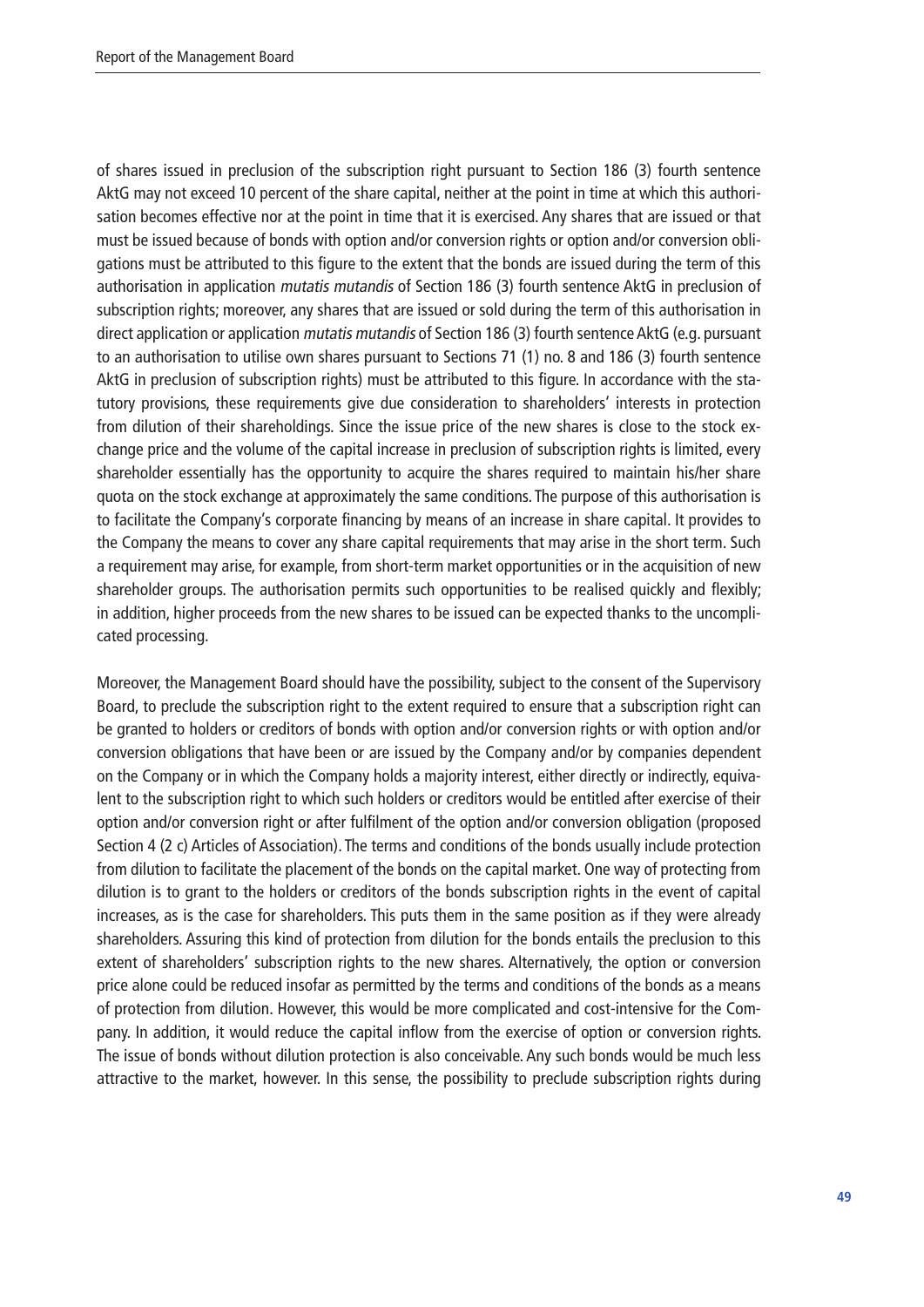future capital increases serves to facilitate the placement of the bonds and consequently the interests of the shareholders in an optimal financial structure of the Company.

Furthermore, the authorisation to preclude subscription rights applies to the issue of new shares during a capital increase against contributions in kind if the new shares are granted during mergers or for the purpose of acquiring companies, parts of companies, participating interests in companies or other assets (proposed Section 4 (2 d) Articles of Association). The Company operates in an environment of intense competition. In the interest of its shareholders, the Company must be able to act quickly and flexibly if it is to survive in this competitive sector. This includes in particular the possibility to acquire companies, parts of companies or participating interests in companies at short notice or to enter into a business merger or to acquire certain other assets, including accounts due from the Company, for the improvement of its own competitive position. The approved capital and this authorisation to preclude subscription rights will enable the Company to make such acquisitions quickly and at low cost. In particular, it will be able to offer shares as part of a merger or as consideration for the company being acquired, the part of the company being acquired or the participating interest or asset being acquired while conserving its own liquidity. There are currently no concrete acquisition projects for which the approved capital would be used. In this respect, no information about expenditure amounts is possible at this point in time.

The Management Board will conscientiously examine every specific case to decide whether it will exercise the authorisation to increase capital in preclusion of subscription rights. This option will be exercised solely if, in the opinion of the Management Board and the Supervisory Board, this is in the interest of the Company and of its shareholders. The Management Board will report on the utilisation of the Approved Capital 2022 in preclusion of subscription rights at the next general meeting following the utilisation.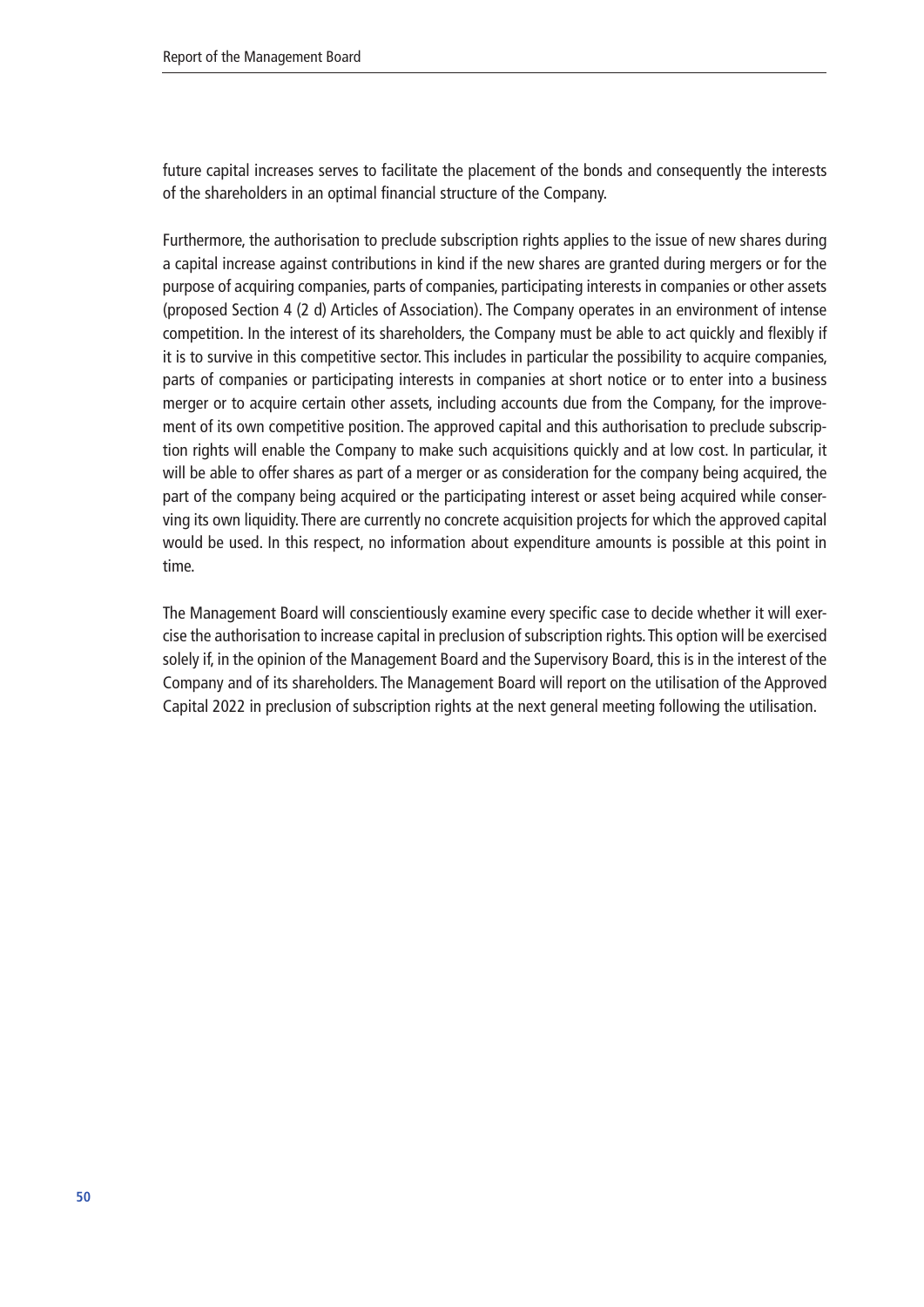## **Report of the Management Board to the general meeting on item 9 of the agenda in accordance with Section 221 (4) second sentence in conjunction with Section 186 (4) second sentence AktG regarding the preclusion of subscription rights in conjunction with the authorisation to issue option and/or convertible bonds, profit participation rights and/or participating bonds (or combinations of these instruments)**

The resolution of the general meeting of 12 January 2018 regarding item 4 of the agenda authorised the Management Board to issue option and/or convertible bonds, profit participation rights and/or participating bonds (or combinations of these instruments) with a total nominal value of as much as €10,000,000,000.00 on one or more occasions no later than on 11 January 2023. This authorisation, which has never been exercised, is proposed for annulment along with the Contingent Capital 2018 in the amount of €96,800,000.00 (Section 4 (4) Articles of Association) created to service it, with the objective of replacing it with a new authorisation with a five-year term to issue option and/or convertible bonds, profit participation rights and/or participating bonds (or combinations of these instruments) and new Contingent Capital 2022.

The proposed authorisation to issue option and/or convertible bonds, profit participation rights and/or participating bonds (or combinations of these instruments) (collectively: "bonds") in a total nominal amount of a maximum of €10,000,000,000.00 and creation of the corresponding contingent capital of a maximum of €96,800,000.00 are intended to give the Management Board, subject to the consent of the Supervisory Board, the opportunity for flexible and timely financing of a reasonable scope in the interest of the Company, in particular if favourable capital market conditions occur, in accordance with the more detailed terms and conditions of the bonds. The opportunity this offers to grant option and/or conversion obligations as well as tender rights of the Company for the delivery of shares in addition to the granting of option and/or conversion rights gives the Company flexible manoeuvring room for the structuring of this financing instrument. In addition, the authorisation gives the Company the flexibility to place the bonds itself or through companies dependent on the Company or in which the Company, directly or indirectly, holds a majority interest (group companies). Bonds may be issued in foreign legal currencies, such as those of an OECD country, as well as in euros, with and without a maturity limit. The bonds may bear interest at a fixed rate or at a floating rate.

Shareholders fundamentally have a subscription right pursuant to legal provisions. This assures them of the opportunity to invest their capital in the Company and at the same time to maintain their shareholding quota. The Company must also ensure that this statutory subscription right is granted to the Company's shareholders if there is a placement via group companies. The processing can be facilitated by exercising the option to issue the bonds to one or more credit institutions or companies within the sense of Section 186 (5) first sentence AktG while obligating said institutions to offer the bonds to the shareholders for subscription in accordance with their subscription right (so-called indirect subscription right). The intent, however, is to authorise the Management Board, subject to the consent of the Supervisory Board (and in harmony with statutory provisions), to preclude shareholders' subscription rights to bonds in certain cases.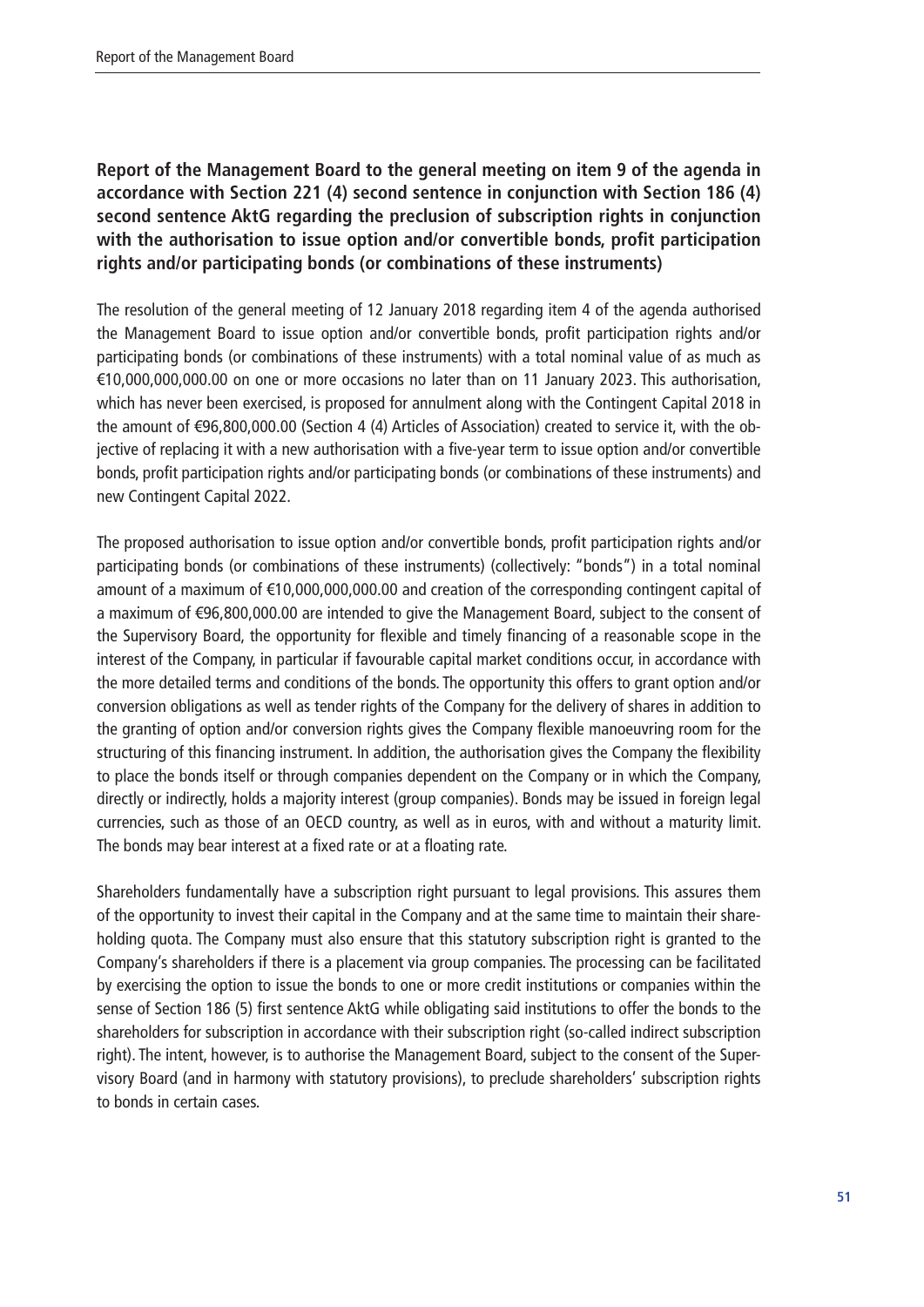First of all, it should be possible to preclude the subscription right for fractional amounts for issues with a fundamental subscription right of the shareholders. These fractional amounts may result from the amount of the issue volume and the presentation of a practicable subscription ratio. The preclusion of the subscription right for fractional amounts is reasonable and customary because it facilitates the processing of the capital action and helps to establish a practically usable subscription ratio. Furthermore, the costs of trading in subscription rights for fractional amounts are not in any justifiable relationship to the benefit for the shareholders. The floating fractional shares precluded from the subscription right will be exploited either by sale on the stock exchange or by other means that best serve the interests of the Company. The limitation to fractional amounts does not result in any significant dilution to the detriment of the shareholders; in the opinion of the Management Board, it is completely and objectively justified and appropriate.

Furthermore, the Management Board should be authorised, subject to the consent of the Supervisory Board, to preclude the shareholders' subscription right to the extent that the issue of shares based on option or conversion rights or option or conversion obligations or tender is limited to a maximum of 10 percent of the Company's share capital. This possibility of precluding subscription rights gives the Company the flexibility to take advantage of favourable capital market conditions on short notice and to secure better conditions when setting the interest rate and issue price of the bond by setting the conditions in close proximity to the market. The background here is that, contrary to the issue of bonds with subscription rights, the issue price cannot be fixed until immediately before the placement, which means that an increased risk of price changes can be ruled out for the subscription period. If a subscription right is granted, on the other hand, the subscription price would have to be announced by the third to last day of the subscription period. In view of the frequently observed volatility on the stock markets, the market risk continues over a period of several days, leading to safety discounts when setting the bond conditions. The subscription period also makes it difficult to react to favourable market conditions on short notice. The granting of a subscription right, especially for bonds, may jeopardise the successful placement with third parties or entail additional expenses owing to the uncertainty relating to the exercise of the subscription right. By setting in these cases an issue price of the bonds that is not significantly below their calculated market value determined according to recognised financial mathematical methods, shareholders' need for protection from an economic dilution of their shareholdings is given due consideration. An issue price at market value means that the value of the subscription right falls to practically zero. Shareholders do not suffer any significant economic disadvantages as a result of the preclusion of subscription rights. The Management Board will endeavour to realise the highest possible issue price and to keep the economic gap between this price and the price at which present shareholders can purchase additional shares on the market as low as possible. Shareholders who wish to maintain their share in the Company's share capital can do so by purchasing additional shares on the market at approximately the same conditions. A relevant loss of the participation quota from the shareholders' point of view is also ruled out. The authorisation is limited to the issue of option or conversion rights (also with option or conversion obligations or tender rights) on shares with a proportion of a maximum of 10 percent of the Company's share capital. Any other issue of shares or sale of treasury stock must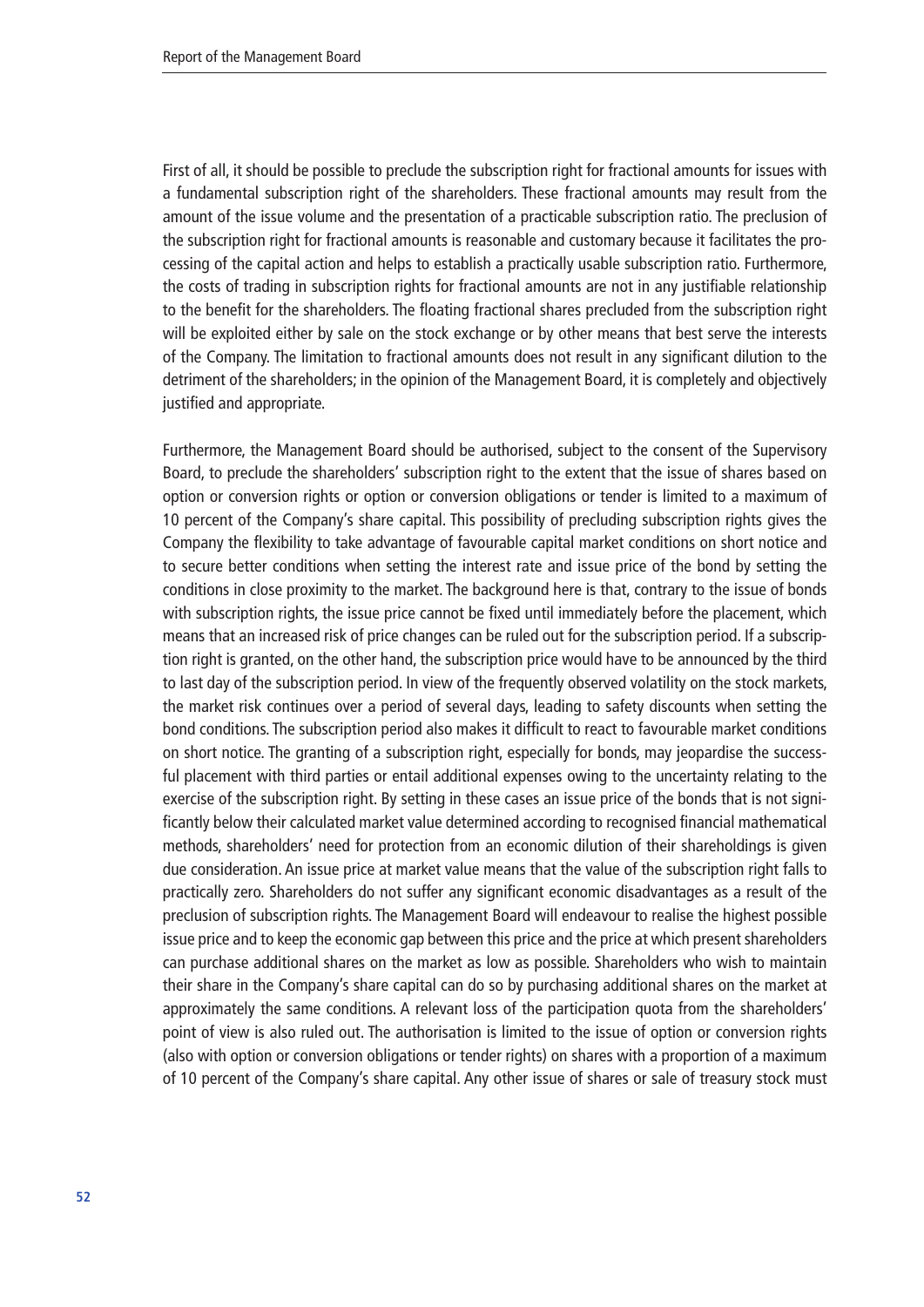be attributed to this limit of 10 percent of the share capital insofar as these actions are carried out in preclusion of the subscription right pursuant to or in accordance with Section 186 (3) fourth sentence AktG during the term of the proposed authorisation. Furthermore, shares to be issued for the servicing of option and/or conversion rights or option and/or conversion obligations created by the issue of bonds pursuant to another authorisation in preclusion of the subscription right in application mutatis mutandis of Section 186 (3) fourth sentence AktG during the term of this authorisation must also be attributed to this limit. This attribution ensures that no bonds with option and/or conversion rights or option and/or conversion obligations or tender rights are issued if this would result in the preclusion of shareholders' subscription rights for a total of more than 10 percent of the share capital in direct or indirect application of Section 186 (3) fourth sentence AktG. This further restriction is in the interest of shareholders who wish to maintain their shareholding quota as far as possible in the case of any such capital measures; their additional investment can be limited to a maximum of 10 percent of their shareholding in these cases. The Management Board will ensure that the requirements of Section 186 (3) fourth sentence AktG are met with regard to this new authorisation as proposed.

The subscription right should also be precluded, insofar as necessary for protection from dilution, to grant to the holders or creditors of bonds with option and/or conversion rights or option and/or conversion obligations or tender rights of the Company that are issued by the Company or its group companies in the exercise of the authorisation a subscription right to bonds in the scope to which they would be entitled as shareholders after exercising the option or conversion rights or after fulfilment of option or conversion obligations or after tendering. The terms and conditions of the bonds usually include protection from dilution to facilitate the placement of the bonds on the capital market. This facilitates the placement of the bonds and consequently the interests of the shareholders in an optimal financial structure of the Company. One way of protecting from dilution is to grant to the holders or creditors of the bonds in the event of subsequent emissions a subscription right equivalent to that of shareholders. This puts them in the same position as if they were already shareholders. Assuring this kind of protection from dilution for the bonds entails the preclusion to this extent of shareholders' subscription rights to the bonds. Alternatively, the option and/or conversion price alone could be reduced (insofar as permissible under the terms and conditions of the bonds) as a means of protection from dilution. However, this would be more complicated and cost-intensive for the Company. In addition, it would reduce the capital inflow from the exercise of option and conversion rights. The issue of bonds without dilution protection is also conceivable. Any such bonds would be much less attractive to the market, however.

Bonds may also be issued against contributions in kind if this is in the interest of the Company. In this case, the Management Board is authorised, with the consent of the Supervisory Board, to preclude the subscription right of the shareholders, provided that the value of the contribution in kind is in an appropriate ratio to the theoretical market value of the bonds to be determined in accordance with recognised principles of financial mathematics. This opens up the opportunity to use the bonds, for example, to acquire companies, parts of companies or participating interests in companies or other assets, including loans and other liabilities of the Company. In practice, it has been shown that in negotiations it is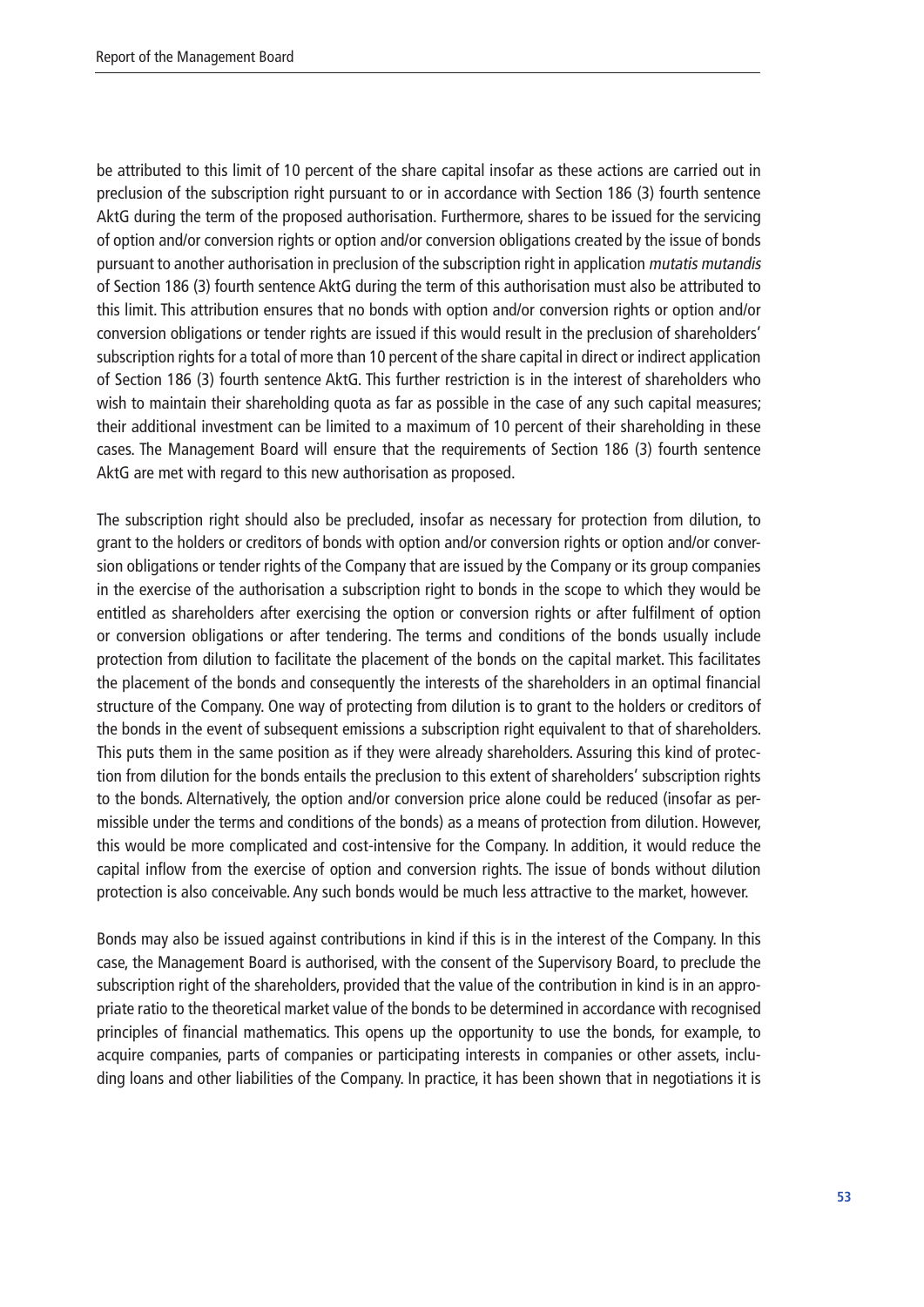often necessary to provide the consideration not in money, but also or even exclusively in other forms. The possibility of being able to offer bonds as consideration creates an advantage in the competition for interesting acquisition targets as well as the necessary leeway to take advantage of opportunities to acquire companies, parts of companies or participating interests in companies or other assets while conserving liquidity. This can also make sense from the point of view of an optimal financing structure.

Finally, insofar as participating bonds and/or profit participation rights without option or conversion rights or option or conversion obligations are to be issued, the Management Board is authorised, with the consent of the Supervisory Board, to preclude the shareholders' subscription rights altogether if these profit participation rights or participating bonds have a character similar to bonds, i.e. if they do not establish any membership rights in the Company, do not grant any participation in liquidation proceeds and if the amount of interest is not calculated on the basis of the amount of the net profit for the year, the unappropriated retained earnings or the dividend. Furthermore, the interest rate and the issue amount of the participating bonds and/or profit participation rights must be in alignment with the current market conditions at the time of issue. If these conditions are met, the preclusion of the subscription right does not result in any disadvantages for the shareholders because the profit participation rights or participating bonds do not establish any membership rights and do not grant any share in the liquidation proceeds or in the profits of the Company.

The Management Board will conscientiously examine every single case to decide whether it will, with the consent of the Supervisory Board, exercise the authorisation to increase capital in preclusion of shareholders' subscription rights. It will do so solely if, in the opinion of the Management Board and the Supervisory Board, this is in the interest of the Company and of its shareholders. The Management Board will report on the exercise of the authorisation to the next general meeting following the exercise.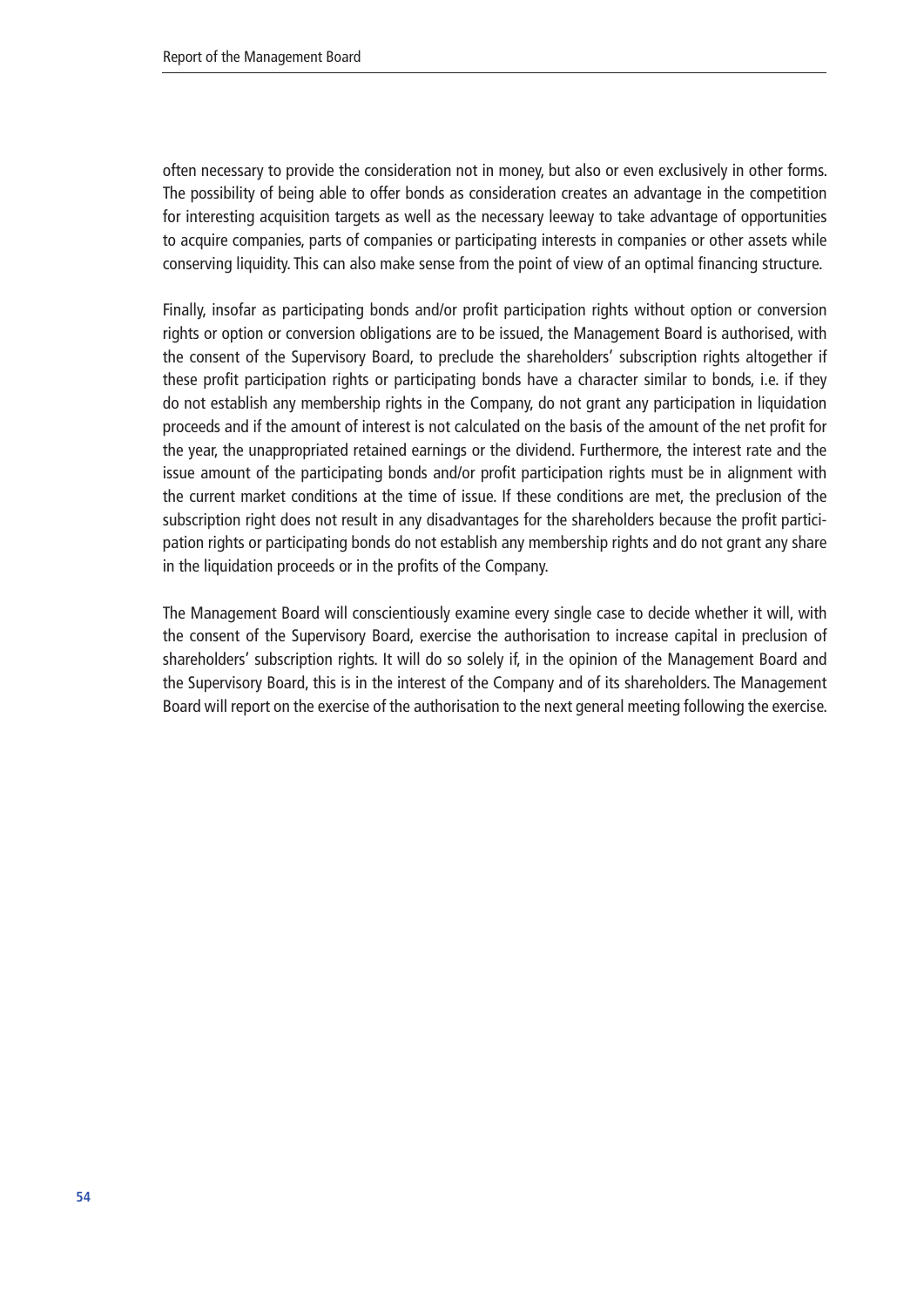## **Report of the Management Board to the general meeting on item 10 of the agenda pursuant to Section 71 (1) no. 8 in conjunction with Section 186 (4) second sentence AktG on the preclusion of shareholders' tender rights when acquiring own shares and the preclusion of subscription rights when using own shares**

On 12 January 2018, the general meeting, pursuant to item 5 of the agenda, authorised the Management Board to acquire own shares amounting to 10 percent of the share capital at that time and to use them in accordance with Section 71 (1) no. 8 AktG. A proposal is submitted for the adoption of a resolution to the effect that the present authorisation granted on 12 January 2018 be repealed and a new authorisation to acquire and use own shares pursuant to Section 71 (1) no. 8 AktG with the option to preclude subscription rights be granted; the objective of the proposed resolution is to maintain the Company's flexibility in acquiring and using own stock.

Agenda item 10 contains the proposal of the management to authorise the Company pursuant to Section 71 (1) no. 8 AktG to acquire own shares totalling as much as 10 percent of the share capital existing at the time of the resolution or  $-$  if this value is lower  $-$  at the time of the exercise of the authorisation on or before 17 May 2027. Any shares acquired pursuant to the proposed authorisation, together with any other own shares in the Company's possession or attributable to the Company pursuant to Sections 71a et seqq. AktG, may not exceed at any time a value in excess of 10 percent of the share capital. The proposed authorisation may be exercised in one full amount or in partial amounts, once or on multiple occasions, in pursuit of one or multiple objectives, directly by the Company or also by companies dependent on the Company or in which the Company, directly or indirectly, holds a majority interest, or by third parties instructed by the Company or by companies dependent on the Company or in which the Company, directly or indirectly, holds a majority interest. At the option of the Management Board, the shares may be acquired (1) on the stock exchange or (2) on the basis of a public purchase offer or by means of a public invitation to submit offers for purchase.

If, pursuant to the proposed authorisation, the shares are acquired on the stock exchange, the consideration paid by the Company per share in the Company (excluding incidental acquisition costs) may not exceed or fall below the average closing price of a share in the Xetra trading system (or a comparable successor system) on the Frankfurt Stock Exchange on the last three stock exchange trading days prior to the purchase obligation by more than 10 percent.

If the shares are acquired by means of a public purchase offer or a public invitation to submit purchase offers, the Company may determine either a purchase price or a purchase price range at which it is willing to acquire the shares. The authorisation stipulates certain requirements for the determination of the purchase price or the purchase price range. In accordance with the proposed authorisation, the offered purchase price or the limits of the purchase price range per share of the Company's stock (excluding ancillary expenses of the purchase) may not exceed or fall below the average of the closing prices in the Xetra trading system (or a comparable successor system) on the three days of stock exchange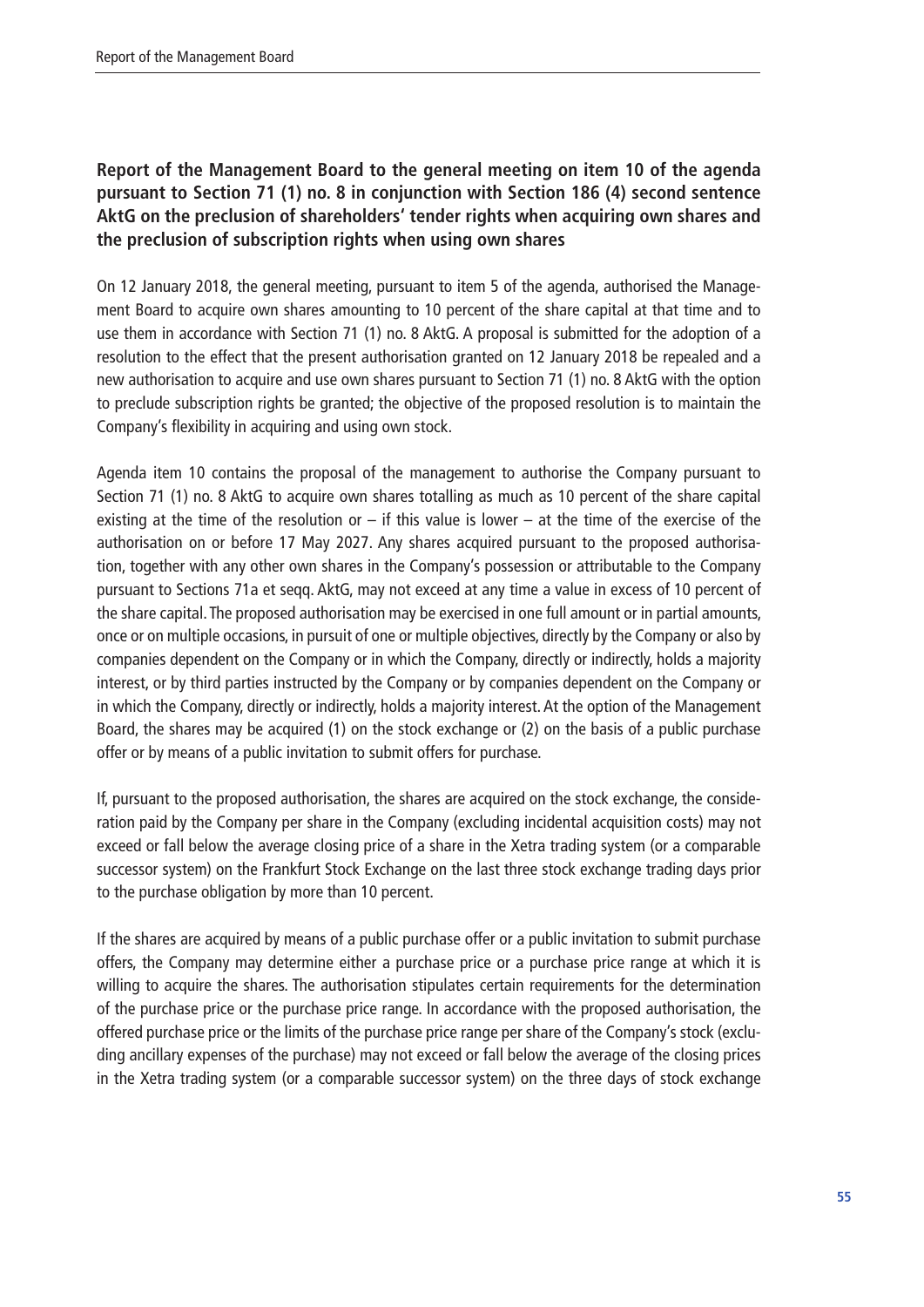trading before the day of the announcement of the offer or of the public invitation to submit offers to purchase by more than 10 percent. If, after the announcement of a purchase offer or the public invitation to submit an offer for purchase, there are significant price deviations from the purchase price offered or the purchase price range, the offer or the invitation to submit such an offer may be adjusted. In this case, the proposed authorisation provides that the average price of the three trading days prior to the announcement will be used for any adjustment. The purchase offer or the invitation to submit such an offer may stipulate additional conditions.

In the event of a public purchase offer or a public invitation to submit a purchase offer, the number of shares in the Company offered by the shareholders may quantitatively exceed the number of shares sought by the Company. In this case, an allocation according to quotas is required to enable the acquisition. It should be possible to provide for preferential acceptance of smaller offers or smaller parts of offers for a maximum of 100 shares. This possibility aims to avoid fractional amounts when determining the quotas to be acquired and small residual amounts and to facilitate the technical processing of the share buyback. The procedure can also prevent a de facto adverse impact on small shareholders. In other respects, the scaling can be carried out according to the ratio of the offered shares (tender quotas) instead of according to participation quotas because the acquisition procedure can be technically carried out on the basis of this method within an economically reasonable framework. Finally, the rounding according to commercial principles should be stipulated to avoid arithmetical fractions of shares. To this extent, the acquisition ratio and the number of shares to be acquired by individual tendering shareholders may be rounded as necessary to represent the acquisition of whole shares during the procedure. The Management Board considers the preclusion of any more extensive tender rights of the shareholders to be objectively justified and reasonable vis-à-vis the shareholders.

In the case of an acquisition by means of tender rights made available to the shareholders, such tender rights will be structured so that the Company is obligated solely to acquire whole shares. If any tender rights cannot be exercised as a consequence, they become forfeit. This procedure treats shareholders equally and facilitates the technical processing of the share buyback.

In accordance with the proposed authorisation, the Management Board, subject to the consent of the Supervisory Board, may sell any Company shares acquired pursuant to this authorisation or to previously issued authorisations of the Company on the stock exchange or by offer to all shareholders in the ratio of their holdings. Furthermore, shares in the Company acquired pursuant to this authorisation or previously issued authorisations may be used for any and all other lawful purposes, including in particular, but not limited to, the following purposes.

It should also be possible to sell the acquired own shares outside the stock exchange against cash payment in preclusion of subscription rights. To this extent, the proposed authorisation provides that the subscription right is precluded in the event of a sale of the acquired own shares to third parties, provided that the acquired shares are sold at a price that is not significantly lower than the stock exchange price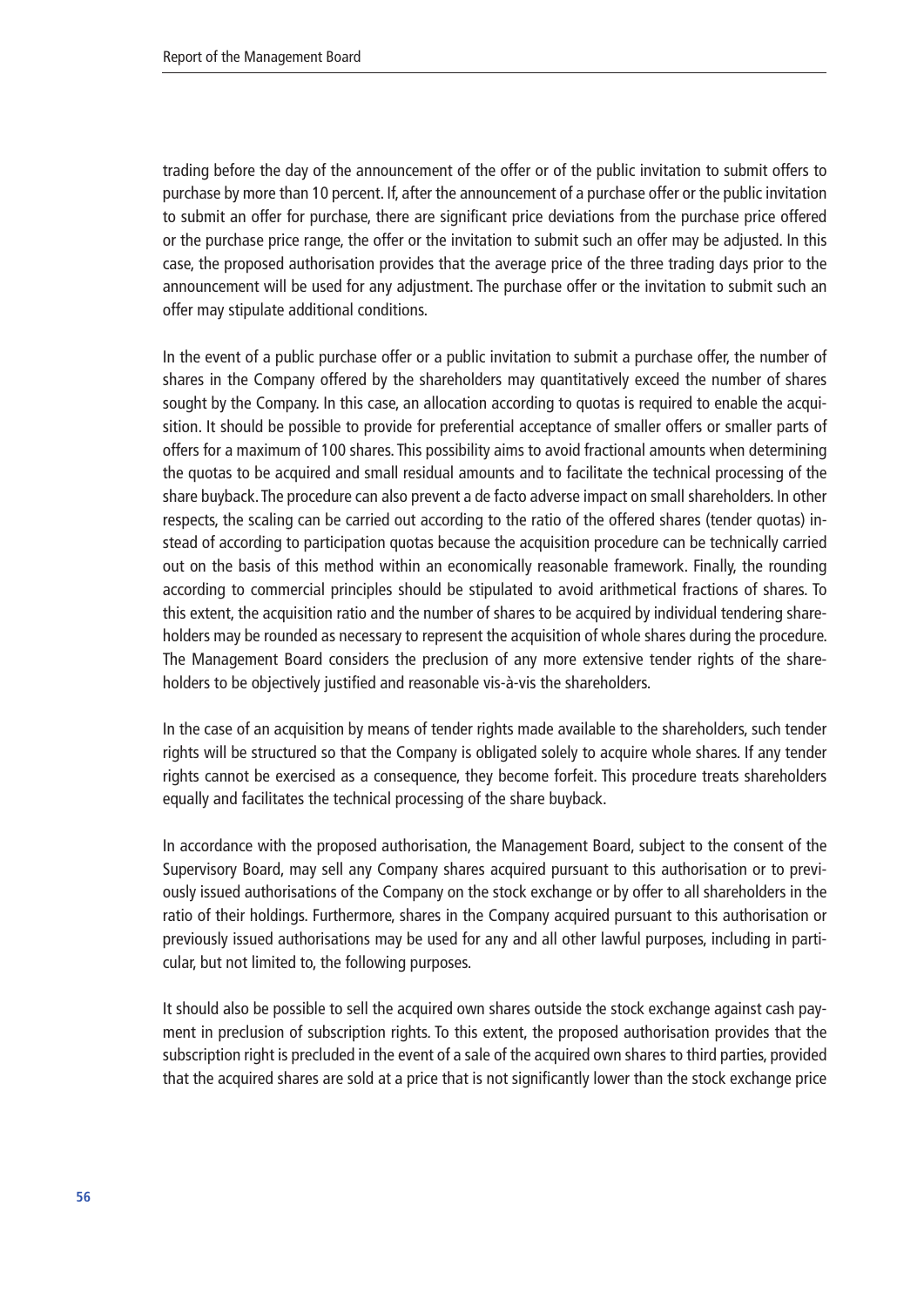of shares of the same class at the time of the sale. In this sense, the authorisation allows in particular a faster and more cost-effective placement of the shares than in the case of their sale with the granting of a subscription right to the shareholders. The asset interests as well as the voting right interests of the shareholders are adequately protected during this sale of own shares to third parties in preclusion of the shareholders' subscription rights pursuant to Section 186 (3) fourth sentence AktG. The aim of protecting shareholders from dilution is given due consideration by the fact that the shares may be sold solely at a price that is not significantly lower than the pertinent stock exchange price. The final determination of the selling price for the own shares is made shortly before the sale. At this time, the Management Board will endeavour – taking into account the current market conditions – to keep any discount on the stock market price as low as possible. Interested shareholders can maintain their shareholding quota on essentially the same terms by making additional purchases on the market. Furthermore, this authorisation is limited to a total of no more than 10 percent of the share capital at the time the resolution is passed at the general meeting or – if this amount is lower – at the time the shares of the Company are sold. Any shares issued or sold in application, whether direct or mutatis mutandis, of Section 186 (3) fourth sentence AktG during the term of this authorisation (e.g. in utilising an authorisation to issue new shares from contingent capital in preclusion of the subscription right) must be attributed to this limitation of 10 percent of the share capital. Furthermore, any shares that are issued or must be issued to service bonds with option and/or conversion rights or option and/or conversion obligations must be attributed to this limit of 10 percent of the share capital insofar as the bonds are issued during the term of this authorisation in application mutatis mutandis of Section 186 (3) fourth sentence AktG and precluding the subscription right.

Furthermore, the proposed authorisation also provides for the use of the acquired shares to service bonds with option and/or conversion rights or option and/or conversion obligations issued by the Company or by companies dependent on the Company or in which the Company, directly or indirectly, holds a majority interest. It may be expedient to use treasury shares, in whole or in part, instead of new shares from a capital increase to fulfil the option and/or conversion rights or option and/or conversion obligations since, in contrast to the use of contingent capital, no new shares need to be created. In deciding whether to deliver treasury shares or to utilise the contingent capital, the Management Board will conscientiously consider the interests of the Company and the shareholders.

The authorisation further provides that the subscription right is also precluded in the event of the transfer of the acquired shares against assets, in particular also claims against the Company, or in connection with the acquisition of companies, participating interests in companies or parts of companies or mergers. This will enable the Company to offer own shares as consideration in these cases – also in combination with other forms of consideration – and in particular to settle claims against the Company using own shares. Company expansions usually demand quick decisions. The proposed authorisation will enable the Management Board to respond quickly and flexibly to opportunities that arise on the market and to take advantage of opportunities to expand the Company. The price at which treasury shares are used in this case depends on the circumstances of the specific case and the point in time. When determining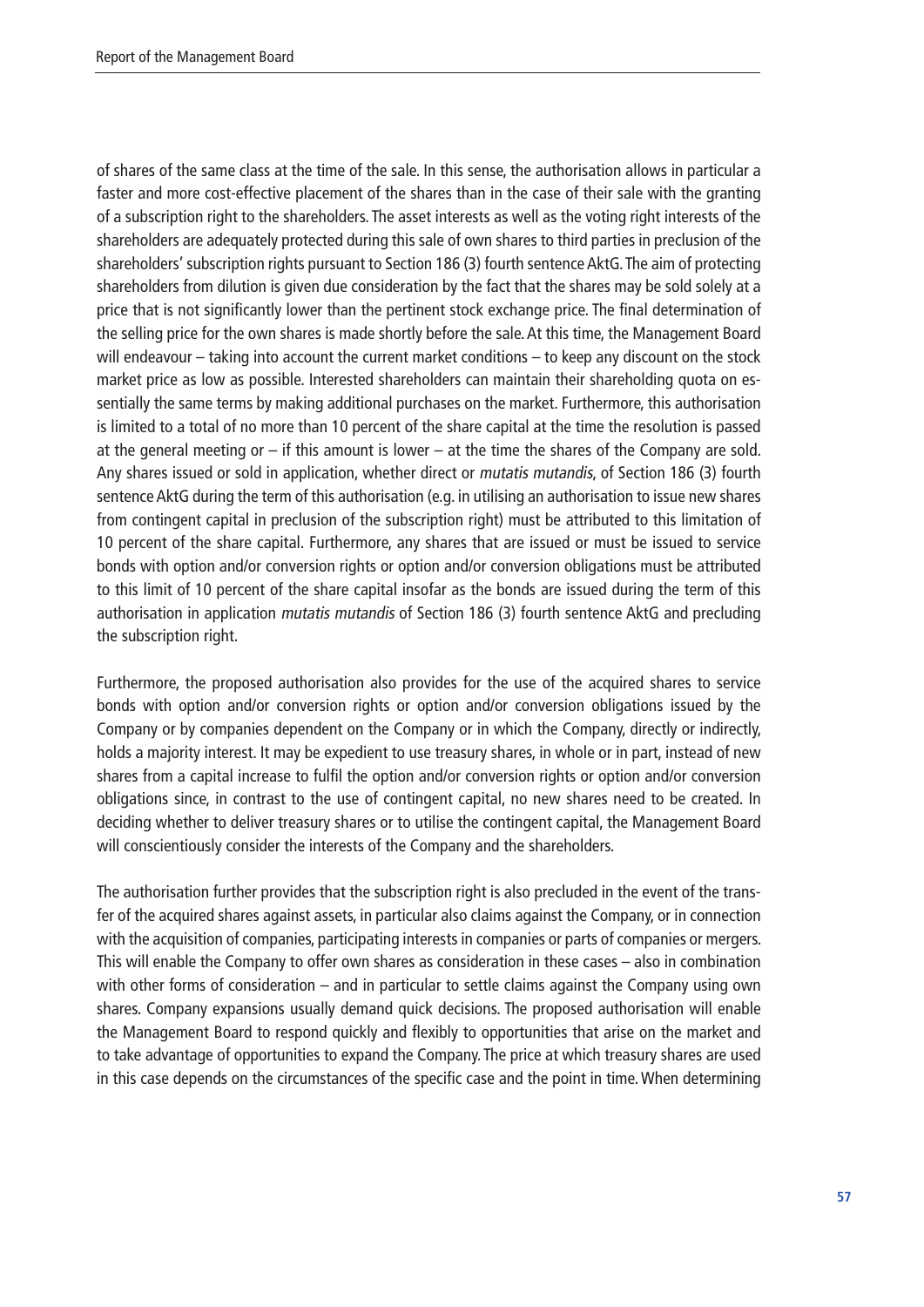the valuation ratios, the Management Board will ensure that the shareholders' interests will always be properly safeguarded. In ascertaining the value of the shares given as consideration, the Management Board will as a rule consider the stock exchange price of the Company's stock. A fixed linkage to a stock exchange price is not specified, however, in particular to avoid the undermining of negotiation results that have been achieved because of fluctuations in the stock exchange price. There are currently no concrete acquisition plans, however.

Acquired own shares may also be used under the proposed authorisation in conjunction with sharebased remuneration or employee stock programmes of the Company or its affiliated companies. The issue of own shares to employees, usually subject to an appropriate lock-up period of several years, is in the interest of the Company and its shareholders as it promotes the identification of employees with their company and the consequent increase in company value. The use of available treasury shares as remuneration components based on share price and value instead of a capital increase or a cash payment may also make economic sense for the Company. When assessing the purchase price to be paid by employees, an appropriate concession that is customary for employee shares and is based on the Company's success may be granted. Shares may also be offered, promised and transferred to the aforementioned persons free of charge within the scope of appropriate programmes. The shareholders' subscription rights must be precluded so that the aforementioned objectives are achieved. This option is used solely if, in the opinion of the Management Board, it is in the interest of the Company and its shareholders, in particular to increase the incentive for employee participation and to attract further groups of employees.

Furthermore, the Company will be authorised to redeem treasury shares without any further resolution by the general meeting. This is intended to allow both a redemption that reduces the Company's share capital and a simple redemption of the shares without a reduction in the share capital, but with a simultaneous increase of the pro rata amount of the share capital attributable to the remaining shares. The rights of the shareholders are not adversely affected in either of the aforementioned cases.

Furthermore, the Supervisory Board should be authorised to use the repurchased shares to fulfil the rights of the Management Board members to a grant of shares in the Company insofar as the Supervisory Board grants such rights to the members of the Management Board within the framework of the regulation of the Management Board remuneration. The granting of such rights may be stipulated in the employment contract or such rights may be granted by separate agreement. The issue of shares to Management Board members can strengthen their direct ties to the Company. At the same time, it is possible (for example) to create variable remuneration components providing for the payment of a bonus in shares rather than in cash; any such shares, however, are subject to a reasonable holding period during which a sale of the shares by the board member is precluded. Such components or comparable structures can create a genuine malus effect in the event of negative developments as well as the bonus effect. In accordance with its statutory duty pursuant to Section 87 AktG, the Supervisory Board ensures that the total remuneration (including the components granted in shares) is commensurate with the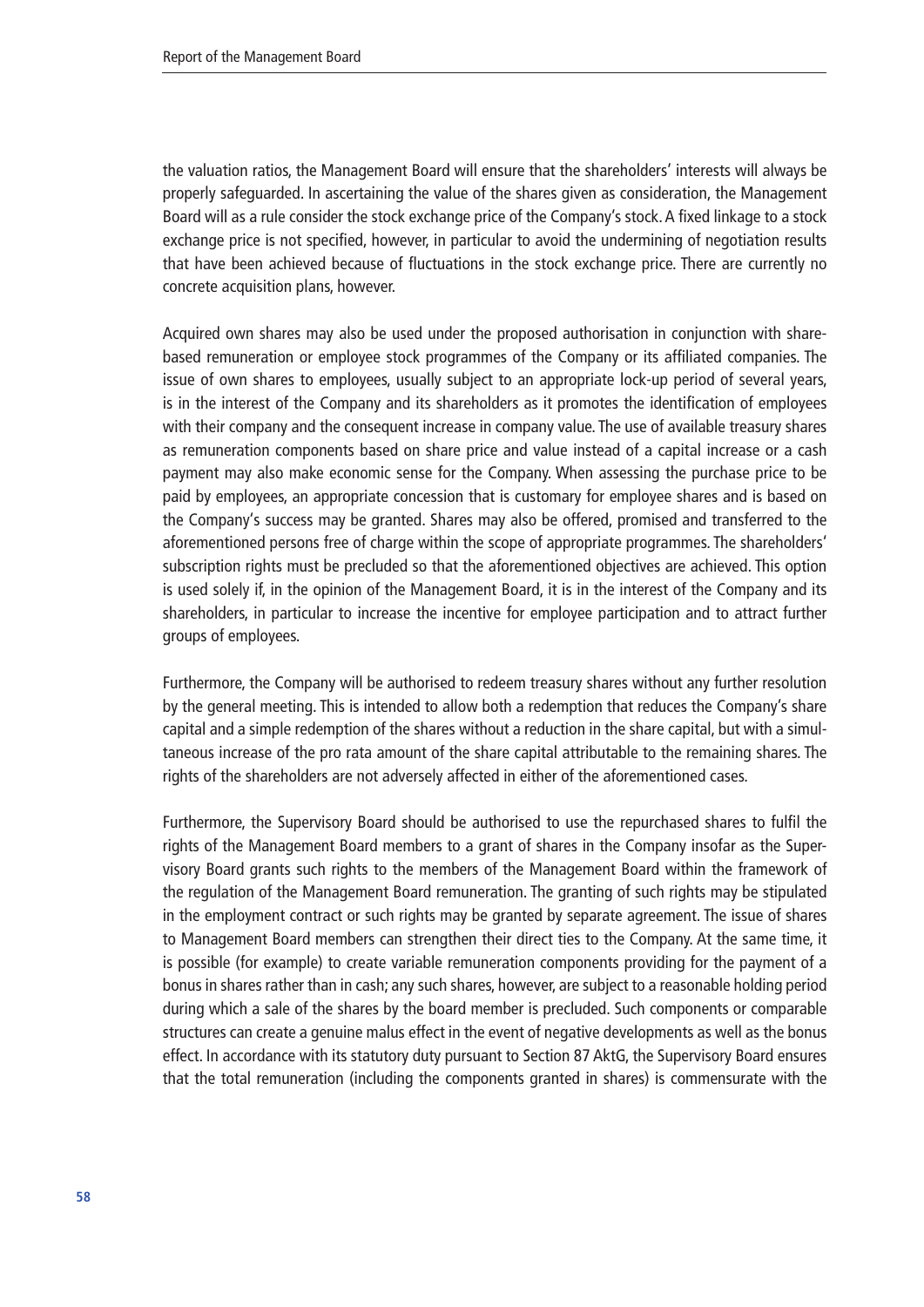tasks and performance of the Management Board member and the Company's position and does not exceed the customary remuneration without special justification. Currently, the remuneration system for the Management Board includes a virtual stock option-based programme (Stock Appreciation Rights, "SAR") as a remuneration component with a long-term incentive effect. One SAR corresponds to a virtual subscription right to one share of Company stock, i.e., however, the Company reserves the right at its own discretion to fulfil its obligation to pay out the SARs in cash by instead transferring shares from its treasury stock to the participant at the exercise price. The number of SARs issued to a member of the Management Board (on average per year of the programme) is based on the intended total remuneration for that Management Board member, assuming that the internal forecasts for the development of the stock are achieved. The virtual share options can be exercised for the first time after the expiry of a waiting period. Twenty-five percent of the SARs can be exercised for the first time after two years, another 25 percent of the SARs for the first time after three years, another 25 percent of the SARs for the first time after four years and the remaining 25 percent of the SARs for the first time after five years. The virtual share options can be exercised solely if, at the time of their exercise, there has been a price increase of at least 20 percent on the initial price; there is a cap at 100 percent of the initial price. The difference between the initial price (closing price of the share when issued) and the closing price of the share when the SARs are exercised (arithmetic mean of the last ten trading days in each case) is the basis of the calculation. The virtual share options can be exercised solely during two exercise windows each year and must be exercised no later than six years after the start of the programme. The long-term variable remuneration with its orientation to the stock price and its term of several years ensures that there is an incentive for sustainable economic success.

Finally, the Company should have the option to preclude the shareholders' subscription right in the event of a sale of acquired own shares on the basis of an offer to the shareholders with the consent of the Supervisory Board in favour of the holders or creditors of bonds with option and/or conversion rights or option and/or conversion obligations issued by the Company or by companies dependent on the Company or in which the Company, directly or indirectly, holds a majority interest. This would make it possible to grant a subscription right to shares in the same scope to which the holders or creditors would be entitled after exercising the option and/or conversion right or after fulfilment of the option and/or conversion obligation. It can prevent the dilution of the value or the necessity to initiate other measures to protect from value dilution.

The Management Board will conscientiously examine in every specific case whether it will exercise the authorisation to acquire own shares in preclusion of a tender right and to use treasury stock in preclusion of shareholders' subscription rights. This option will be exercised solely if, in the opinion of the Management Board and the Supervisory Board, this is in the interest of the Company and of its shareholders and is commensurate.

The Management Board will report on each exercise of the authorisation to acquire and use treasury shares at the general meeting following the exercise.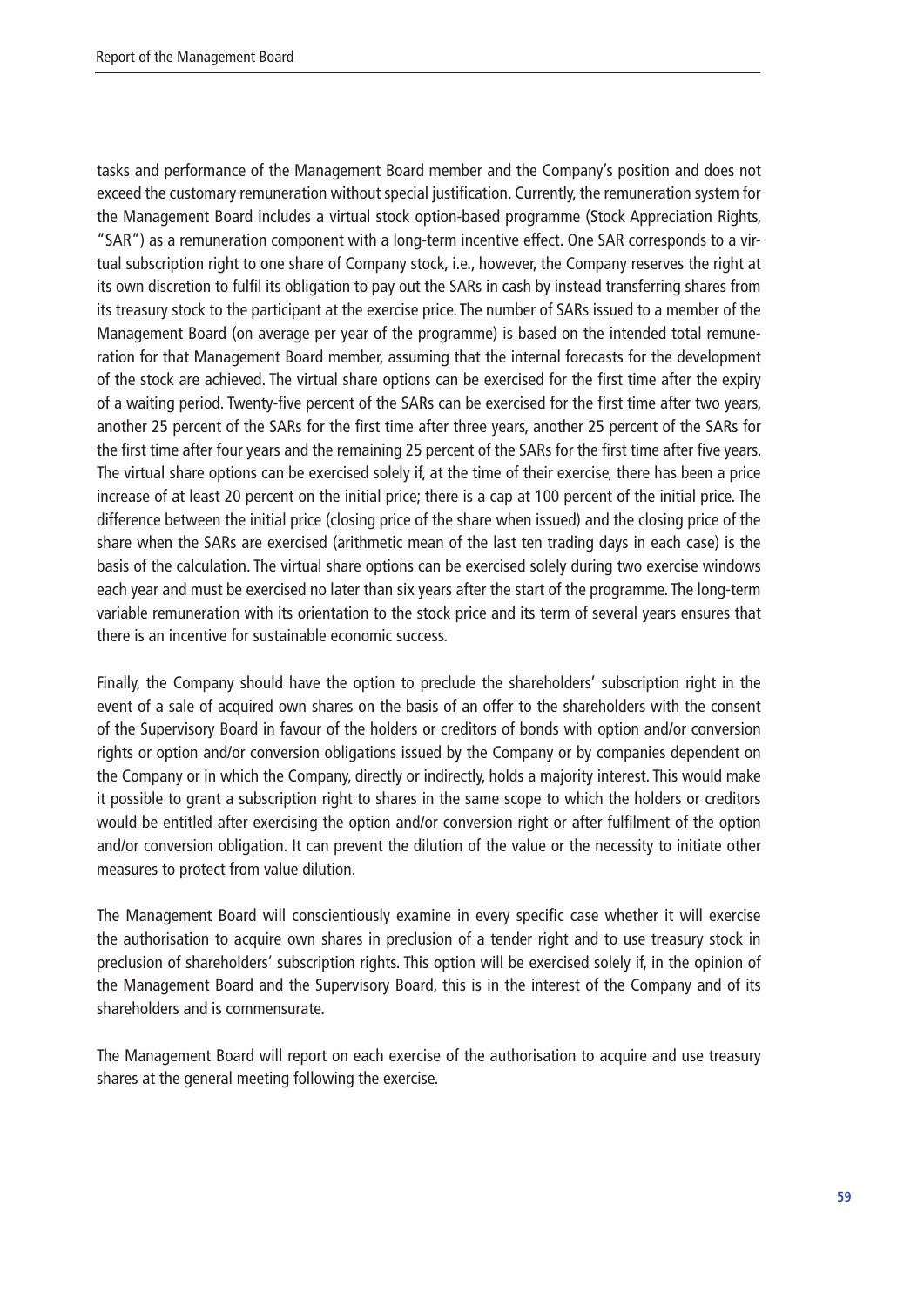# I. Further information and remarks

## **1. Conduct of the general meeting without the physical presence of shareholders and their authorised representatives (virtual general meeting)**

Pursuant to the Act Regarding Measures in Corporate, Cooperative, Association, Foundation and Residential Property Law to Combat the Effects of the COVID-19 Pandemic, the Management Board, with the consent of the Supervisory Board, has decided to conduct a general meeting without the physical presence of the shareholders or their authorised representatives (virtual general meeting).

The virtual general meeting will be streamed live as an audio and video broadcast in the passwordprotected internet service of the Company's website at [http://www.1und1.ag/investor-relations/hv2022](http://www.1und1.ag/investor-relations/hv2022 )  for properly registered shareholders and their authorised representatives starting at 10 o'clock a.m. on 18 May 2022. The password-protected internet service has been set up for shareholders for the purpose of conducting the virtual general meeting. Access to the password-protected internet service is described in more detail under I.3.

Using the password-protected internet service, duly registered shareholders (or their authorised representatives) may, among other activities, exercise their voting rights, grant powers of representation, submit questions or lodge objections for the record in accordance with the procedure provided for this purpose.

The scheduled votes on agenda items 2 to 5 and 7 to 10 are binding, the scheduled vote on agenda item 6 is of a recommendatory nature and there is the possibility in each case to vote yes, no or abstain or to refrain from voting.

## **2. Total number of shares and voting rights at the time of the announcement of the general meeting**

At the time of announcement of the virtual general meeting, 1&1 AG had issued a total of 176,764,649 no-par ordinary shares issued to the bearer. Each and every no-par share entitles the holder to one vote. The total number of voting rights at the time of the announcement of the virtual general meeting amounts to 176,764,649. At the time of the announcement of the general meeting, the Company holds 465,000 treasury shares, which do not entitle the Company to any rights.

### **3. Requirements for participating in the virtual general meeting and exercising voting rights**

Only those shareholders who have registered correctly are entitled to participate in the virtual general meeting and to exercise their voting rights in accordance with the provisions under I.4. The Company must have received the registration by no later than the expiration of **11 May 2022 (24.00 hrs)** at the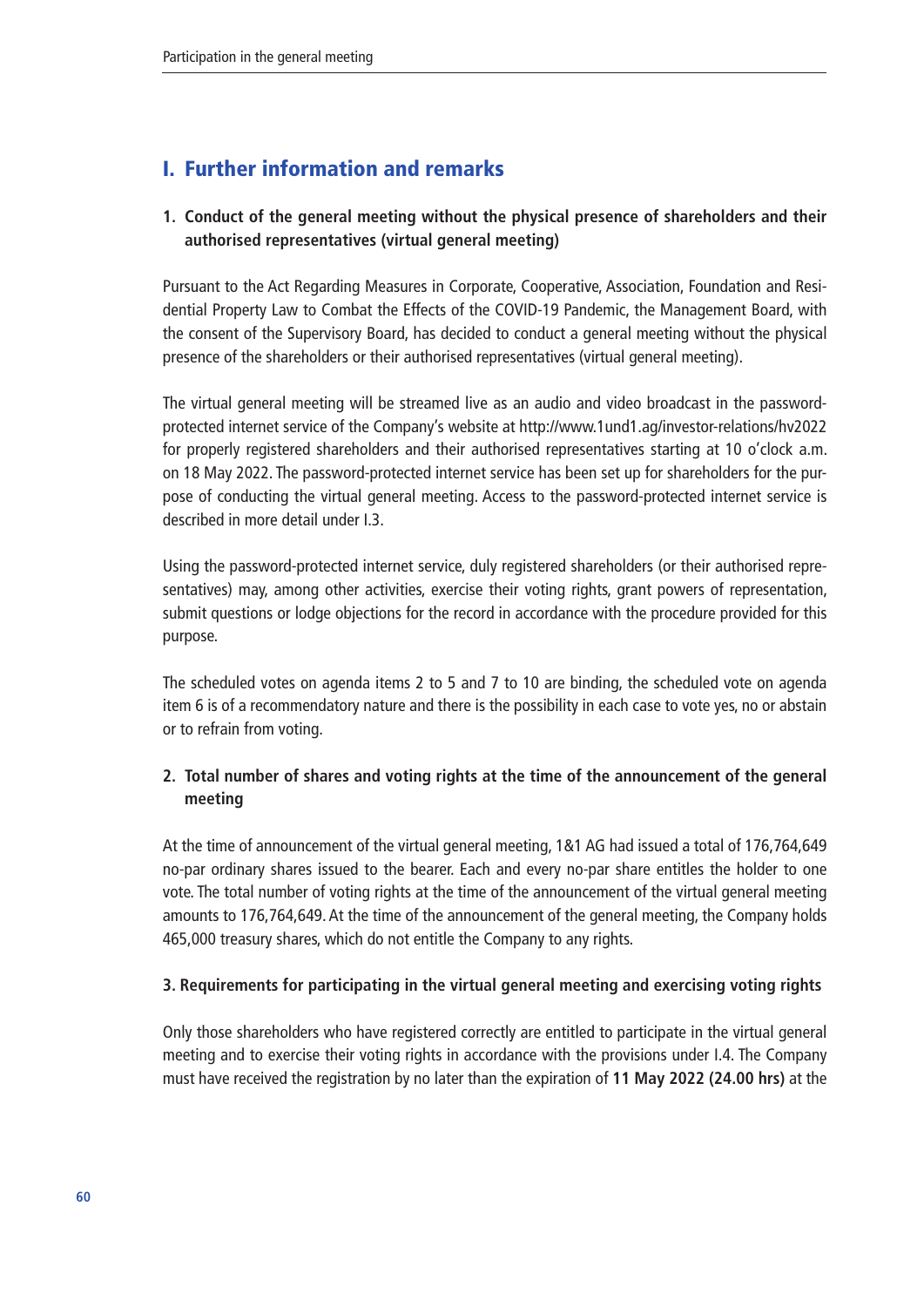following address, fax number or email address:

1&1 AG c/o Better Orange IR & HV AG Haidelweg 48 81241 Munich Germany Fax: +49 (0)89 889 690 633 Email: anmeldung@better-orange.de

The registration must be in text form and in German or English.

Shareholders must also provide the Company with proof of their entitlement to participate in the virtual general meeting and to exercise their voting rights. This requires verification of their shareholding by the custodian bank, which must show the status at the beginning of **27 April 2022 (00.00 hrs)**  (record date) and must be received by the Company at the address specified for registration no later than the expiration of **11 May 2020 (24.00 hrs)**. The verification must be in text form and in German or English. The requirements for the verification are also met by verification pursuant to Section 67c (3) AktG.

In relation to the Company, only those who have provided proof of share ownership are considered shareholders for the purpose of participating in the virtual meeting and exercising voting rights. The entitlement to participate and the scope of voting rights are based exclusively on the shareholding as of the record date. The record date is not associated with a block on the saleability of the shareholding. Even in the event of the full or partial sale of the shareholding after the record date, only the shareholding of the shareholder on the record date is relevant for participation and the scope of voting rights; this means that sales of shares after the record date have no effect on the entitlement to participate and the scope of voting rights. The above provision applies mutatis mutandis to purchases and additional purchases of shares after the record date. Persons who do not yet own any shares on the record date and become shareholders only after that date are not entitled to participate or vote. This provision is without prejudice to the possibility to authorise the purchaser as a representative. The record date has no significance for dividend entitlement.

After receipt of the registration and verification of their shareholding, the access data for use of the password-protected internet service on the Company's website at http://www.1und1.ag/investorrelations/hv2022 will be sent to the shareholders ("HV Ticket"). We would ask shareholders to ensure that they register and send verification of their shareholding to the Company in good time. The exercise of both the right to ask questions (see II.4.) and the right to object (see II.5.) is possible solely via the password-protected internet service.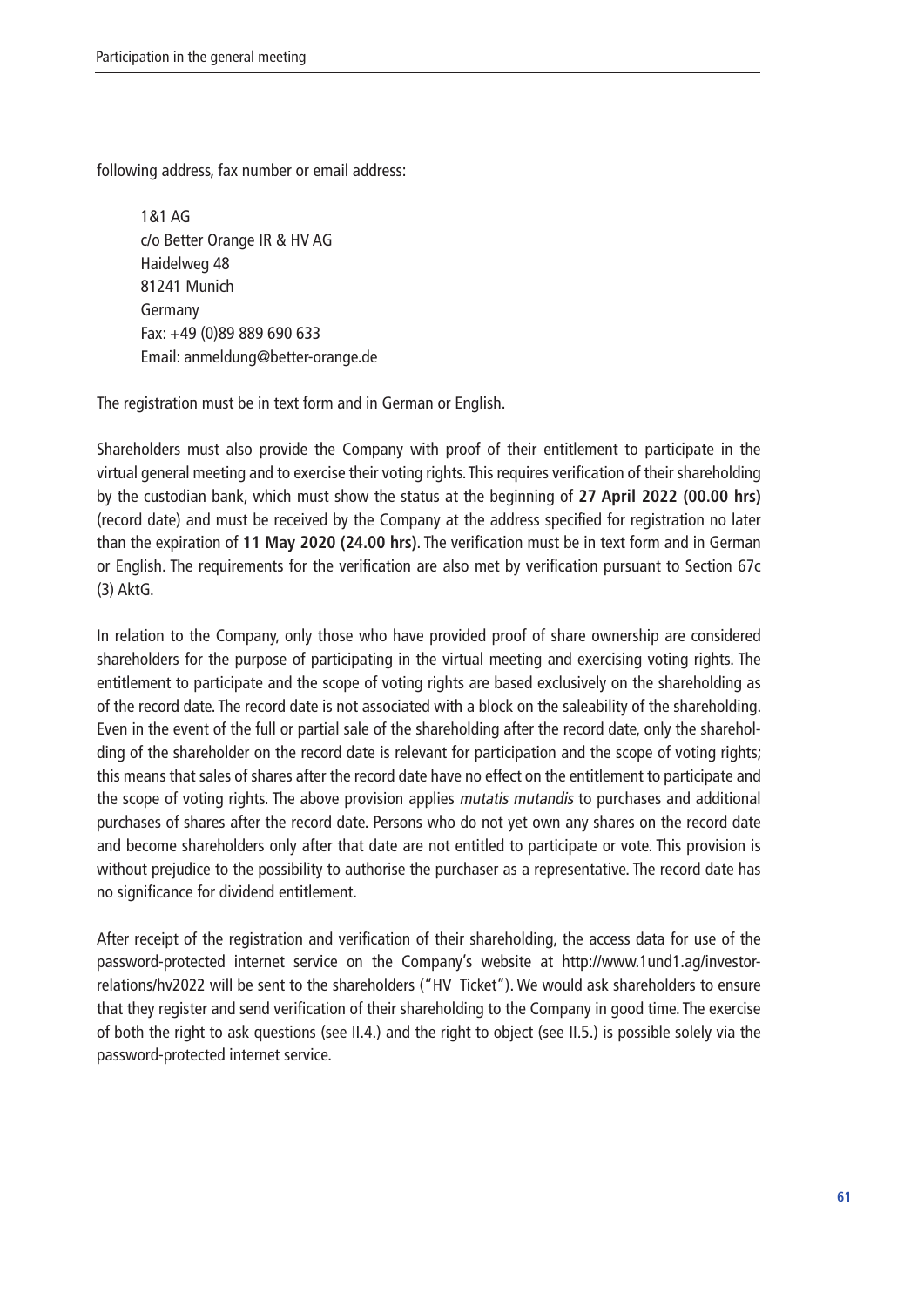### **4. Voting by postal vote (also by means of electronic communications) by the shareholders themselves or their authorised representatives**

Shareholders or their authorised representatives may cast their votes by postal vote (also by means of electronic communications). This also requires timely registration and verification of authorisation to participate in accordance with the above provisions under I.3.

Postal votes may be submitted, amended or revoked by post to the following address:

1&1 AG c/o Better Orange IR & HV AG Haidelweg 48 81241 Munich Germany

by no later than 24.00 hrs on 17 May 2022 or by the beginning of voting in the virtual general meeting via the password-protected internet service on the Company's website at http://www.1und1.ag/ investor-relations/hv2022 in accordance with the procedure provided for this purpose.

On the day of the virtual general meeting on 18 May 2022, postal votes may be submitted, changed or revoked solely via the password-protected internet service until the start of voting at the virtual general meeting, which is accessible on the Company's website at [http://www.1und1.ag/investor](http://www.1und1.ag/investor-relations/hv2022 )[relations/hv2022.](http://www.1und1.ag/investor-relations/hv2022 )

Those wishing to exercise their voting rights by postal vote are requested to use the password-protected internet service at <http://www.1und1.ag/investor-relations/hv2022> or the postal vote form sent together with the access data for the password-protected internet service. The postal voting form will also be sent to shareholders or their authorised representatives at any time upon request and is also available for downloading on the internet at [http://www.1und1.ag/investor-relations/hv2022.](http://www.1und1.ag/investor-relations/hv2022)

Postal votes on agenda item 2 of this announcement also apply in the event of an adjustment of the proposal for the appropriation of profits as a result of a change in the number of shares entitled to dividends.

Authorized intermediaries, associations of shareholders, voting consultants or other persons pursuant to Section 135 (8) AktG who tender the service commercially to stockholders of exercising their voting right at the general meeting may also use postal voting.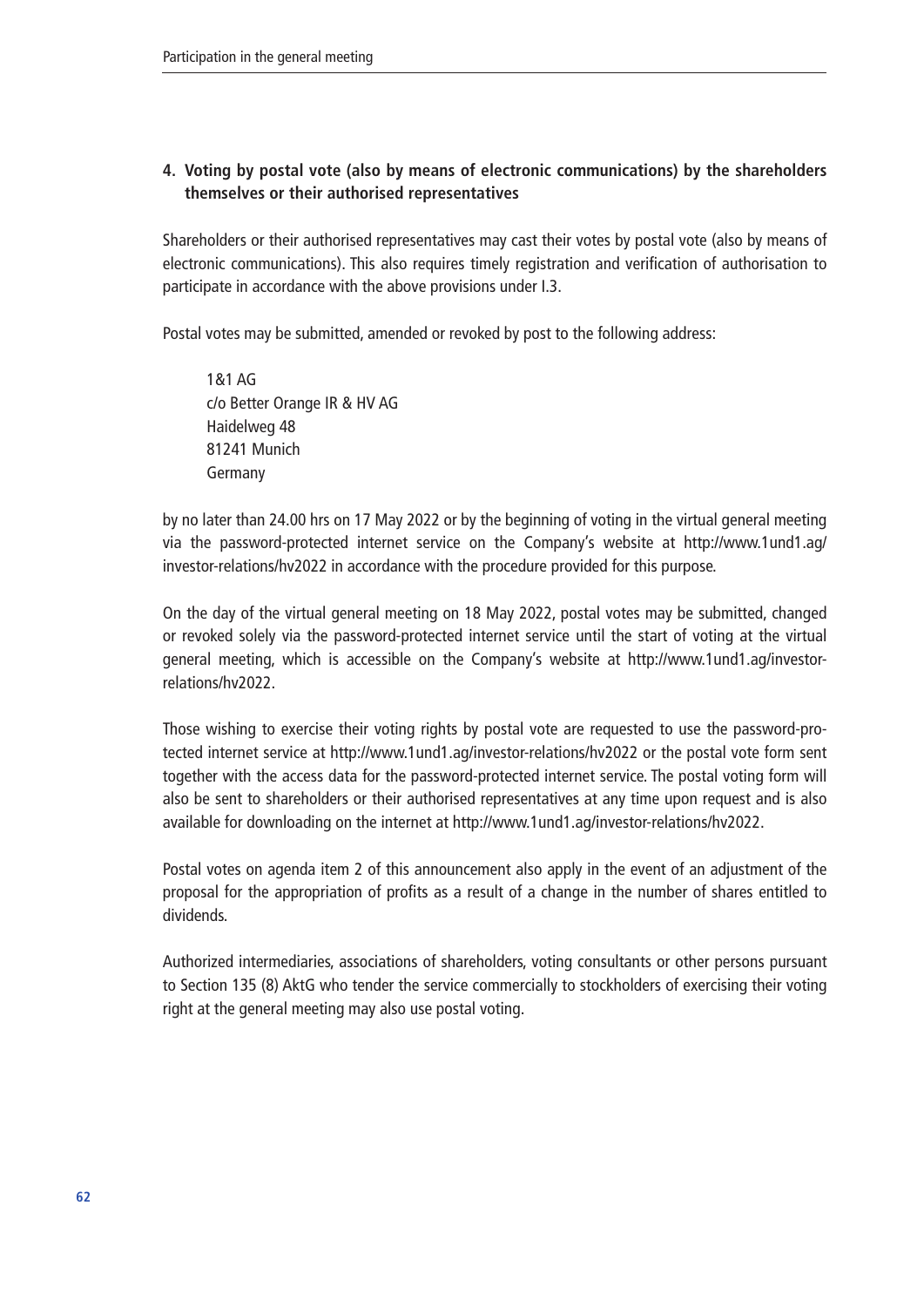### **5. Voting by authorised representatives**

Shareholders who do not wish to exercise their voting rights themselves by postal vote may also have their voting rights exercised by an authorised representative, e.g. an intermediary, a shareholders' association or any other third party, by granting a power of representation for this purpose. Proper registration of the shareholders and, in addition, timely verification of share ownership as described under I.3 are required as well in the event that the shareholders will be represented.

The granting of the power of representation, its revocation and the verification of authorisation to the Company must be submitted in text form if the authorised representatives are neither intermediaries nor associations of shareholders, voting consultants or other persons defined in Section 135 (8) AktG who tender the service commercially to stockholders of exercising their voting right at the general meeting.

If powers of representation for the exercise of voting rights are issued to intermediaries, associations of shareholders, voting consultants or other persons pursuant to Section 135 (8) AktG who tender the service commercially to stockholders of exercising their voting right at the general meeting, there is no text form requirement, but the declaration of power of representation must be verifiably documented by the authorised representative. It must also be complete and may contain solely declarations relating to the exercise of voting rights. We therefore ask shareholders who wish to authorise an intermediary, an association of shareholders, a voting consultant or any other person pursuant to Section 135 (8) AktG who tenders the service commercially to stockholders of exercising their voting right at the general meeting to coordinate the form of the power of representation with the person who will be authorised.

If the shareholder authorises more than one person, the Company may reject one or more of them.

A power of representation form and further information regarding the power of representation will be sent to duly registered persons together with the access data for the password-protected internet service. The power of representation form will also be sent to shareholders or their authorised representatives at any time upon request and is also available for downloading at [http://www.1und1.ag/](http://www.1und1.ag/investor-relations/hv2022) [investor-relations/hv2022](http://www.1und1.ag/investor-relations/hv2022). Shareholders are requested to grant powers of representation preferably by using the password-protected internet service at <http://www.1und1.ag/investor-relations/hv2022> or by using the power of representation form provided by the Company.

Verification of a granted authorisation, its amendment or revocation may be submitted to the Company at the latest by 24.00 hrs on 17 May 2022, at the following address: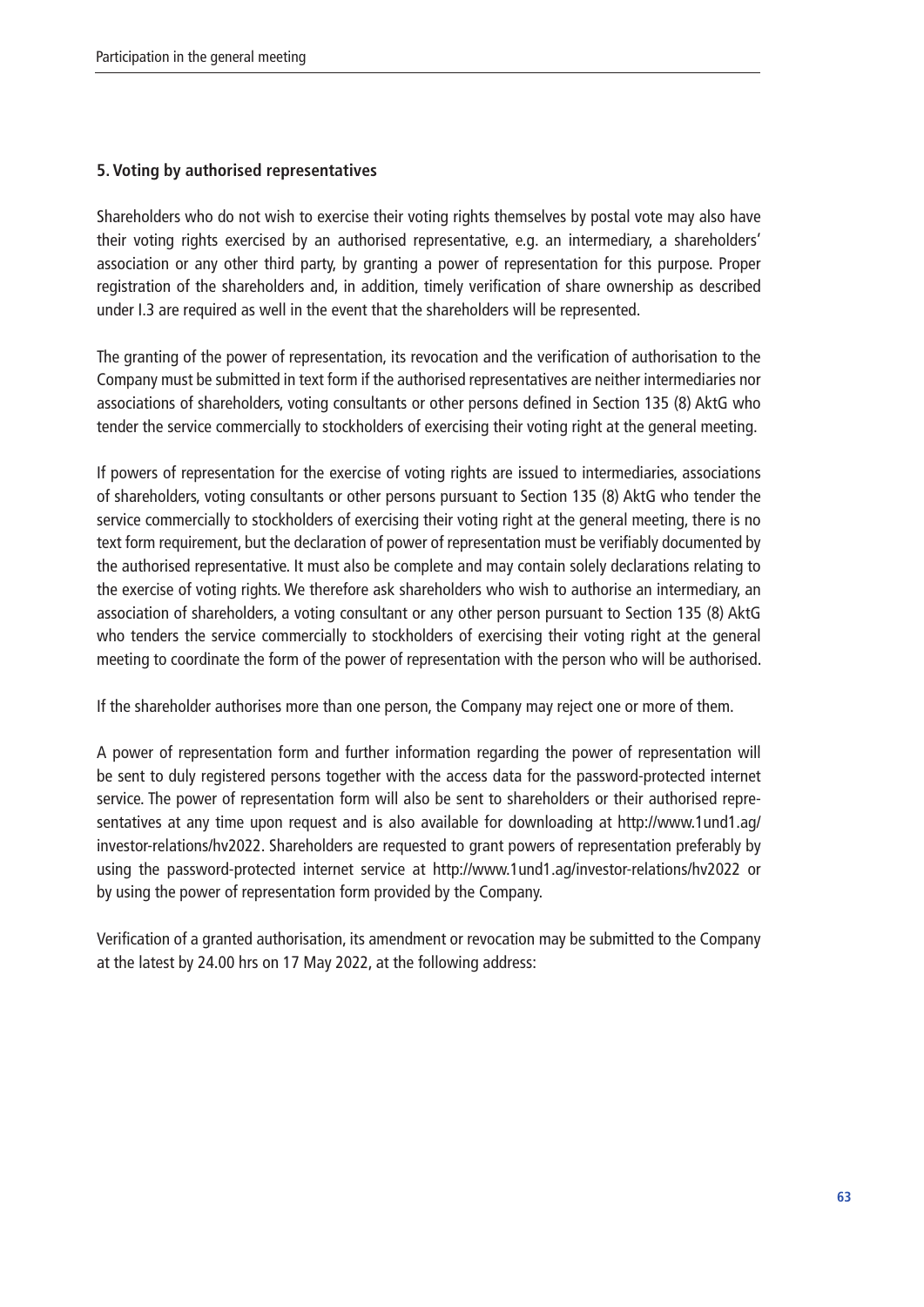1&1 AG c/o Better Orange IR & HV AG Haidelweg 48 81241 Munich Germany Fax: +49 (0)89 889 690 655 Email: 1und1@better-orange.de

or via the password-protected internet service on the Company's website at http://www.1und1.ag/ investor-relations/hv2022 in accordance with the procedure provided for this purpose before and during the virtual general meeting.

On the day of the virtual general meeting on 18 May 2022, powers of representation may be submitted, changed or revoked solely via the password-protected internet service that is accessible on the Company's website at<http://www.1und1.ag/investor-relations/hv2022>.

The aforementioned channels of communication are also available if the power of representation is to be granted by declaration to the Company; in this case, separate verification of the granting of the power of representation is not required. The revocation or amendment of a power of representation previously granted may also be declared directly to the Company using the aforementioned communication channels.

Please note that authorised representatives are also unable to participate physically in the virtual general meeting, but may also exercise voting rights exclusively by postal vote or by (sub)authorising the authorised voting representatives designated by the Company. The use of the password-protected internet service presumes that the authorised representative receives the required access data.

### **6. Procedure for the casting of votes by authorised voting representatives designated by the Company**

Furthermore, the Company offers to its shareholders the option of authorising employees designated by the Company as authorised representatives bound by instructions. The authorised representatives are obligated to vote as instructed; they may not exercise the voting rights at their own discretion. Please note that the authorised representatives can exercise solely the voting right on those items of the agenda for which shareholders give clear instructions and that the authorised representatives cannot accept instructions on procedural motions either in advance of or during the virtual general meeting. Similarly, the authorised representatives may not accept instructions to file objections to resolutions of the general meeting or to ask questions or submit motions. The authorisation of a authorised representative designated by the Company also requires proper registration in accordance with the above provisions under I.3.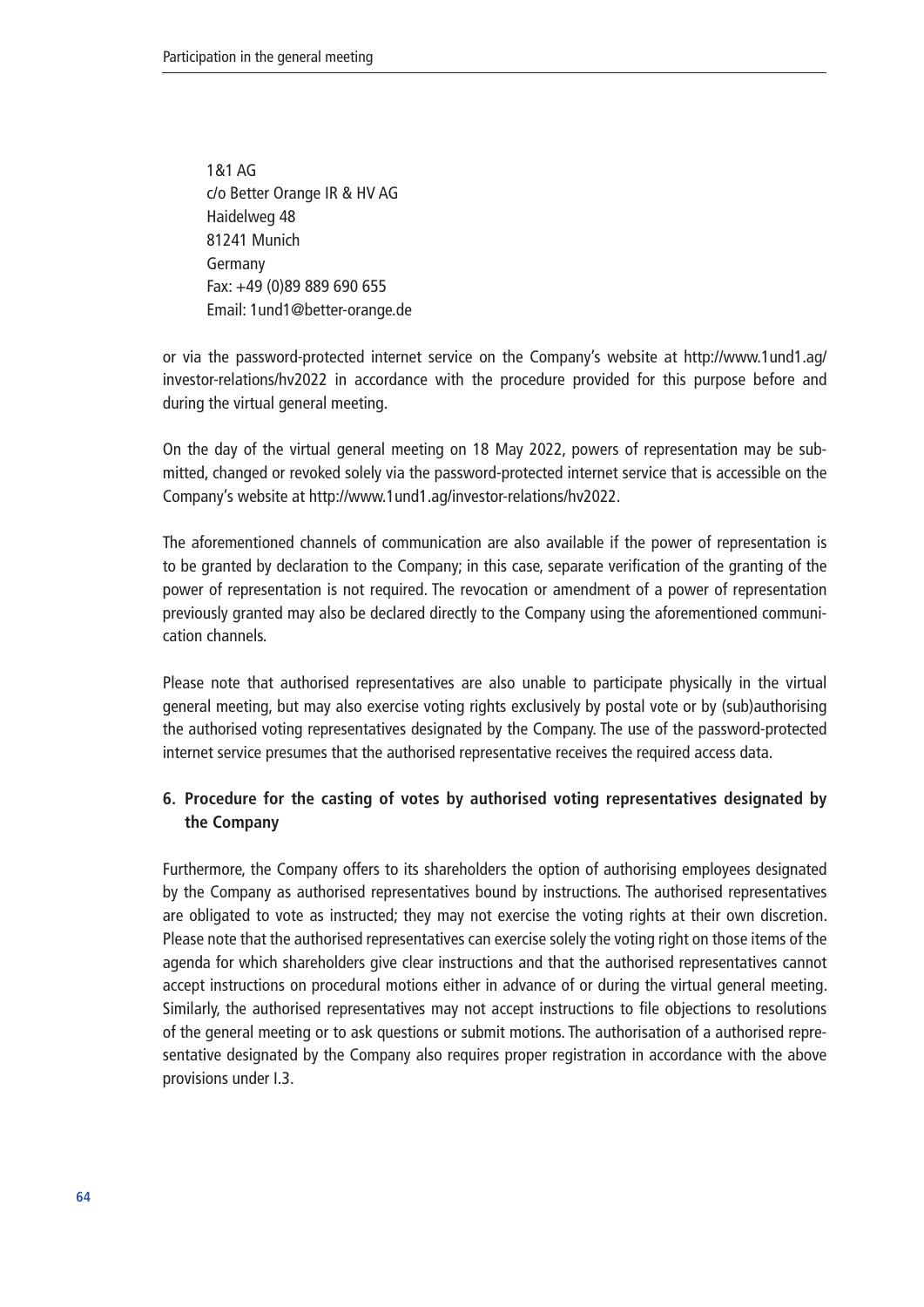Powers of representation and instructions to the authorised representatives designated by the Company may be submitted at the following address, fax number or e-mail address

1&1 AG c/o Better Orange IR & HV AG Haidelweg 48 81241 Munich Germany Fax: +49 (0)89 889 690 655 Email: 1und1@better-orange.de

by no later than 24.00 hrs on 17 May 2022 or by the beginning of voting in the virtual general meeting via the password-protected internet service on the Company's website at http://www.1und1.ag/ investor-relations/hv2022 in accordance with the procedure provided for this purpose.

On the day of the virtual general meeting on 18 May 2022, powers of representation and instructions to the authorised representatives designated by the Company may be submitted, changed or revoked solely via the password-protected internet service until the start of voting at the virtual general meeting, which is accessible on the Company's website at <http://www.1und1.ag/investor-relations/hv2022>.

Instructions to the authorised voting representatives on agenda item 2 of this announcement also apply in the event of an adjustment of the proposal for the appropriation of profits as a result of a change in the number of shares entitled to dividends.

Those wishing to grant a power of representation and issue instructions to the authorised representatives designated by the Company are requested to use the password-protected internet service at <http://www.1und1.ag/investor-relations/hv2022>or the power of representation form sent to them together with the access data for the password-protected internet service. The power of representation form will also be sent to shareholders or their authorised representatives at any time upon request and is also available for downloading on the internet at <http://www.1und1.ag/investor-relations/hv2022>.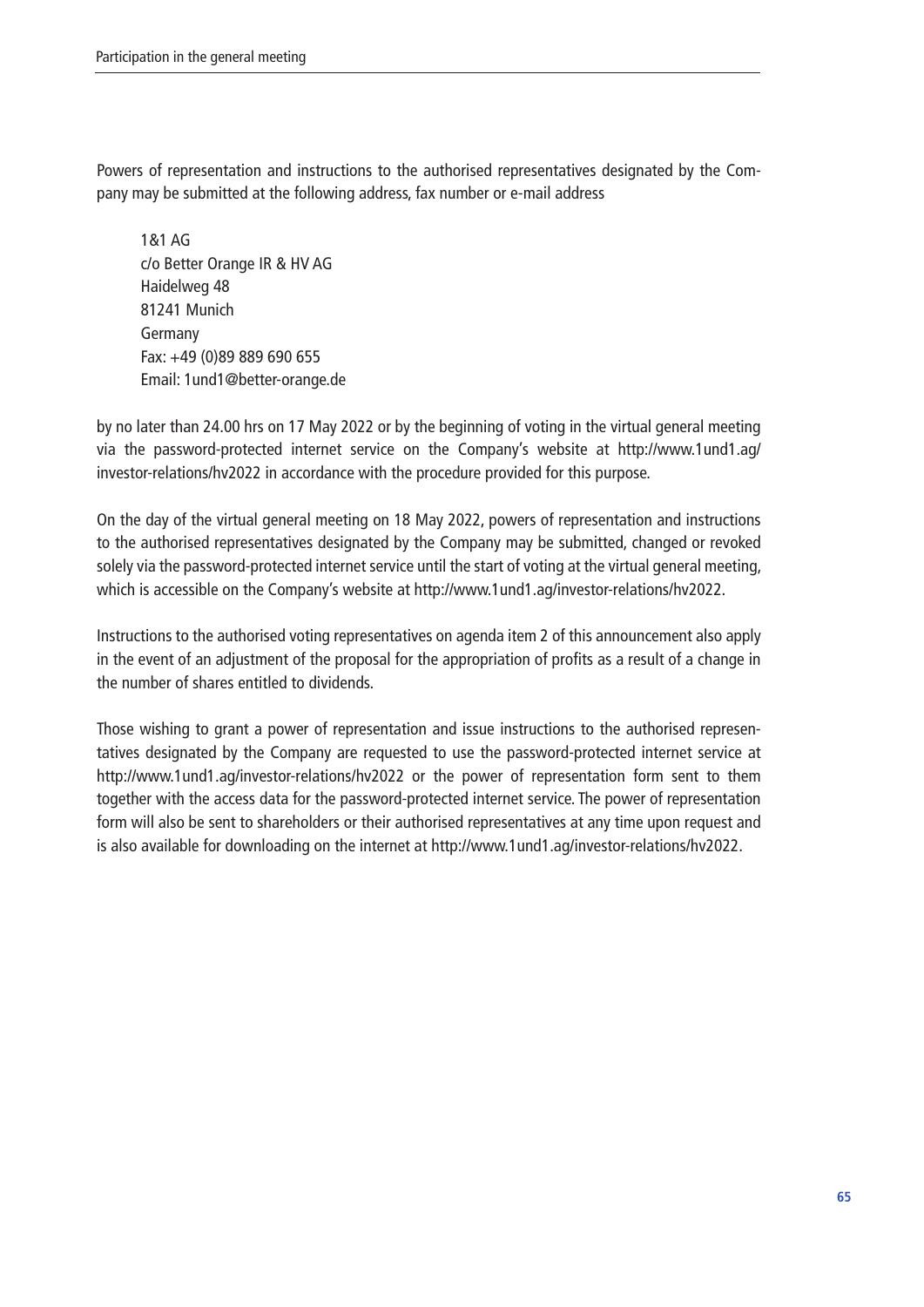# II. Shareholders' rights

### (Information pursuant to Section 122 (2), Section 126 (1), Section 127, Section 131 (1) AktG)

#### **1. Motions for additions to the agenda pursuant to Section 122 (2) AktG**

Motions for additions to the agenda pursuant to Section 122 (2) AktG must be received by the Company in writing at the address below by the expiration of 17 April 2022 (24:00 hours):

1&1 AG Management Board Wilhelm-Röntgen-Strasse 1-5 63477 Maintal Germany

Further explanations on supplementary motions to the agenda pursuant to Section 122 (2) AktG and their prerequisites are available on the Company's website at [http://www.1und1.ag/investor-relations/](http://www.1und1.ag/investor-relations/hv2022) [hv2022](http://www.1und1.ag/investor-relations/hv2022).

### **2. Countermotions by shareholders pursuant to Section 126 (1) AktG**

Every shareholder has the right to submit countermotions opposing the proposals of the Management Board and/or the Supervisory Board on specific items of the agenda.

Countermotions on a specific item of the agenda within the sense of Section 126 (1) AktG received by the Company at the address indicated below by the expiration of 3 May 2022 (24:00 hours) will be made available to the shareholders without undue delay via the Company's website at [http://www.1und1.ag/](http://www.1und1.ag/investor-relations/hv2022) [investor-relations/hv2022.](http://www.1und1.ag/investor-relations/hv2022)

The following address, fax number or email address is exclusively authoritative for the transmission of countermotions together with any statement of grounds:

1&1 AG Investor Relations Wilhelm-Röntgen-Strasse 1–5 63477 Maintal Germany Fax: +49 (0)6181 412–183 Email: ir@1und1.de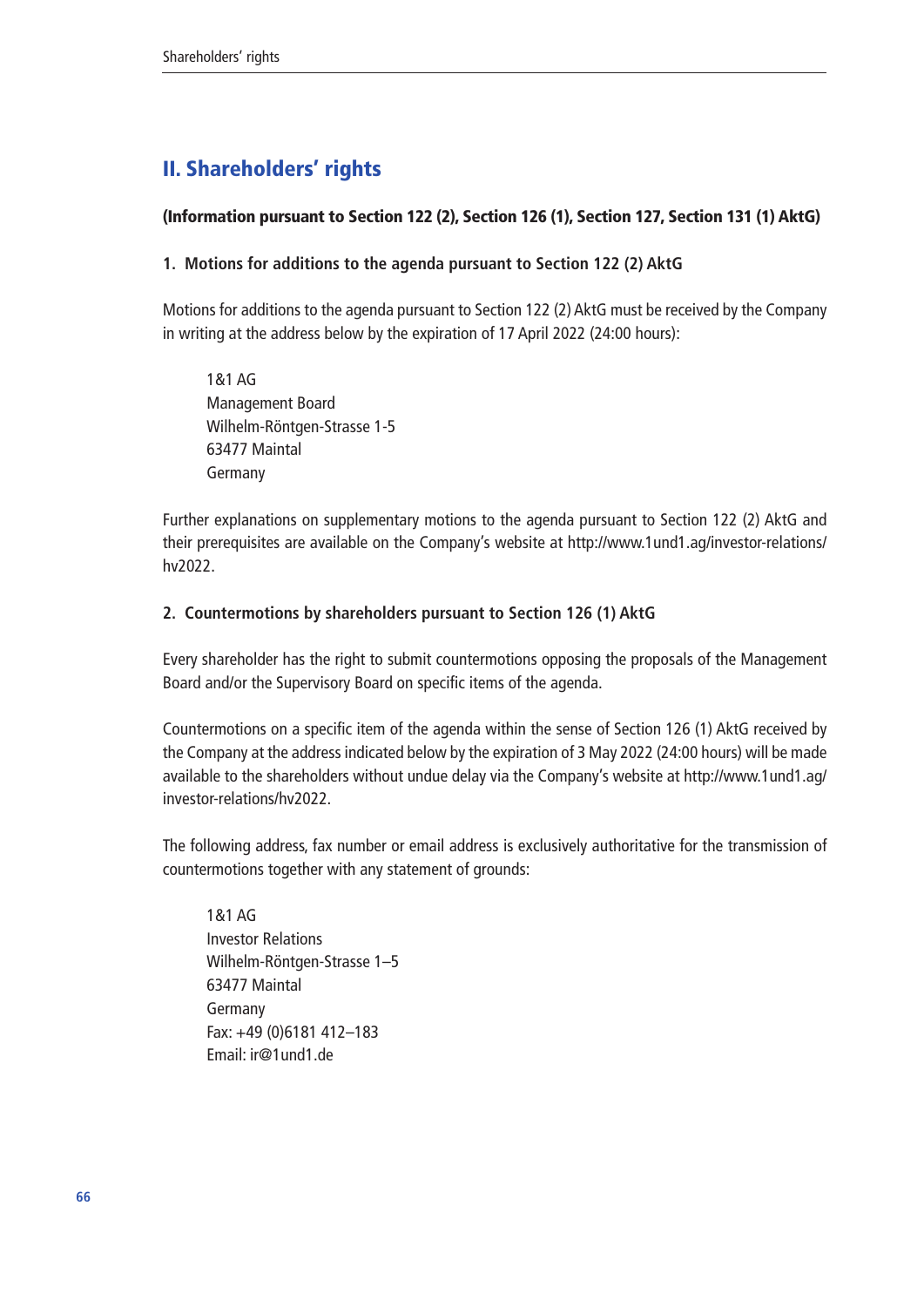Further explanations on countermotions pursuant to Section 126 (1) AktG and their requirements as well as on the reasons why a countermotion and its grounds, if any, do not have to be made available on the website pursuant to Section 126 (2) AktG are available on the Company's website at [http://www.1und1.ag/investor-relations/hv2022.](http://www.1und1.ag/investor-relations/hv2022)

Duly submitted motions will be deemed to have been made at the virtual general meeting if the shareholder submitting the motion is duly legitimised and registered for the general meeting as described in I.3. above (Section 1 (2) third sentence Act on Measures in Company, Cooperative, Association, Foundation and Condominium Law to Combat the Effects of the COVID-19 Pandemic).

### **3. Nominations of election candidates by shareholders pursuant to Section 127 AktG**

Every shareholder has the right to nominate candidates for the election of members of the Supervisory Board (insofar as this is an agenda item) and/or auditors.

Such nominations from shareholders within the sense of Section 127 AktG received by the Company at the address given below by the expiration of 3 May 2022 (24:00 hours) will be made available without undue delay on the Company's website at [http://www.1und1.ag/investor-relations/hv2022.](http://www.1und1.ag/investor-relations/hv2022)

The following address, fax number or email address is exclusively authoritative for the transmission of nominations of election candidates:

1&1 AG Investor Relations Wilhelm-Röntgen-Strasse 1–5 63477 Maintal Germany Fax: +49 (0)6181 412–183 Email: ir@1und1.de

Further explanations on nominations of election candidates pursuant to Section 127 AktG and their requirements as well as on the grounds pursuant to Section 127 first sentence in conjunction with Section 126 (2) and Section 127 third sentence AktG why nominations of election candidates do not have to be made available on the website are available on the Company's website at [http://www.1und1.ag/investor-relations/hv2022.](http://www.1und1.ag/investor-relations/hv2022)

Duly submitted, permissible nominations of election candidates will be deemed to have been made at the virtual general meeting if the shareholder submitting the nomination is duly legitimised and registered for the general meeting as described in I.3. above (Section 1 (2) third sentence Act on Measures in Company, Cooperative, Association, Foundation and Condominium Law to Combat the Effects of the COVID-19 Pandemic).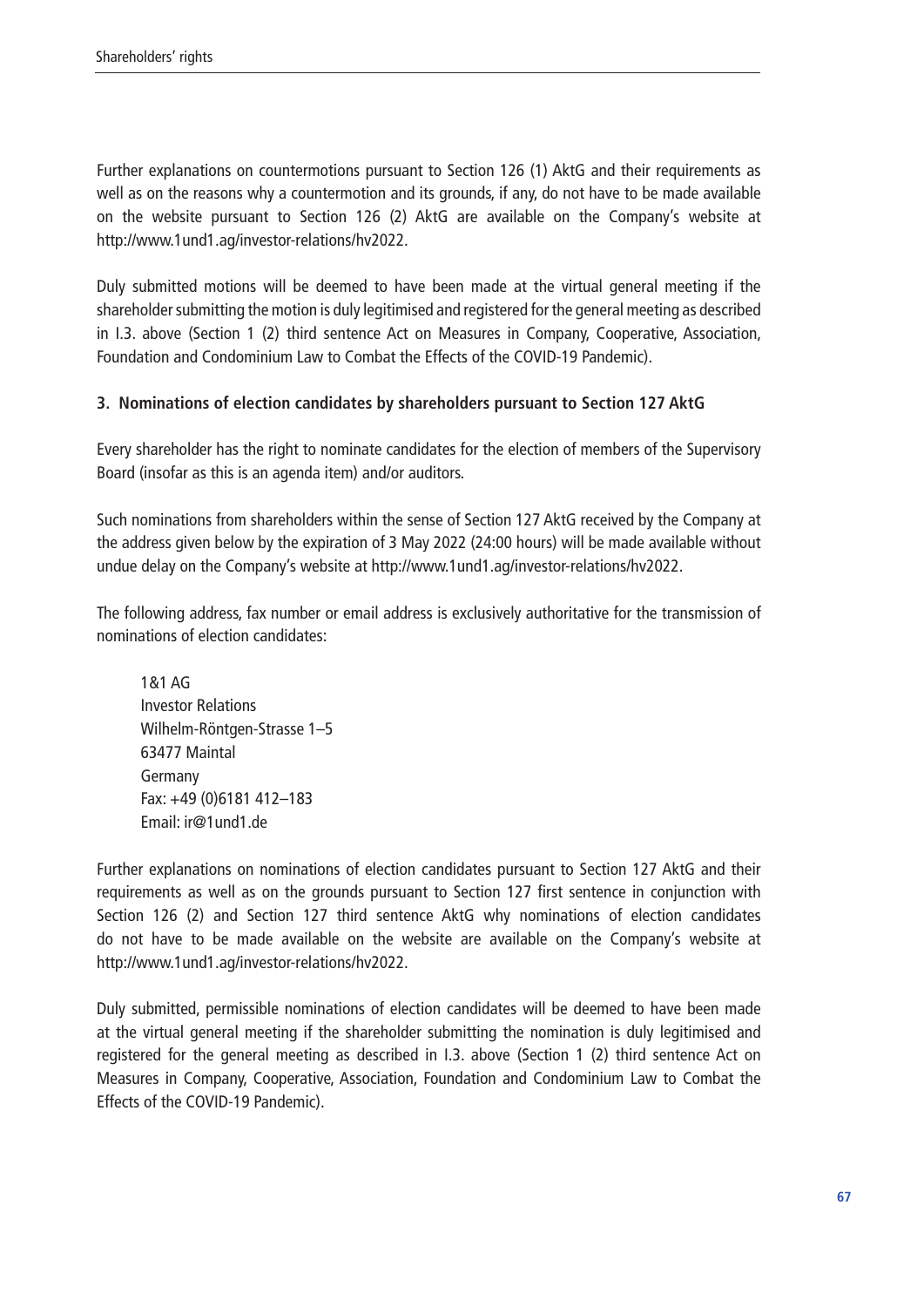### **4. Right of shareholders and their authorised representatives to ask questions**

Based on the Act on Measures in Company, Cooperative, Association, Foundation and Condominium Law to Combat the Effects of the COVID-19 Pandemic, shareholders are not to be granted a right to information within the sense of Section 131 AktG at the virtual general meeting, but they are to be granted a right to ask questions.

The right of duly registered shareholders or their authorised representatives to ask questions is granted exclusively by means of electronic communications via the password-protected internet service on the Company's website at <http://www.1und1.ag/investor-relations/hv2022> in accordance with the procedure provided for this purpose.

All duly registered shareholders or their authorised representatives may submit questions to the Company regarding the items on the agenda via the password-protected internet service on the Company's website at <http://www.1und1.ag/investor-relations/hv2022>in accordance with the procedure provided for this purpose until 24.00 hours on 16 May 2022. No questions may be asked during the virtual general meeting.

Pursuant to Section 1 (2) second sentence Act on Measures in Company, Cooperative, Association, Foundation and Condominium Law to Combat the Effects of the COVID-19 Pandemic, the Management Board decides how to answer questions in accordance with its conscientious, free discretion. If it appears expedient, the Board may summarise questions and their answers.

### **5. Opportunity to lodge objections for shareholders or their authorised representatives**

The opportunity for shareholders who have exercised their voting rights themselves or through an authorised representative to object to a resolution of the general meeting will be granted exclusively by means of electronic communications.

The shareholders or their authorised representatives may, via the password-protected internet service on the Company's website at <http://www.1und1.ag/investor-relations/hv2022>in accordance with the procedure provided for this purpose, raise an objection to a resolution adopted by the general meeting with the officiating civil-law notary public until the adjournment of the virtual general meeting by the meeting chairperson for recording in the minutes pursuant to Section 245 no. 1 AktG in conjunction with Section 1 (2) first sentence, no. 4 Act on Measures in Company, Cooperative, Association, Foundation and Condominium Law to Combat the Effects of the COVID-19 Pandemic. The declaration is possible from the beginning and until the end of the virtual general meeting.

The Company points out once again that the authorised representatives designated by the Company do not accept any instructions to lodge objections.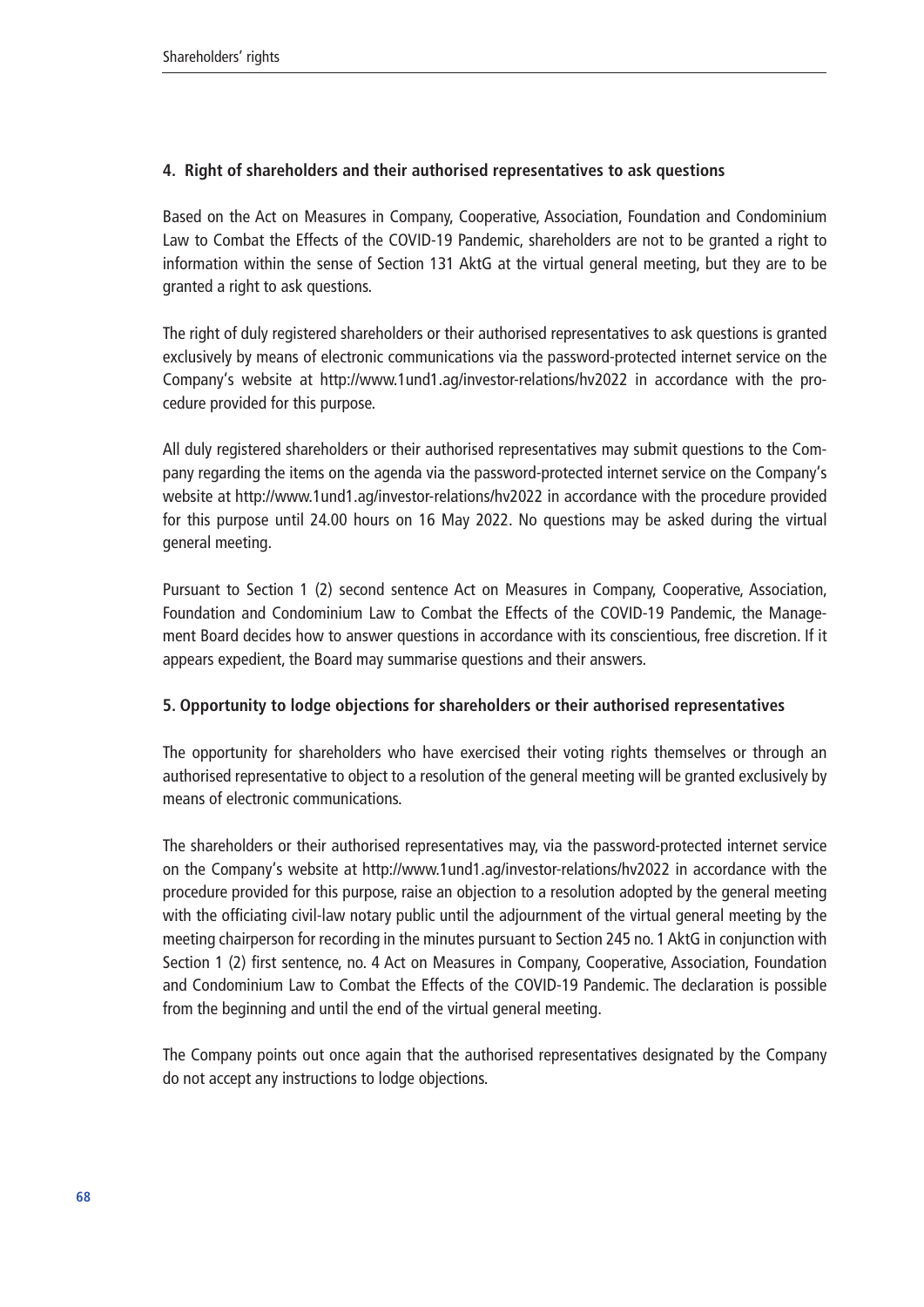# III. Information and documents; reference to the Company's website

As of the convocation of the virtual general meeting, the documents that must be made available and any further information, together with this announcement of convocation, are available on the Company's website at

<http://www.1und1.ag/investor-relations/hv2022>

for viewing. They will also be accessible there during the virtual general meeting.

Any countermotions, nominations of election candidates and supplementary requests from shareholders received by the Company in good time within the sense of the aforementioned deadlines and subject to a publication obligation will also be made available on the aforementioned website.

The voting results will be published at the same internet address after the virtual general meeting.

# IV. Information on data protection for shareholders

1&1 AG as the controller processes shareholders' personal data (surname and first name, address, email address, number of shares, class of shares, type of ownership of the shares and number of the registration confirmation ("HV Ticket")) as well as personal data of the shareholders' representatives, if applicable, for the purposes of the virtual general meeting in accordance with applicable data protection laws.

#### **Purposes and legal grounds**

The processing of personal data is legally mandatory for the proper preparation and conduct of the virtual general meeting, for the exercise of shareholders' voting rights and for the tracking by means of electronic access. The legal grounds for the processing are found in point (c) of Art. 6 (1) first sentence GDPR in conjunction with Sections 118 et seqq. AktG and in conjunction with Section 1 Act on Measures in Company, Cooperative, Association, Foundation and Condominium Law to Combat the Effects of the COVID-19 Pandemic. Furthermore, data processing that is useful for the organisation of the virtual general meeting may be carried out on the grounds of overriding legitimate interests (point (f) of Art. 6 (1) first sentence GDPR). Insofar as shareholders do not provide their personal data themselves, 1&1 AG generally obtains these data from the shareholder's custodian bank.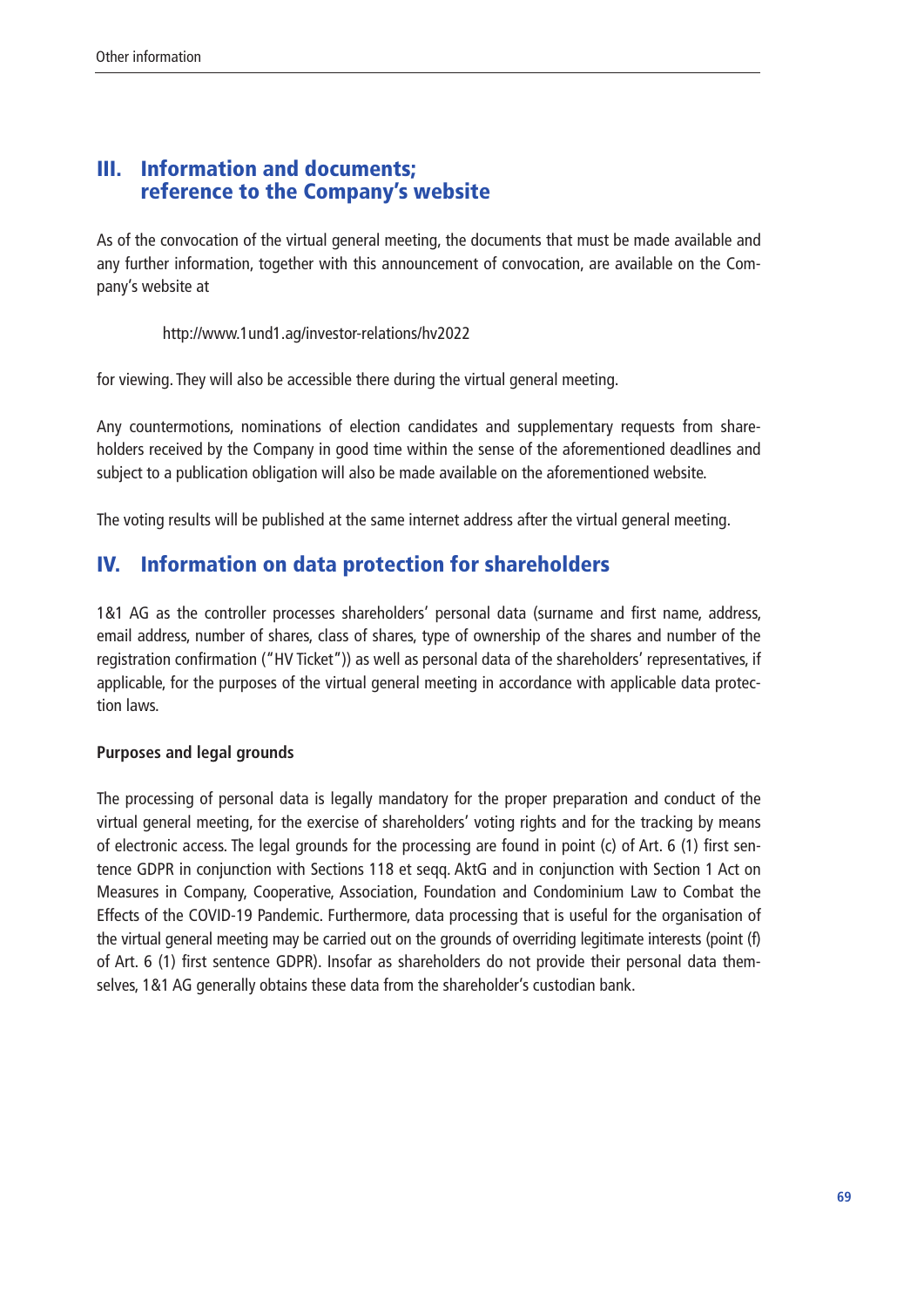#### **Transfer of data**

We also engage external service providers and group-affiliated companies to conduct our general meeting. These entities receive solely the personal data that are necessary for the performance of the engagement from the Company and the custodian banks. Insofar as they process your personal data, they are acting on our behalf as contracted processors in accordance with the provisions of Article 28 GDPR.

The service providers engaged by the Company for the organisation of the virtual general meeting process the personal data of the shareholders and shareholder representatives exclusively in accordance with the instructions of 1&1 AG and solely to the extent that this is necessary for the performance of the contracted service. All employees of the Company and the employees of the engaged service providers who have access to and/or process personal data of the shareholders or shareholder representatives are obligated to treat such data confidentially. In addition, personal data of shareholders or shareholder representatives who exercise their voting rights and follow the virtual general meeting using electronic access may be viewed by other shareholders and shareholder representatives within the scope of the statutory provisions (in particular the list of participants, Section 129 AktG, insofar as the shareholders or shareholder representatives are listed there). The above provision also applies to questions that shareholders or shareholder representatives may have submitted in advance (Section 1 (2) no. 3 Act on Measures in Company, Cooperative, Association, Foundation and Condominium Law to Combat the Effects of the COVID-19 Pandemic).

#### **Duration of storage**

1&1 AG deletes the personal data of shareholders and shareholder representatives in accordance with the statutory regulations, in particular if the personal data are no longer necessary for the original purposes of the collection or processing, the data are no longer needed in connection with any administrative or legal proceedings and there are no statutory retention obligations.

#### **Rights of the data subject**

Shareholders or shareholder representatives satisfying the legal prerequisites have the right to obtain information about their processed personal data and to request the rectification or erasure of their personal data or the restriction of processing. In addition, shareholders or shareholder representatives have the right to lodge a complaint with supervisory authorities.

If personal data are processed on the basis of point (f) of Art. 6 (1) first sentence GDPR, shareholders or shareholder representatives shall also have a right of objection in accordance with the statutory prerequisites.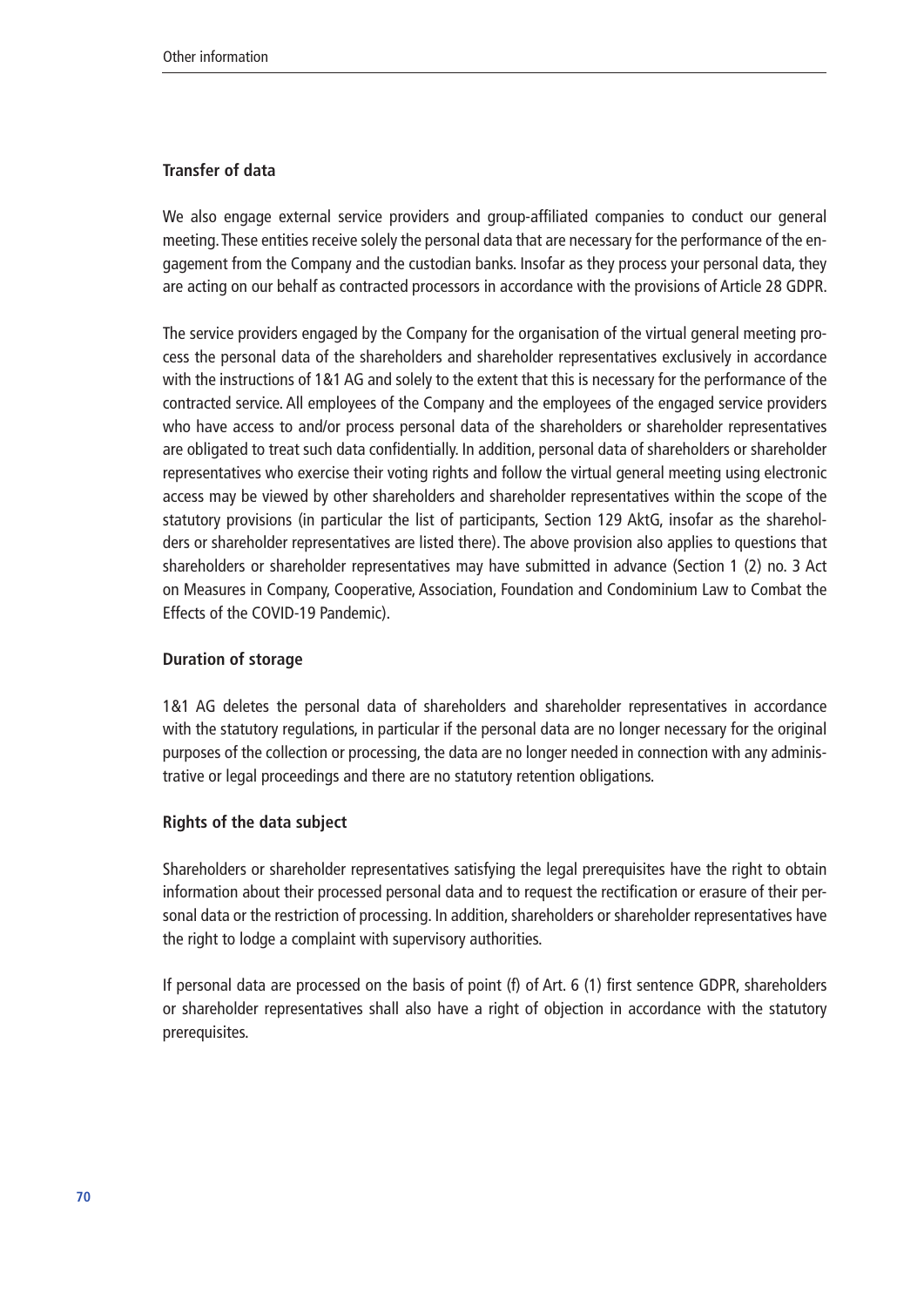#### **Contact**

Shareholders or shareholder representatives can submit their comments and queries regarding the processing of personal data to the 1&1 AG data protection officer at:

1&1 AG Group Data Protection Officer Wilhelm-Röntgen-Str. 1–5 63477 Maintal Email address: ir@1und1.de

Further information on data protection for shareholders can be found on the 1&1 AG website at https://www.1und1.ag/datenschutz.

Maintal, April 2022

**1&1 AG - The Management Board -**